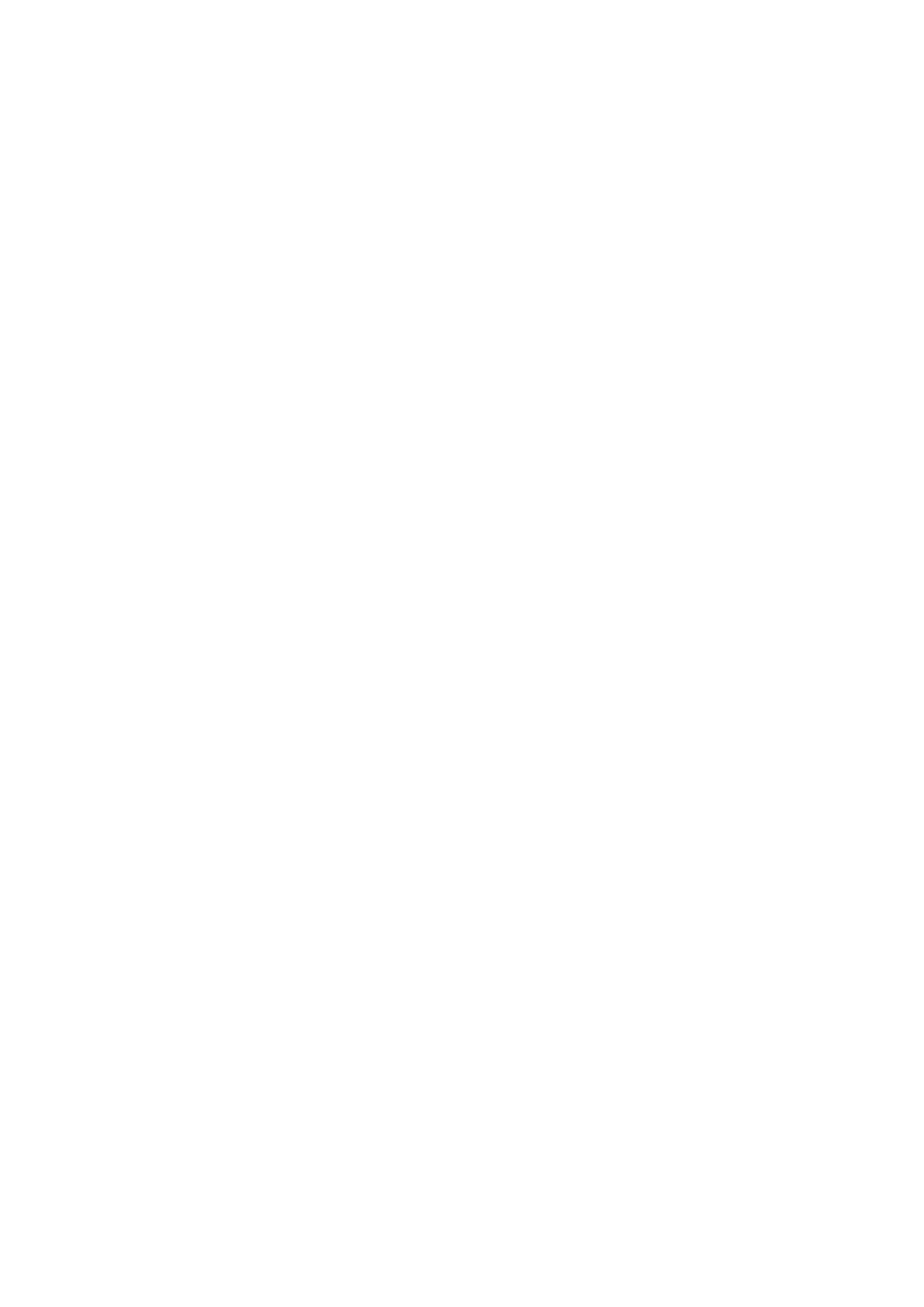

**Queensland** 

# **Local Government Electoral (Transparency and Accountability in Local Government) and Other Legislation Amendment Act 2017**

## **Contents**

#### Page

| Part 1 | Preliminary                                                          |                                                                                                                                                               |    |  |  |
|--------|----------------------------------------------------------------------|---------------------------------------------------------------------------------------------------------------------------------------------------------------|----|--|--|
| 1      | $\overline{7}$                                                       |                                                                                                                                                               |    |  |  |
| 2      |                                                                      |                                                                                                                                                               |    |  |  |
| Part 2 | <b>Amendment of Associations Incorporation Act 1981</b>              |                                                                                                                                                               |    |  |  |
| 3      | $\overline{7}$                                                       |                                                                                                                                                               |    |  |  |
| 4      | Amendment of s 5 (Eligibility for incorporation)<br>$\overline{7}$   |                                                                                                                                                               |    |  |  |
| Part 3 |                                                                      | <b>Amendment of Building Act 1975</b>                                                                                                                         |    |  |  |
| 5      |                                                                      |                                                                                                                                                               | 8  |  |  |
| 6      | Replacement of s 6 (What is a building development application)<br>8 |                                                                                                                                                               |    |  |  |
|        | 6                                                                    | What is a building development application                                                                                                                    | 8  |  |  |
| 7      | Amendment of s 25 (General requirements for supporting documents) 8  |                                                                                                                                                               |    |  |  |
| 8      | Amendment of s 83 (General restrictions on granting building<br>9    |                                                                                                                                                               |    |  |  |
| 8A     | Amendment of s 88 (Giving approval documents to applicant)<br>11     |                                                                                                                                                               |    |  |  |
| 8B     |                                                                      | Insertion of new ch 11, pt 18A                                                                                                                                | 12 |  |  |
|        | Part 18A                                                             | Transitional provision for Local Government Electoral<br>(Transparency and Accountability in Local<br>Government) and Other Legislation Amendment Act<br>2017 |    |  |  |
|        | 344                                                                  | Building development application approved before                                                                                                              | 12 |  |  |
| 9      |                                                                      | Amendment of sch 2 (Dictionary)                                                                                                                               | 13 |  |  |
| Part 4 |                                                                      | <b>Amendment of Local Government Electoral Act 2011</b>                                                                                                       |    |  |  |
| 10     | 13                                                                   |                                                                                                                                                               |    |  |  |
| 11     | Amendment of s 106 (Definitions for pt 6)<br>13                      |                                                                                                                                                               |    |  |  |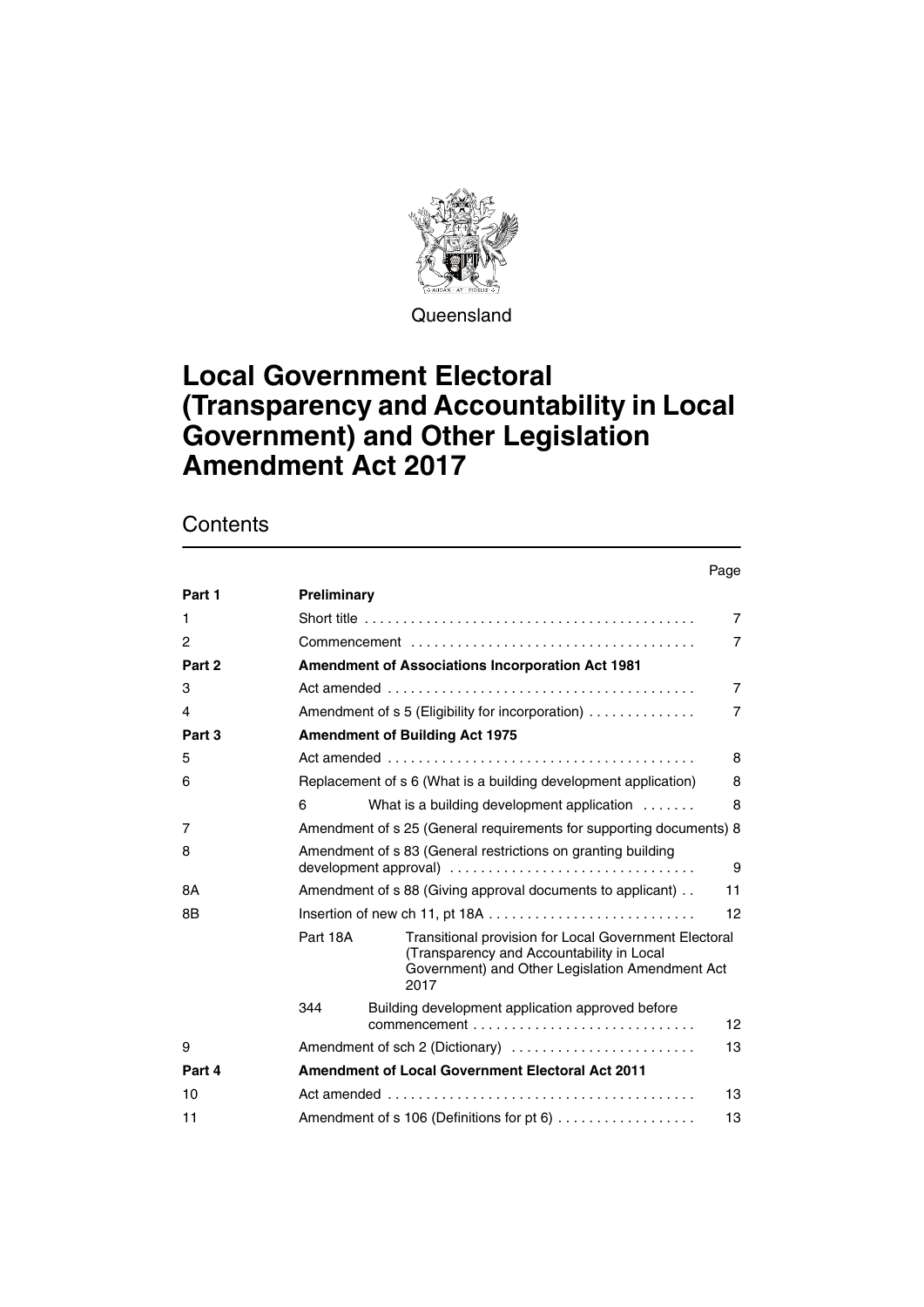| 12<br>Amendment of s 114 (Disclosure period for candidates who were<br>previously candidates in a local government election)<br>14<br>Amendment of s 115 (Disclosure period-other candidates)<br>14<br>13<br>15<br>Amendment of s 116 (Disclosure period for groups of candidates)<br>14<br>Omission of s 116A (Definition for div 3)<br>16<br>15<br>Amendment of s 117 (Gifts to candidates)<br>16<br>16<br>Amendment of s 118 (Gifts to groups of candidates)<br>18<br>17<br>19<br>Amendment of s 119 (Particular gifts not to be received)<br>18<br>Replacement of s 120 (Loans to candidates or groups of candidates)<br>19<br>20<br>120<br>Loans to candidates or groups of candidates<br>20<br>22<br>Amendment of s 121 (Particular loans not to be received)<br>Amendment of s 122 (Electoral commission to give reminder notice to<br>21<br>22<br>Amendment of s 123 (Definitions for div 4)<br>22<br>23<br>23<br>123<br>Definition for division<br>23<br>Amendment of s 124 (Third party expenditure for political activity)<br>23<br>Amendment of s 125 (Gifts received by third parties to enable<br>24<br>expenditure for political activity)<br>25<br>Amendment of s 126 (Requirement for candidate to operate dedicated<br>25<br>26<br>Amendment of s 127 (Requirement for group of candidates to operate<br>26<br>27<br>28<br>27<br>132A<br>Electronic lodgement of returns<br>28<br>29<br>Amendment of s 195 (Offences about returns)<br>28<br>Amendment of s 202 (Local governments responsible for expenditure for<br>29<br>conducting local government elections)<br>29<br>Amendment of schedule (Dictionary)<br>30<br>29<br><b>Amendment of Planning Act 2016</b><br>31<br>30<br>Replacement of s 19 (Applying planning scheme in tidal areas).<br>30<br>19<br>Applying planning scheme in tidal areas<br>30<br>31<br>Amendment of s 30 (When this division applies)<br>Amendment of s 36 (Criteria for making or amending designations)<br>32B<br>31<br>Amendment of s 48 (Who is the assessment manager)<br>33<br>31<br>Amendment of s 49 (What is a development approval, preliminary<br>34<br>33 |        |  |
|--------------------------------------------------------------------------------------------------------------------------------------------------------------------------------------------------------------------------------------------------------------------------------------------------------------------------------------------------------------------------------------------------------------------------------------------------------------------------------------------------------------------------------------------------------------------------------------------------------------------------------------------------------------------------------------------------------------------------------------------------------------------------------------------------------------------------------------------------------------------------------------------------------------------------------------------------------------------------------------------------------------------------------------------------------------------------------------------------------------------------------------------------------------------------------------------------------------------------------------------------------------------------------------------------------------------------------------------------------------------------------------------------------------------------------------------------------------------------------------------------------------------------------------------------------------------------------------------------------------------------------------------------------------------------------------------------------------------------------------------------------------------------------------------------------------------------------------------------------------------------------------------------------------------------------------------------------------------------------------------------------------------------------------------------------------------------------------------------------------------------|--------|--|
|                                                                                                                                                                                                                                                                                                                                                                                                                                                                                                                                                                                                                                                                                                                                                                                                                                                                                                                                                                                                                                                                                                                                                                                                                                                                                                                                                                                                                                                                                                                                                                                                                                                                                                                                                                                                                                                                                                                                                                                                                                                                                                                          |        |  |
|                                                                                                                                                                                                                                                                                                                                                                                                                                                                                                                                                                                                                                                                                                                                                                                                                                                                                                                                                                                                                                                                                                                                                                                                                                                                                                                                                                                                                                                                                                                                                                                                                                                                                                                                                                                                                                                                                                                                                                                                                                                                                                                          |        |  |
|                                                                                                                                                                                                                                                                                                                                                                                                                                                                                                                                                                                                                                                                                                                                                                                                                                                                                                                                                                                                                                                                                                                                                                                                                                                                                                                                                                                                                                                                                                                                                                                                                                                                                                                                                                                                                                                                                                                                                                                                                                                                                                                          |        |  |
|                                                                                                                                                                                                                                                                                                                                                                                                                                                                                                                                                                                                                                                                                                                                                                                                                                                                                                                                                                                                                                                                                                                                                                                                                                                                                                                                                                                                                                                                                                                                                                                                                                                                                                                                                                                                                                                                                                                                                                                                                                                                                                                          |        |  |
|                                                                                                                                                                                                                                                                                                                                                                                                                                                                                                                                                                                                                                                                                                                                                                                                                                                                                                                                                                                                                                                                                                                                                                                                                                                                                                                                                                                                                                                                                                                                                                                                                                                                                                                                                                                                                                                                                                                                                                                                                                                                                                                          |        |  |
|                                                                                                                                                                                                                                                                                                                                                                                                                                                                                                                                                                                                                                                                                                                                                                                                                                                                                                                                                                                                                                                                                                                                                                                                                                                                                                                                                                                                                                                                                                                                                                                                                                                                                                                                                                                                                                                                                                                                                                                                                                                                                                                          |        |  |
|                                                                                                                                                                                                                                                                                                                                                                                                                                                                                                                                                                                                                                                                                                                                                                                                                                                                                                                                                                                                                                                                                                                                                                                                                                                                                                                                                                                                                                                                                                                                                                                                                                                                                                                                                                                                                                                                                                                                                                                                                                                                                                                          |        |  |
|                                                                                                                                                                                                                                                                                                                                                                                                                                                                                                                                                                                                                                                                                                                                                                                                                                                                                                                                                                                                                                                                                                                                                                                                                                                                                                                                                                                                                                                                                                                                                                                                                                                                                                                                                                                                                                                                                                                                                                                                                                                                                                                          |        |  |
|                                                                                                                                                                                                                                                                                                                                                                                                                                                                                                                                                                                                                                                                                                                                                                                                                                                                                                                                                                                                                                                                                                                                                                                                                                                                                                                                                                                                                                                                                                                                                                                                                                                                                                                                                                                                                                                                                                                                                                                                                                                                                                                          |        |  |
|                                                                                                                                                                                                                                                                                                                                                                                                                                                                                                                                                                                                                                                                                                                                                                                                                                                                                                                                                                                                                                                                                                                                                                                                                                                                                                                                                                                                                                                                                                                                                                                                                                                                                                                                                                                                                                                                                                                                                                                                                                                                                                                          |        |  |
|                                                                                                                                                                                                                                                                                                                                                                                                                                                                                                                                                                                                                                                                                                                                                                                                                                                                                                                                                                                                                                                                                                                                                                                                                                                                                                                                                                                                                                                                                                                                                                                                                                                                                                                                                                                                                                                                                                                                                                                                                                                                                                                          | 20     |  |
|                                                                                                                                                                                                                                                                                                                                                                                                                                                                                                                                                                                                                                                                                                                                                                                                                                                                                                                                                                                                                                                                                                                                                                                                                                                                                                                                                                                                                                                                                                                                                                                                                                                                                                                                                                                                                                                                                                                                                                                                                                                                                                                          |        |  |
|                                                                                                                                                                                                                                                                                                                                                                                                                                                                                                                                                                                                                                                                                                                                                                                                                                                                                                                                                                                                                                                                                                                                                                                                                                                                                                                                                                                                                                                                                                                                                                                                                                                                                                                                                                                                                                                                                                                                                                                                                                                                                                                          |        |  |
|                                                                                                                                                                                                                                                                                                                                                                                                                                                                                                                                                                                                                                                                                                                                                                                                                                                                                                                                                                                                                                                                                                                                                                                                                                                                                                                                                                                                                                                                                                                                                                                                                                                                                                                                                                                                                                                                                                                                                                                                                                                                                                                          |        |  |
|                                                                                                                                                                                                                                                                                                                                                                                                                                                                                                                                                                                                                                                                                                                                                                                                                                                                                                                                                                                                                                                                                                                                                                                                                                                                                                                                                                                                                                                                                                                                                                                                                                                                                                                                                                                                                                                                                                                                                                                                                                                                                                                          |        |  |
|                                                                                                                                                                                                                                                                                                                                                                                                                                                                                                                                                                                                                                                                                                                                                                                                                                                                                                                                                                                                                                                                                                                                                                                                                                                                                                                                                                                                                                                                                                                                                                                                                                                                                                                                                                                                                                                                                                                                                                                                                                                                                                                          |        |  |
|                                                                                                                                                                                                                                                                                                                                                                                                                                                                                                                                                                                                                                                                                                                                                                                                                                                                                                                                                                                                                                                                                                                                                                                                                                                                                                                                                                                                                                                                                                                                                                                                                                                                                                                                                                                                                                                                                                                                                                                                                                                                                                                          |        |  |
|                                                                                                                                                                                                                                                                                                                                                                                                                                                                                                                                                                                                                                                                                                                                                                                                                                                                                                                                                                                                                                                                                                                                                                                                                                                                                                                                                                                                                                                                                                                                                                                                                                                                                                                                                                                                                                                                                                                                                                                                                                                                                                                          |        |  |
|                                                                                                                                                                                                                                                                                                                                                                                                                                                                                                                                                                                                                                                                                                                                                                                                                                                                                                                                                                                                                                                                                                                                                                                                                                                                                                                                                                                                                                                                                                                                                                                                                                                                                                                                                                                                                                                                                                                                                                                                                                                                                                                          |        |  |
|                                                                                                                                                                                                                                                                                                                                                                                                                                                                                                                                                                                                                                                                                                                                                                                                                                                                                                                                                                                                                                                                                                                                                                                                                                                                                                                                                                                                                                                                                                                                                                                                                                                                                                                                                                                                                                                                                                                                                                                                                                                                                                                          |        |  |
|                                                                                                                                                                                                                                                                                                                                                                                                                                                                                                                                                                                                                                                                                                                                                                                                                                                                                                                                                                                                                                                                                                                                                                                                                                                                                                                                                                                                                                                                                                                                                                                                                                                                                                                                                                                                                                                                                                                                                                                                                                                                                                                          |        |  |
|                                                                                                                                                                                                                                                                                                                                                                                                                                                                                                                                                                                                                                                                                                                                                                                                                                                                                                                                                                                                                                                                                                                                                                                                                                                                                                                                                                                                                                                                                                                                                                                                                                                                                                                                                                                                                                                                                                                                                                                                                                                                                                                          |        |  |
|                                                                                                                                                                                                                                                                                                                                                                                                                                                                                                                                                                                                                                                                                                                                                                                                                                                                                                                                                                                                                                                                                                                                                                                                                                                                                                                                                                                                                                                                                                                                                                                                                                                                                                                                                                                                                                                                                                                                                                                                                                                                                                                          |        |  |
|                                                                                                                                                                                                                                                                                                                                                                                                                                                                                                                                                                                                                                                                                                                                                                                                                                                                                                                                                                                                                                                                                                                                                                                                                                                                                                                                                                                                                                                                                                                                                                                                                                                                                                                                                                                                                                                                                                                                                                                                                                                                                                                          |        |  |
|                                                                                                                                                                                                                                                                                                                                                                                                                                                                                                                                                                                                                                                                                                                                                                                                                                                                                                                                                                                                                                                                                                                                                                                                                                                                                                                                                                                                                                                                                                                                                                                                                                                                                                                                                                                                                                                                                                                                                                                                                                                                                                                          | Part 5 |  |
|                                                                                                                                                                                                                                                                                                                                                                                                                                                                                                                                                                                                                                                                                                                                                                                                                                                                                                                                                                                                                                                                                                                                                                                                                                                                                                                                                                                                                                                                                                                                                                                                                                                                                                                                                                                                                                                                                                                                                                                                                                                                                                                          |        |  |
|                                                                                                                                                                                                                                                                                                                                                                                                                                                                                                                                                                                                                                                                                                                                                                                                                                                                                                                                                                                                                                                                                                                                                                                                                                                                                                                                                                                                                                                                                                                                                                                                                                                                                                                                                                                                                                                                                                                                                                                                                                                                                                                          | 32     |  |
|                                                                                                                                                                                                                                                                                                                                                                                                                                                                                                                                                                                                                                                                                                                                                                                                                                                                                                                                                                                                                                                                                                                                                                                                                                                                                                                                                                                                                                                                                                                                                                                                                                                                                                                                                                                                                                                                                                                                                                                                                                                                                                                          |        |  |
|                                                                                                                                                                                                                                                                                                                                                                                                                                                                                                                                                                                                                                                                                                                                                                                                                                                                                                                                                                                                                                                                                                                                                                                                                                                                                                                                                                                                                                                                                                                                                                                                                                                                                                                                                                                                                                                                                                                                                                                                                                                                                                                          | 32A    |  |
|                                                                                                                                                                                                                                                                                                                                                                                                                                                                                                                                                                                                                                                                                                                                                                                                                                                                                                                                                                                                                                                                                                                                                                                                                                                                                                                                                                                                                                                                                                                                                                                                                                                                                                                                                                                                                                                                                                                                                                                                                                                                                                                          |        |  |
|                                                                                                                                                                                                                                                                                                                                                                                                                                                                                                                                                                                                                                                                                                                                                                                                                                                                                                                                                                                                                                                                                                                                                                                                                                                                                                                                                                                                                                                                                                                                                                                                                                                                                                                                                                                                                                                                                                                                                                                                                                                                                                                          |        |  |
|                                                                                                                                                                                                                                                                                                                                                                                                                                                                                                                                                                                                                                                                                                                                                                                                                                                                                                                                                                                                                                                                                                                                                                                                                                                                                                                                                                                                                                                                                                                                                                                                                                                                                                                                                                                                                                                                                                                                                                                                                                                                                                                          |        |  |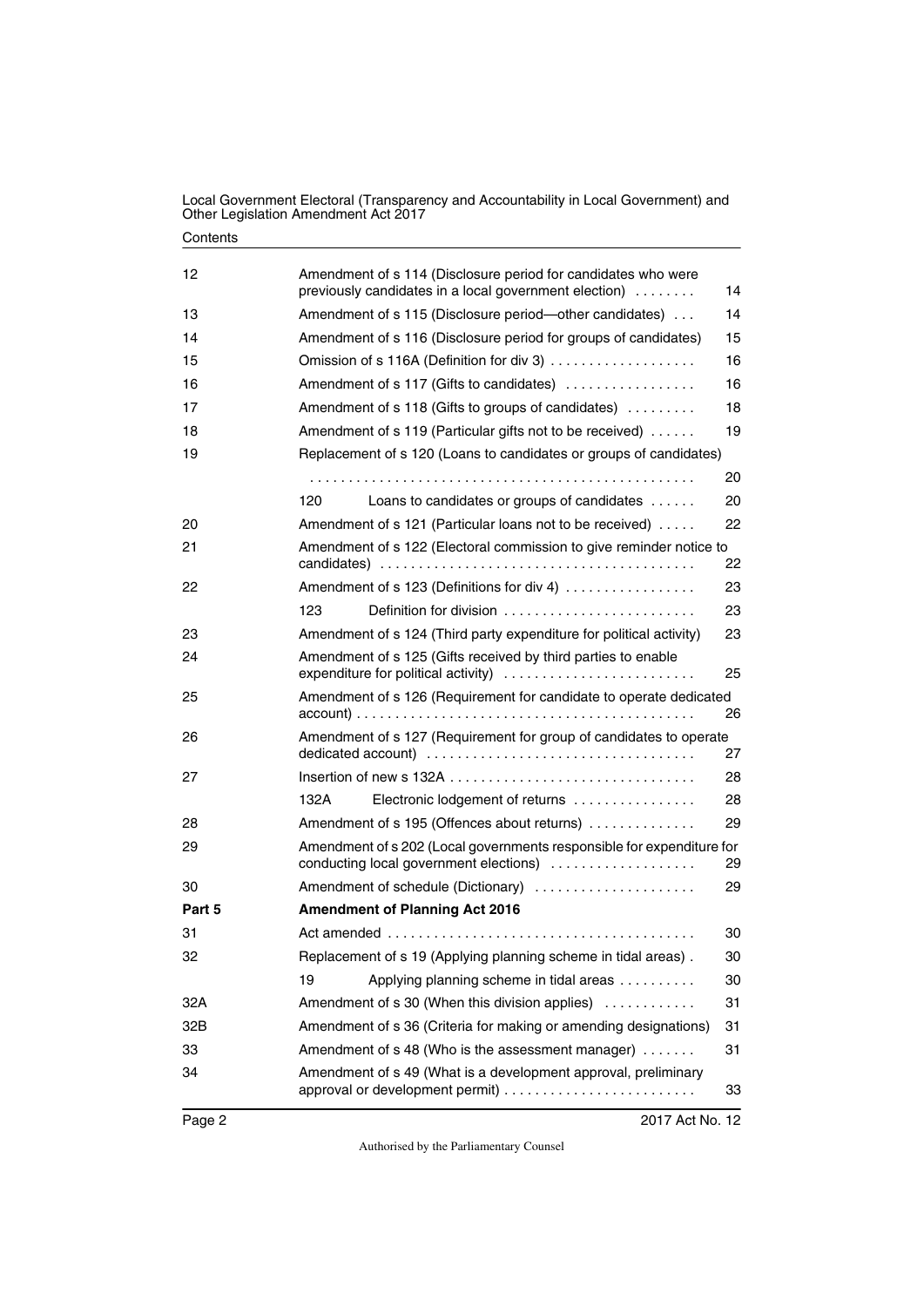| 35  | Amendment of s 64 (Deemed approval of applications)                                                                                                                      | 33 |
|-----|--------------------------------------------------------------------------------------------------------------------------------------------------------------------------|----|
| 36  | Amendment of s 68 (Development assessment rules)                                                                                                                         | 34 |
| 37  |                                                                                                                                                                          | 34 |
|     | Development permits for building work given by private<br>73A                                                                                                            | 34 |
| 38  | Amendment of s 74 (What this subdivision is about)                                                                                                                       | 35 |
| 39  | Amendment of s 75 (Making change representations)                                                                                                                        | 36 |
| 40  | Amendment of s 76 (Deciding change representations)                                                                                                                      | 36 |
| 40A | Amendment of s 78 (Making change application)                                                                                                                            | 36 |
| 41  | Amendment of s 79 (Requirements for change applications)                                                                                                                 | 37 |
| 41A | Amendment of s 80 (Notifying affected entities of minor change                                                                                                           | 37 |
| 42  | Amendment of s 81 (Assessing and deciding application for minor<br>changes) $\ldots \ldots \ldots \ldots \ldots \ldots \ldots \ldots \ldots \ldots \ldots \ldots \ldots$ | 37 |
| 43  | Amendment of s 82 (Assessing and deciding application for other<br>changes) $\ldots \ldots \ldots \ldots \ldots \ldots \ldots \ldots \ldots \ldots \ldots \ldots$        | 38 |
| 44  | Amendment of s 83 (Notice of decision)                                                                                                                                   | 39 |
| 45  | Amendment of s 103 (Call in notice)                                                                                                                                      | 40 |
| 46  | Amendment of s 104 (Effect of call in notice)                                                                                                                            | 40 |
| 47  | Amendment of s 105 (Deciding called in application)                                                                                                                      | 40 |
| 48  | Amendment of s 112 (Regulation prescribing charges)                                                                                                                      | 40 |
| 49  | Amendment of s 115 (Provisions for participating local governments and                                                                                                   | 41 |
| 49A | Amendment of s 139 (Application to convert infrastructure to trunk                                                                                                       | 41 |
| 50  | Amendment of s 230 (Notice of appeal)                                                                                                                                    | 42 |
| 51  | Amendment of s 231 (Other appeals)                                                                                                                                       | 42 |
| 52  | Amendment of s 249 (Conduct of tribunal proceedings)                                                                                                                     | 42 |
| 52A | Amendment of s 277 (Assessment and decision rules for particular State                                                                                                   | 42 |
| 53  | Amendment of s 287 (Statutory instruments)                                                                                                                               | 43 |
| 54  | Amendment of s 289 (References to the old Act or provisions of the old                                                                                                   | 43 |
| 55  | Amendment of s 297 (Categorising development under designations)                                                                                                         |    |
|     |                                                                                                                                                                          | 43 |
| 56  |                                                                                                                                                                          | 44 |
|     | Application to convert infrastructure to trunk infrastructure<br>307A                                                                                                    |    |
|     |                                                                                                                                                                          | 44 |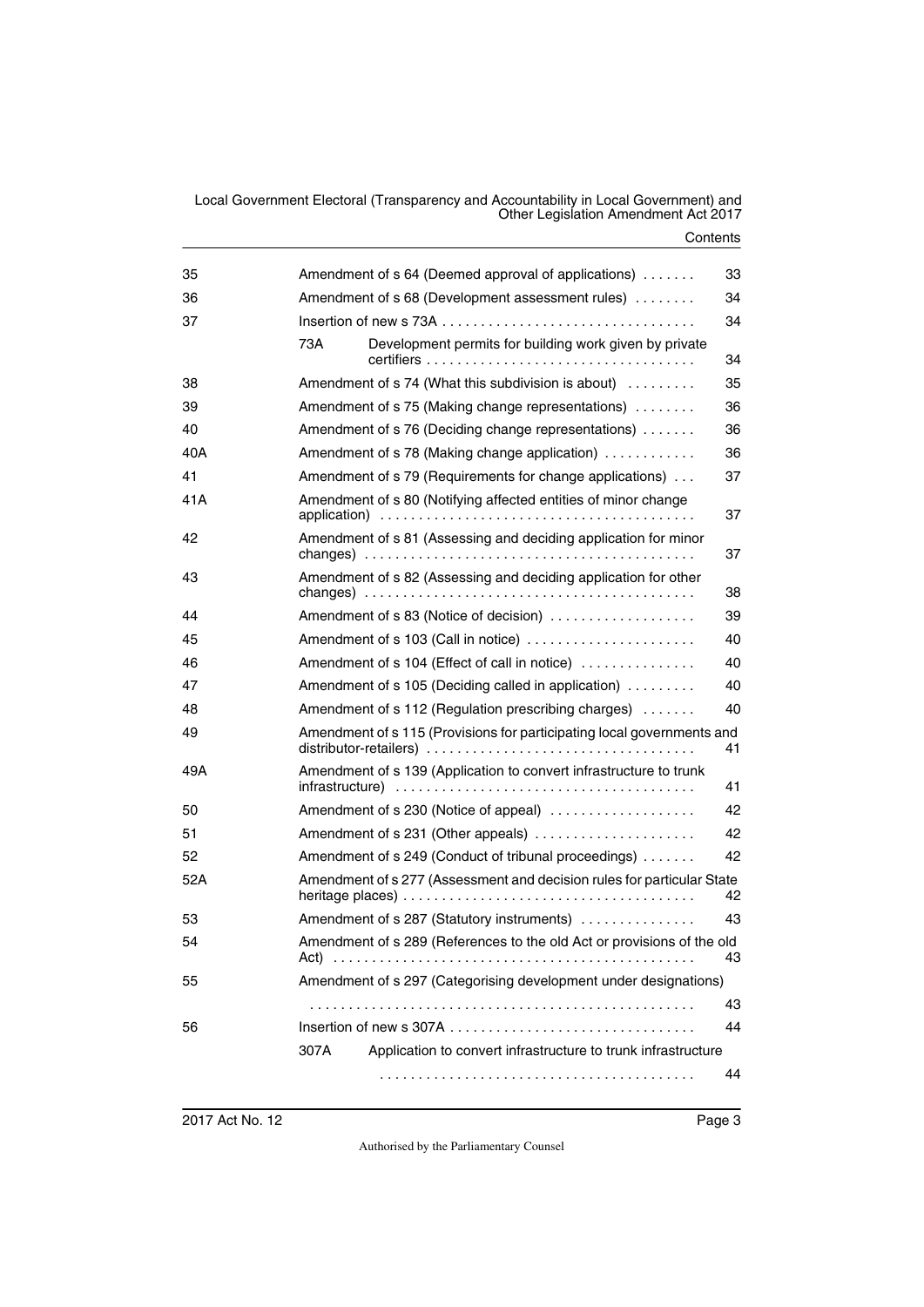| 56A    | Amendment of s 319 (Compliance assessment of documents or works)                                                   |                                                                                                            |    |  |  |
|--------|--------------------------------------------------------------------------------------------------------------------|------------------------------------------------------------------------------------------------------------|----|--|--|
|        |                                                                                                                    |                                                                                                            | 44 |  |  |
| 57     |                                                                                                                    | Amendment of sch 1 (Appeals)<br>44                                                                         |    |  |  |
| 58     |                                                                                                                    | Amendment of sch 2 (Dictionary)<br>47                                                                      |    |  |  |
| Part 6 | Amendment of Planning and Environment Court Act 2016                                                               |                                                                                                            |    |  |  |
| 59     |                                                                                                                    |                                                                                                            |    |  |  |
| 60     |                                                                                                                    | Amendment of s 60 (Orders for costs)                                                                       | 49 |  |  |
| 61     |                                                                                                                    | Amendment of s 61 (Orders for costs for particular proceedings)<br>49                                      |    |  |  |
| Part 7 | Amendment of Planning (Consequential) and Other Legislation<br><b>Amendment Act 2016</b>                           |                                                                                                            |    |  |  |
| 62     |                                                                                                                    |                                                                                                            | 50 |  |  |
| 63     |                                                                                                                    | Replacement of s 39 (Replacement of s 6 (What is a building                                                | 50 |  |  |
|        | 39                                                                                                                 | Replacement of s 6 (What is a building development<br>application)                                         | 50 |  |  |
| 64     |                                                                                                                    | Amendment of s 49 (Amendment of s 25 (General requirements for                                             | 51 |  |  |
| 64A    |                                                                                                                    | Amendment of s 64 (Amendment of s 48 (Functions of private certifier                                       | 52 |  |  |
| 65     |                                                                                                                    | Replacement of s 75 (Amendment of s 83 (General restrictions on<br>granting building development approval) | 52 |  |  |
|        | 75                                                                                                                 | Amendment of s 83 (General restrictions on granting building<br>development approval)                      | 52 |  |  |
| 66     |                                                                                                                    | Amendment of s 113 (Amendment of sch 2 (Dictionary))                                                       | 54 |  |  |
| 67     | Amendment of s 153 (Amendment of s 167 (Regulation-making power))                                                  |                                                                                                            |    |  |  |
|        |                                                                                                                    |                                                                                                            | 55 |  |  |
| Part 8 |                                                                                                                    | <b>Amendment of Sustainable Planning Act 2009</b>                                                          |    |  |  |
| 68     |                                                                                                                    |                                                                                                            | 56 |  |  |
| 69     | Amendment of s 120 (When planning scheme, temporary local planning<br>instrument and amendments have effect)<br>56 |                                                                                                            |    |  |  |
| 70     |                                                                                                                    | Amendment of s 241 (Preliminary approvals)                                                                 | 56 |  |  |
| 71     | Amendment of s 243 (Development permits)<br>57                                                                     |                                                                                                            |    |  |  |
| 72     |                                                                                                                    |                                                                                                            |    |  |  |
|        | 245A                                                                                                               | Development permits for building work given by private                                                     | 57 |  |  |
| 73     |                                                                                                                    | Amendment of s 456 (Court may make declarations and orders)                                                | 58 |  |  |
| 74     |                                                                                                                    | Replacement of s 457 (Costs)                                                                               | 58 |  |  |
|        | 457                                                                                                                | Costs generally                                                                                            | 58 |  |  |
|        | 457A                                                                                                               | Orders for costs in particular circumstances                                                               | 59 |  |  |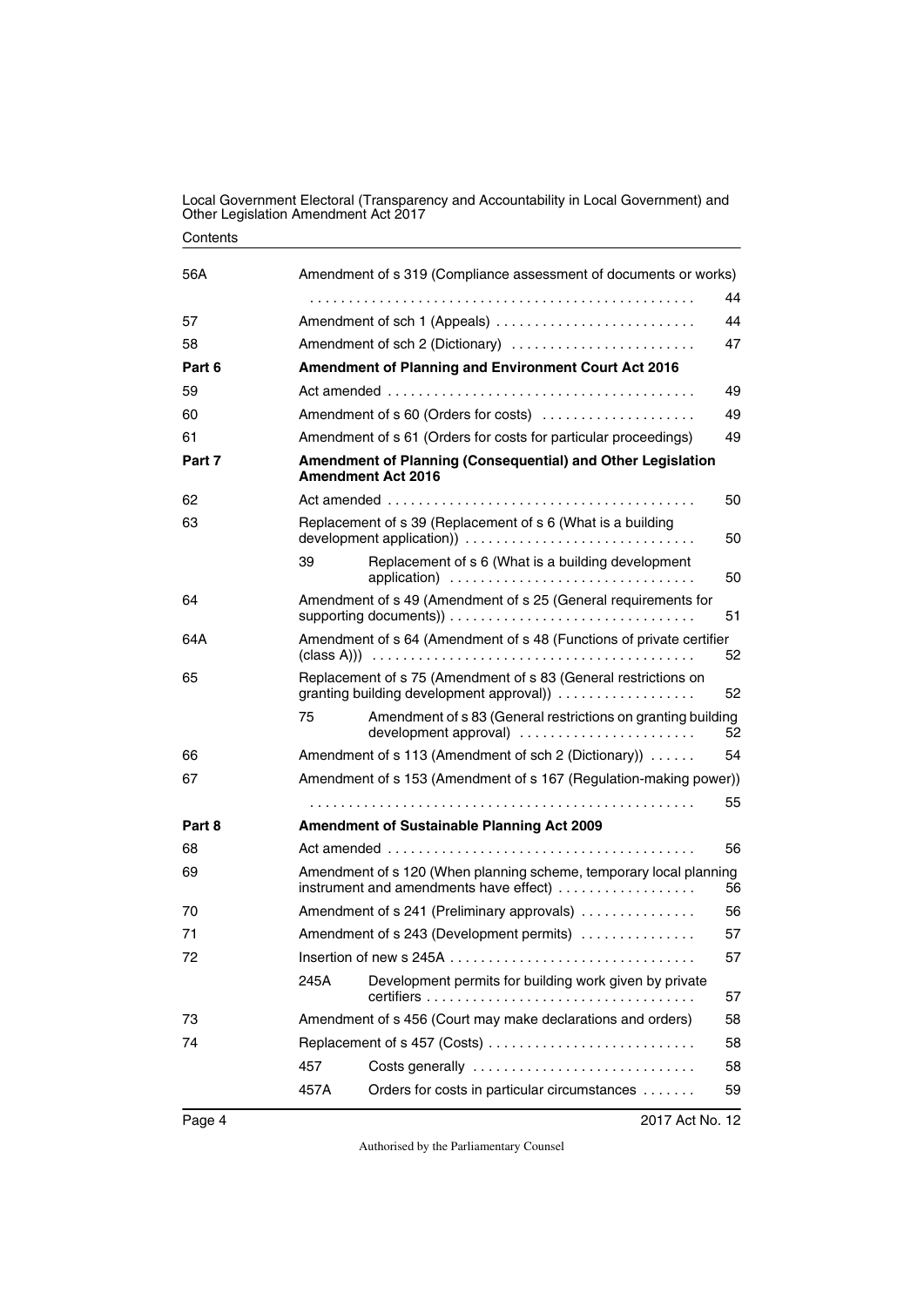|    | 457B                                         |      |                                                               |  | Orders for costs for particular proceedings                                                                     | 60 |
|----|----------------------------------------------|------|---------------------------------------------------------------|--|-----------------------------------------------------------------------------------------------------------------|----|
| 75 |                                              |      |                                                               |  | Amendment of s 482 (Notice of appeal to other parties—development                                               | 60 |
| 76 | Amendment of s 491B (Power of ADR registrar) |      |                                                               |  |                                                                                                                 | 61 |
| 77 |                                              |      |                                                               |  | Amendment of s 575 (Carrying out development without compliance                                                 | 61 |
| 78 |                                              |      |                                                               |  | Amendment of s 578 (Carrying out assessable development without                                                 | 61 |
| 79 |                                              |      |                                                               |  | Amendment of s 580 (Compliance with development approval).                                                      | 61 |
| 80 |                                              |      |                                                               |  | Amendment of s 581 (Offence to carry out prohibited development)                                                | 62 |
| 81 |                                              |      |                                                               |  | Amendment of s 582 (Offences about the use of premises)                                                         | 62 |
| 82 |                                              |      |                                                               |  | Amendment of s 585 (Coastal emergency exemption for operational                                                 | 62 |
| 83 |                                              |      |                                                               |  | Amendment of s 586 (Exemption for building work on Queensland<br>heritage place or local heritage place)        | 62 |
| 84 |                                              |      |                                                               |  | Amendment of s 587 (False or misleading document or declaration)                                                | 62 |
| 85 |                                              |      | Amendment of s 594 (Offences relating to enforcement notices) |  |                                                                                                                 | 63 |
| 86 |                                              |      |                                                               |  | Amendment of s 595 (Processing application or request required by<br>enforcement notice or show cause notice)   | 63 |
| 87 |                                              |      |                                                               |  | Amendment of s 599 (Magistrates Court may make orders)                                                          | 63 |
| 88 |                                              |      |                                                               |  | Amendment of s 921 (Compliance with master plans)                                                               | 63 |
| 89 |                                              |      |                                                               |  |                                                                                                                 | 63 |
|    | Part 15                                      | 2017 | (Transparency and Accountability in Local                     |  | <b>Transitional provision for Local Government Electoral</b><br>Government) and Other Legislation Amendment Act |    |
|    | 999                                          |      |                                                               |  | Costs for existing court proceedings                                                                            | 64 |
| 90 |                                              |      |                                                               |  | Amendment of sch 3 (Dictionary)                                                                                 | 64 |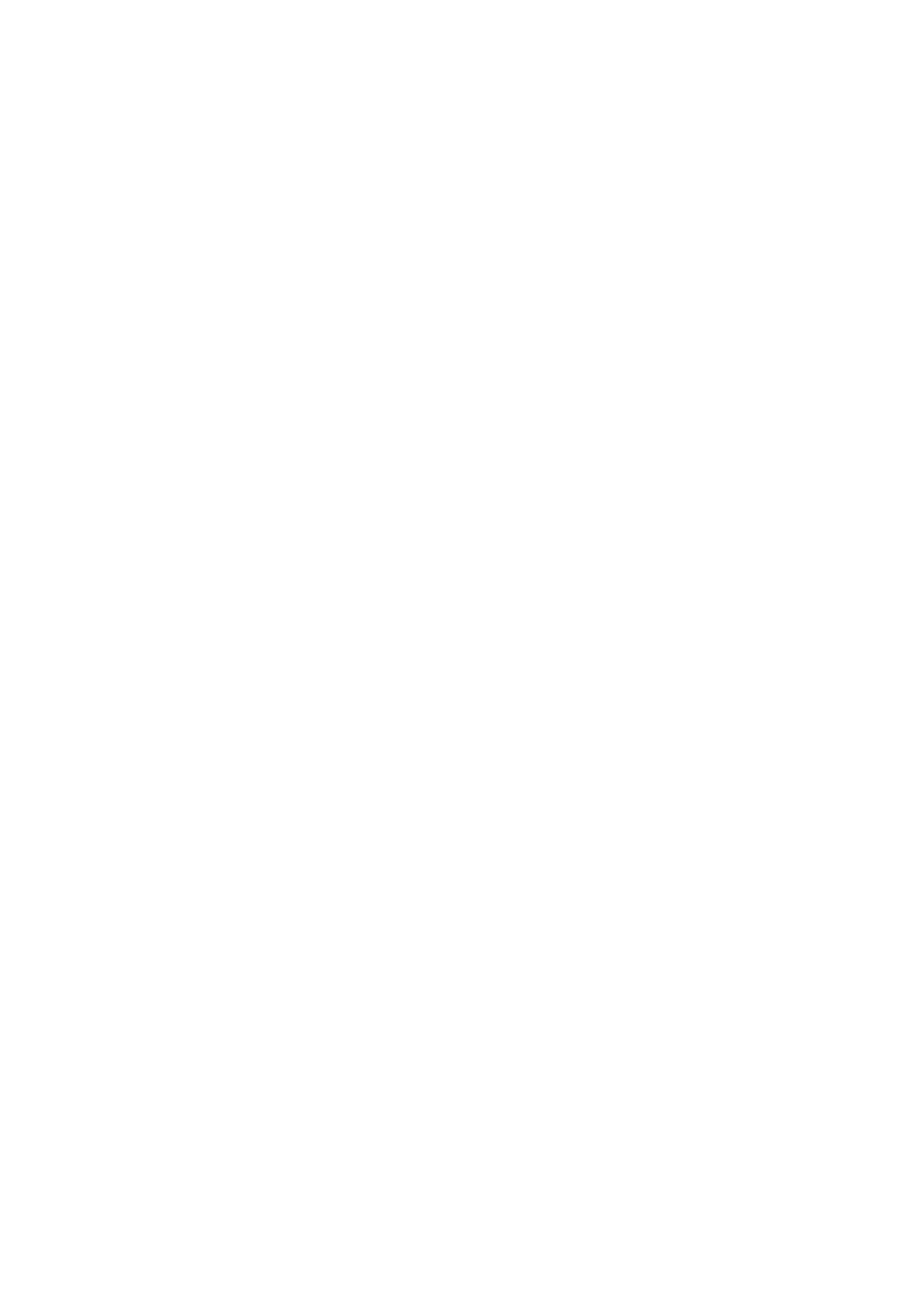### **The Parliament of Queensland enacts—**

# <span id="page-8-0"></span>**Part 1** Preliminary

### <span id="page-8-2"></span>**1 Short title**

<span id="page-8-3"></span><span id="page-8-1"></span>This Act may be cited as the *Local Government Electoral (Transparency and Accountability in Local Government) and Other Legislation Amendment Act 2017*.

### <span id="page-8-4"></span>**2 Commencement**

<span id="page-8-7"></span><span id="page-8-5"></span>Part 4, other than sections 25, 26 and 29, commences on a day to be fixed by proclamation.

# <span id="page-8-6"></span>**Part 2 Amendment of Associations Incorporation Act 1981**

### <span id="page-8-8"></span>**3 Act amended**

<span id="page-8-11"></span><span id="page-8-9"></span>This part amends the *Associations Incorporation Act 1981*.

### <span id="page-8-10"></span>**4 Amendment of s 5 (Eligibility for incorporation)**

Section  $5(1)(e)(iii)$ —

*insert—*

*Example for subparagraph (iii)—*

an association that, as its main purpose, receives and holds gifts within the meaning of the *Local Government Electoral Act 2011*, section 107 for use by a member or person nominated by a member for a purpose relating to an election under that Act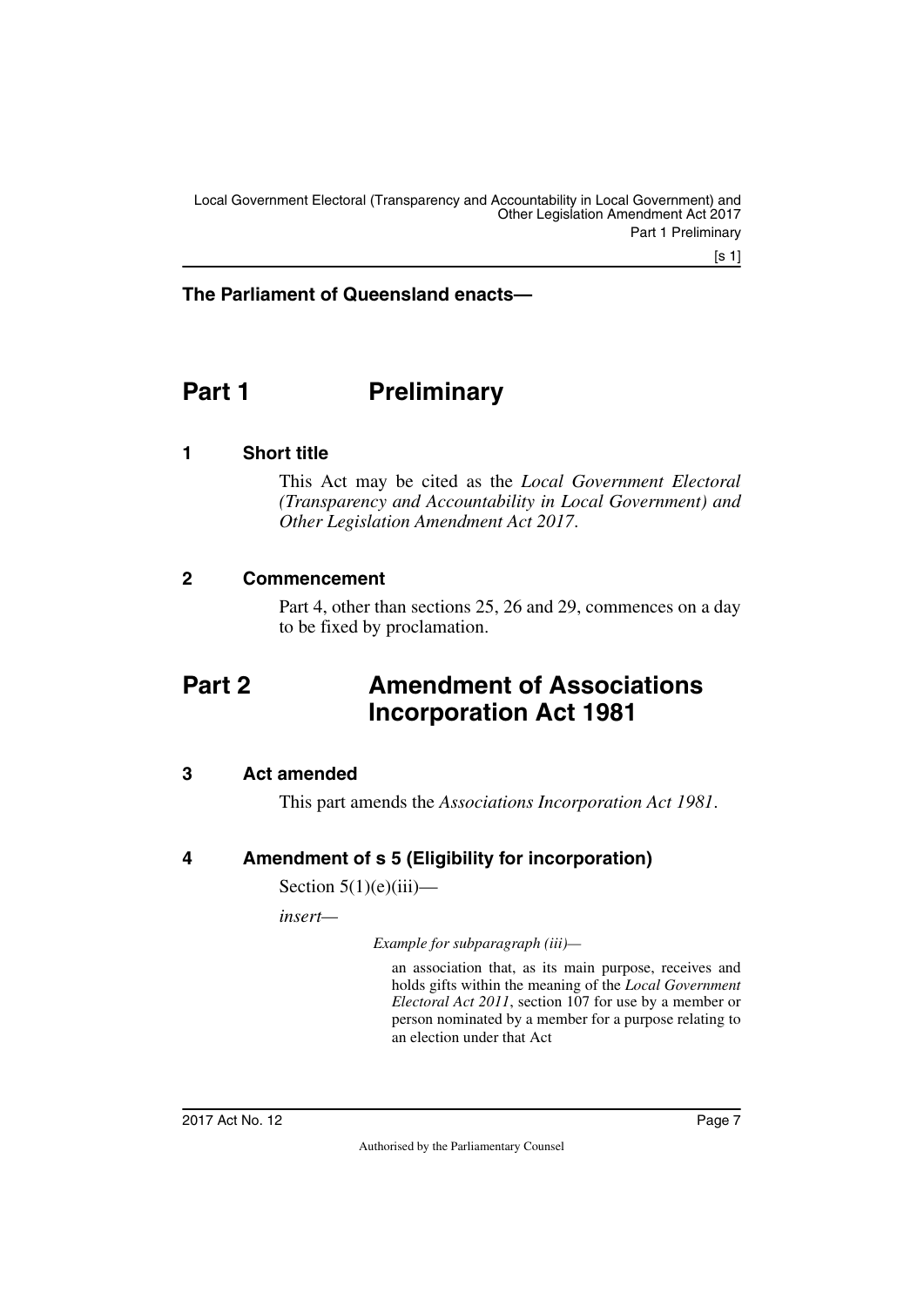Local Government Electoral (Transparency and Accountability in Local Government) and Other Legislation Amendment Act 2017 Part 3 Amendment of Building Act 1975

<span id="page-9-0"></span> $[s 5]$ 

# **Part 3 Amendment of Building Act 1975**

### <span id="page-9-2"></span>**5 Act amended**

<span id="page-9-5"></span><span id="page-9-3"></span><span id="page-9-1"></span>This part amends the *Building Act 1975*.

### <span id="page-9-4"></span>**6 Replacement of s 6 (What is a** *building development application***)**

Section 6—

*omit, insert—*

### <span id="page-9-7"></span><span id="page-9-6"></span>**6 What is a** *building development application*

A *building development application* is an application for a development approval under the Planning Act—

(a) if the local government is the assessment manager for the application—to the extent the application is for building work that, under that Act, must be assessed against the building assessment provisions; and

*Note—*

For the functions of a local government in relation to building development applications, see section 51.

(b) if a private certifier is the assessment manager for the application—for building work.

### <span id="page-9-9"></span><span id="page-9-8"></span>**7 Amendment of s 25 (General requirements for supporting documents)**

Section  $25(2)(a)(ii)$ , 'concurrence agency assessment'—

*omit, insert—*

referral agency's response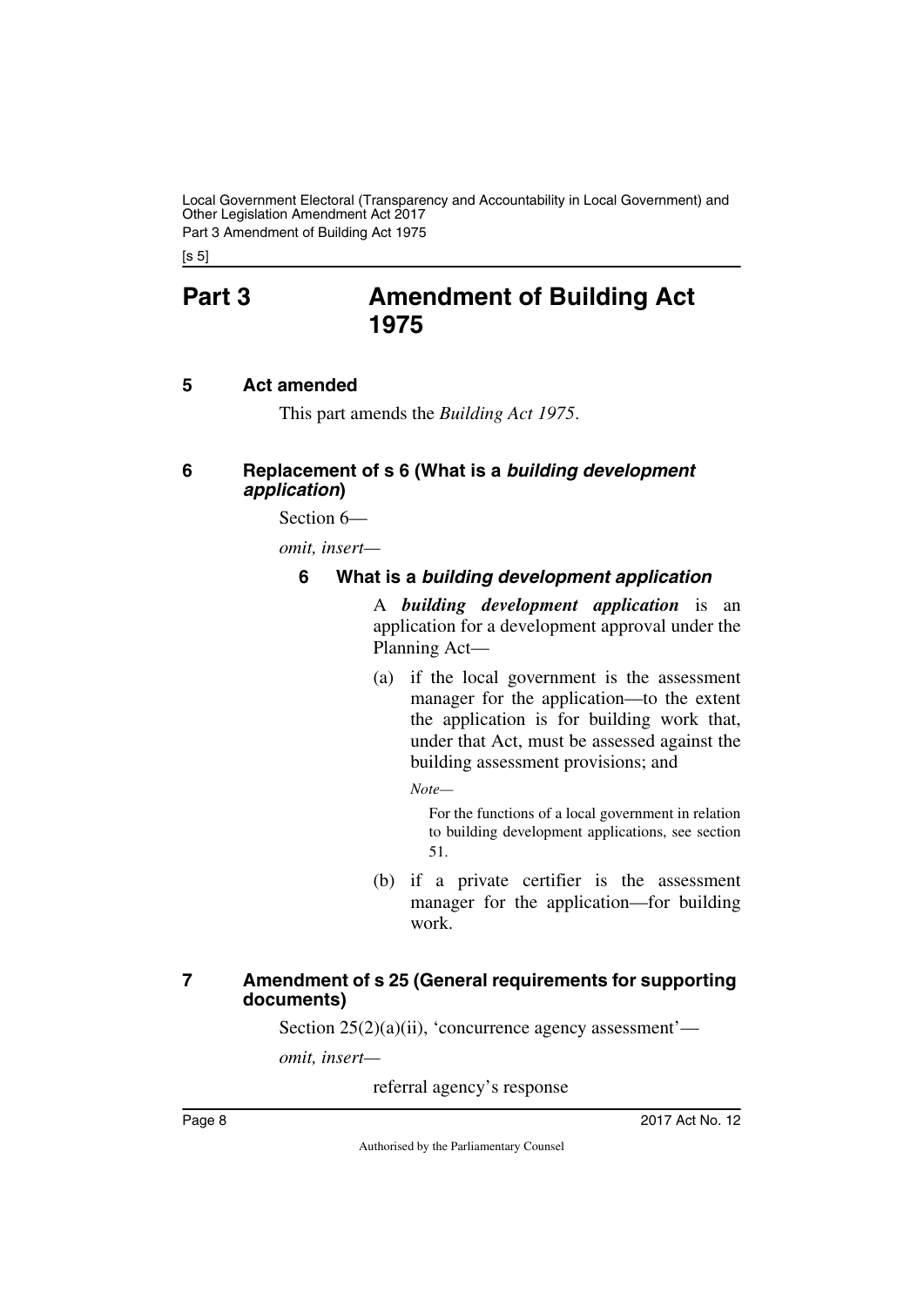#### <span id="page-10-1"></span><span id="page-10-0"></span>**8 Amendment of s 83 (General restrictions on granting building development approval)**

(1) Section  $83(1)(a)$  and (b) and examples—

*omit, insert—*

- (a) until, under the Planning Act, all necessary development permits and SPA compliance permits are effective for development, other than building work, that may affect any or all of the following—
	- (i) the form or location of the building work;
	- (ii) the use of the building or other structure;
	- (iii) the assessment of the building development application; and

*Example—*

A proposal involves building work, a material change of use, reconfiguring a lot and operational work under the Planning Act. The private certifier is engaged to carry out building assessment work and decide the building development application. The private certifier must not grant the building development approval applied for until all necessary development permits and SPA compliance permits are effective for—

- the material change of use, which will affect the use of the building or other structure
- reconfiguring the lot, which will affect the location of the building work on the reconfigured lot
- the operational work, other than operational work that does not affect the form or location of the building work or assessment of the building development application, including, for example, landscaping work.
- (b) if the building development application is for a development permit that, under the Planning Act, section 245A, does not authorise the carrying out of a part of the building work unless a relevant preliminary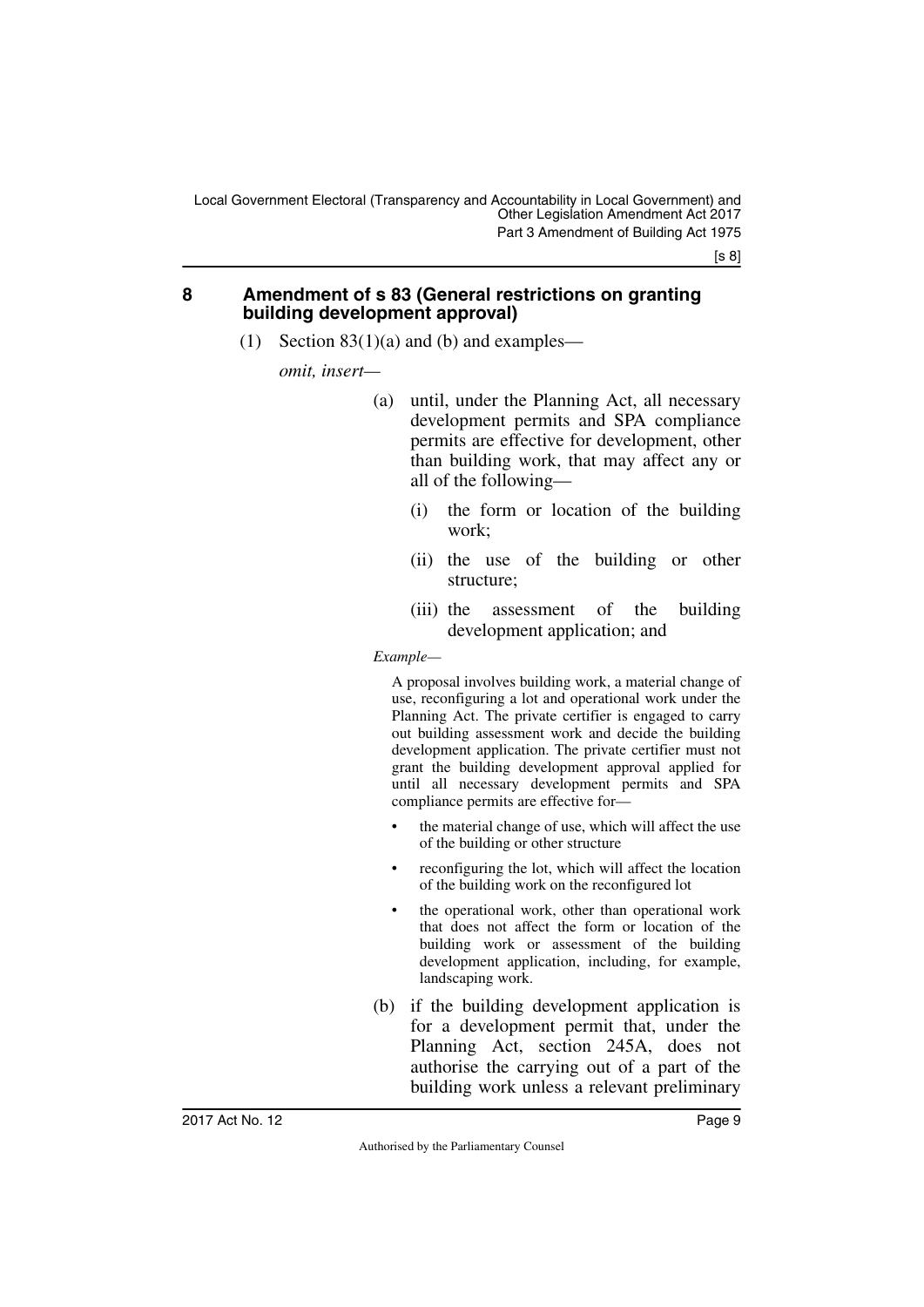Local Government Electoral (Transparency and Accountability in Local Government) and Other Legislation Amendment Act 2017 Part 3 Amendment of Building Act 1975

[s 8]

approval is in effect for the part—until the relevant preliminary approval is in effect for the part; and

*Example—*

A building development application is made for a development permit for building work that must be assessed against the building assessment provisions and a code in the local government's planning scheme. The code is not a building assessment provision and is not, under the Planning Act, within the jurisdiction of a referral agency. A private certifier is engaged to assess and decide the application. The private certifier must not grant the development permit until a preliminary approval given by the local government is in effect for the part of the building work that must be assessed against the code.

(2) Section  $83(1)(d)$ —

*omit, insert—*

- (d) if, under the Planning Act, a referral agency has jurisdiction for a matter relating to the building work—until—
	- (i) the referral agency has given its referral agency's response to the private certifier or, if the referral agency does not give a response before the end of the referral agency's response period for the application, until after the response period has ended; and
	- (ii) if the referral agency is the local government—any security it has required for the carrying out of the building work has been given; and
- (3) Section 83—

*insert—*

(4) In this section—

*referral agency's response period*, for a building development application, means the referral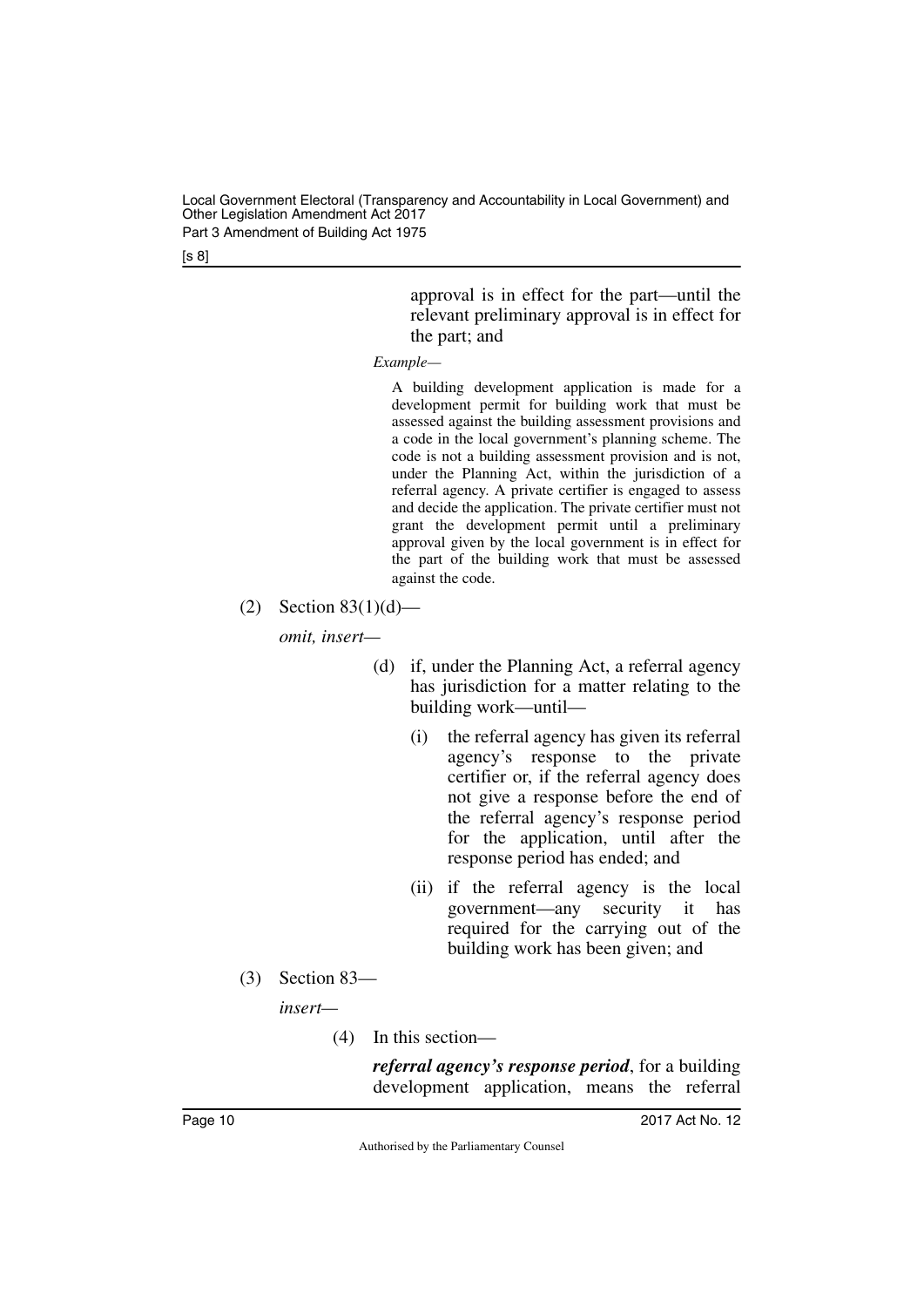[s 8A]

agency's assessment period for the application under the Planning Act, including any extension of that period.

*relevant preliminary approval* see the Planning Act, section 245A(7).

### <span id="page-12-0"></span>**8A Amendment of s 88 (Giving approval documents to applicant)**

<span id="page-12-1"></span>(1) Section 88—

*insert—*

- (2A) Subsection (2B) applies if the application is for building work that is—
	- (a) the demolition of a building used only or mainly for residential purposes; and
	- (b) assessable development under a local planning instrument.
- (2B) The private certifier must not give the applicant any approval documents for the application before the end of 5 business days after the day the private certifier has complied with all requirements under section 86(1).

Maximum penalty—165 penalty units.

(2) Section 88(4) and note—

- (4) The private certifier must give the approval documents to the applicant—
	- (a) if the application is mentioned in subsection (2A) and the private certifier receives the acknowledgement before the end of the period mentioned in subsection (2B)—within 5 business days after the end of that period; or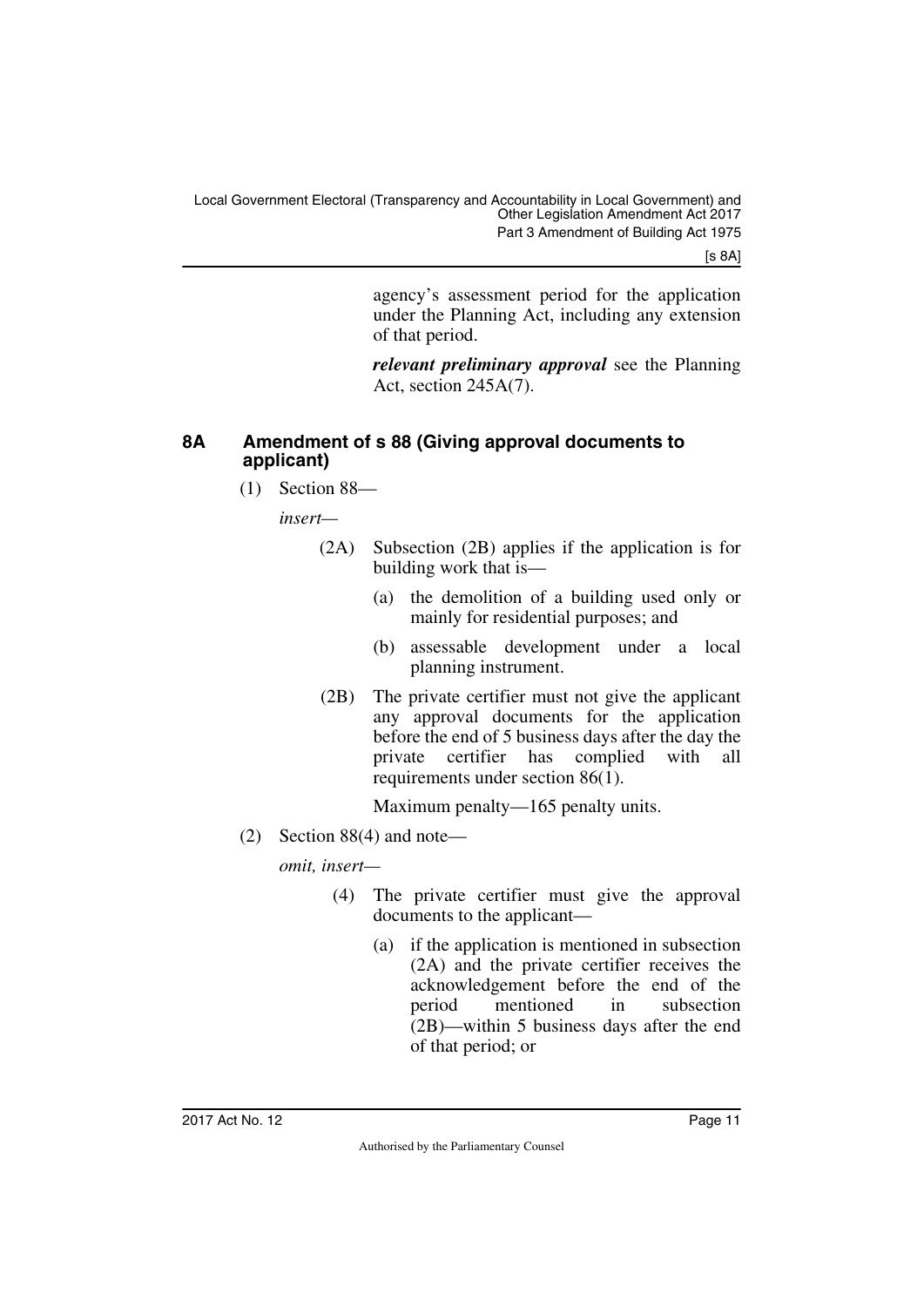Local Government Electoral (Transparency and Accountability in Local Government) and Other Legislation Amendment Act 2017 Part 3 Amendment of Building Act 1975

[s 8B]

(b) otherwise—within 5 business days after receiving the acknowledgement.

*Note—*

<span id="page-13-3"></span>See also section 132.

### <span id="page-13-0"></span>**8B Insertion of new ch 11, pt 18A**

<span id="page-13-1"></span>Chapter 11—

<span id="page-13-2"></span>*insert—*

**Part 18A Transitional provision for Local Government Electoral (Transparency and Accountability in Local Government) and Other Legislation Amendment Act 2017**

#### <span id="page-13-5"></span><span id="page-13-4"></span>**344 Building development application approved before commencement**

- (1) This section applies to a building development application approved by a private certifier before the commencement.
- (2) Former section 88 continues to apply in relation to the building development application as if the amending Act had not been enacted.
- (3) In this section—

*amending Act* means the *Local Government Electoral (Transparency and Accountability in Local Government) and Other Legislation Amendment Act 2017*.

*former section 88* means section 88 as in force immediately before the commencement.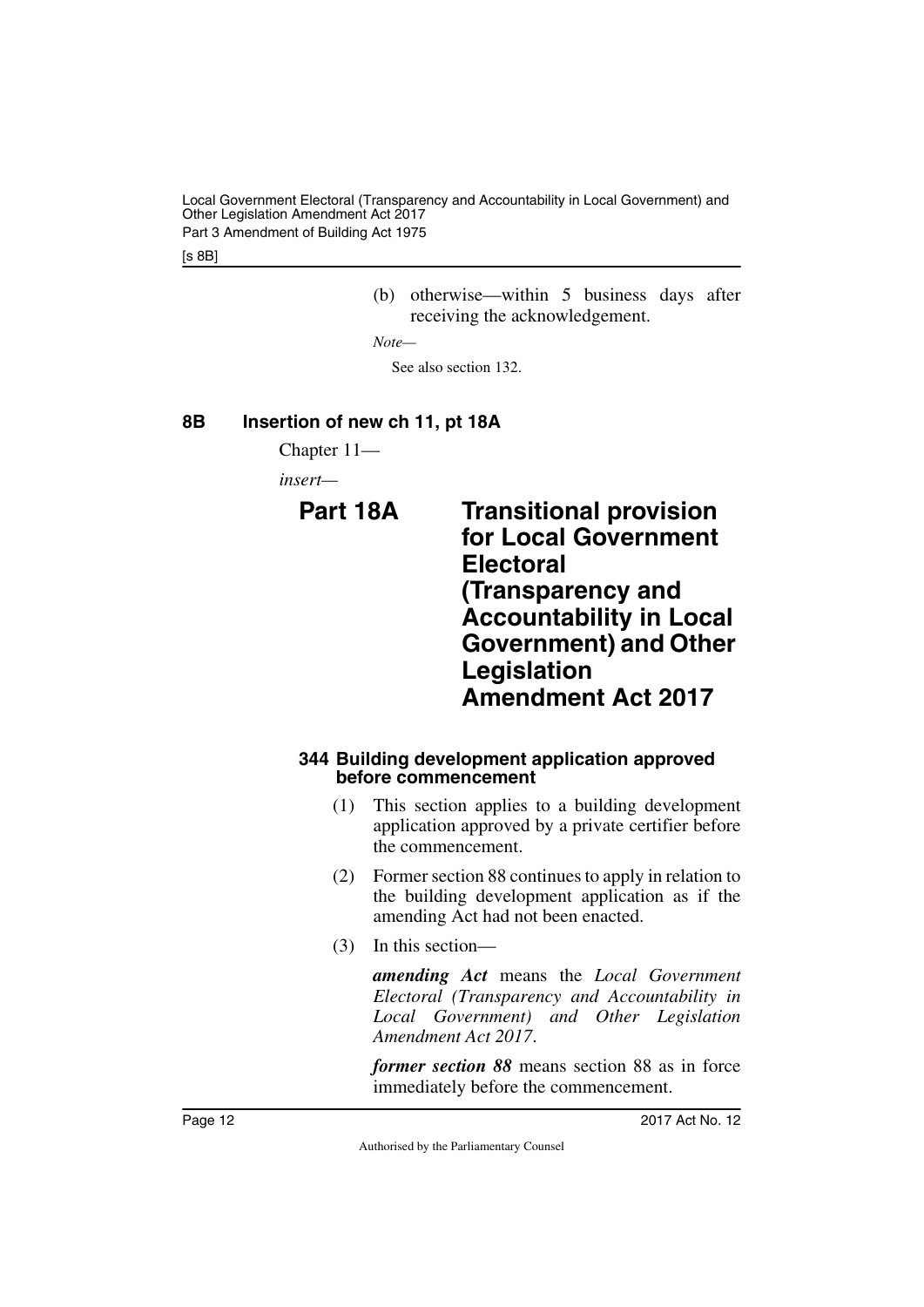[s 9]

### <span id="page-14-0"></span>**9 Amendment of sch 2 (Dictionary)**

<span id="page-14-1"></span>(1) Schedule 2—

*insert—*

*preliminary approval* means a preliminary approval under the Planning Act.

*referral agency's response* see the Planning Act, schedule 3.

(2) Schedule 2, definition *building development approval*, 'is for building work'—

*omit, insert—*

<span id="page-14-3"></span>approves a building development application

# <span id="page-14-2"></span>**Part 4 Amendment of Local Government Electoral Act 2011**

### <span id="page-14-4"></span>**10 Act amended**

<span id="page-14-5"></span>This part amends the *Local Government Electoral Act 2011*.

### <span id="page-14-6"></span>**11 Amendment of s 106 (Definitions for pt 6)**

<span id="page-14-7"></span>(1) Section 106, heading, 'pt  $6'$ —

*omit, insert—*

#### **part**

(2) Section 106—

*insert—*

*disclosure date*, for a return, means the day prescribed by regulation for the return.

*required period*, for an election, means 15 weeks after the polling day for the election or, if no poll is conducted, the day a poll would have been conducted if it were required.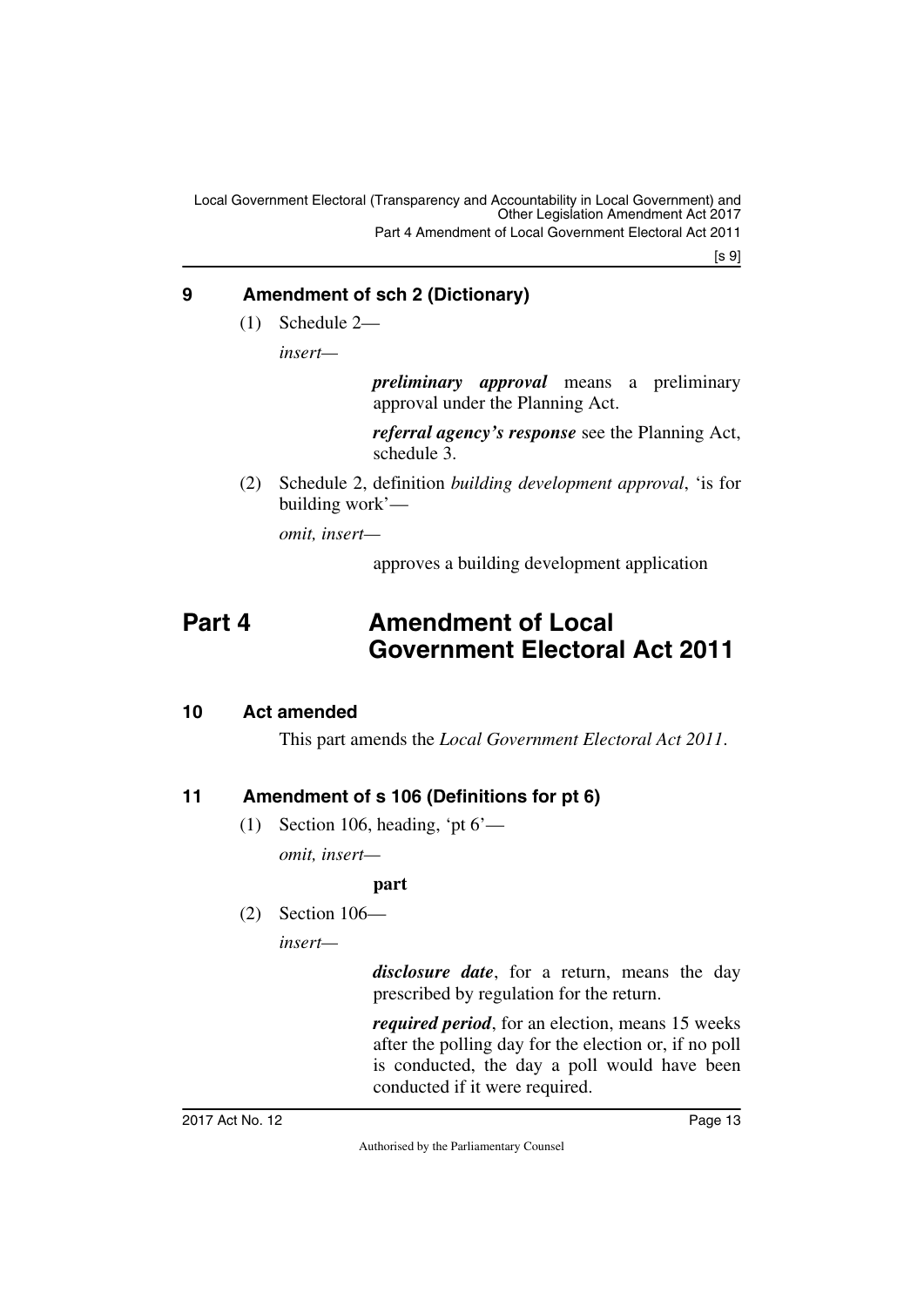Part 4 Amendment of Local Government Electoral Act 2011

[s 12]

#### <span id="page-15-1"></span><span id="page-15-0"></span>**12 Amendment of s 114 (Disclosure period for candidates who were previously candidates in a local government election)**

Section 114(2)—

*omit, insert—*

- (2) The candidate's disclosure period for the current election is the period—
	- (a) starting—
		- (i) on the day prescribed by regulation for this subparagraph; or
		- (ii) if a day is not prescribed—30 days after the polling day for the most recently held election for which the candidate was also a candidate; and

*Example for subparagraph (ii)—*

If the polling day for the most recently held election was 15 March, the disclosure period starts at the beginning of 15 April.

#### (b) ending—

- (i) on the day prescribed by regulation for this subparagraph; or
- (ii) if a day is not prescribed—30 days after the polling day for the current election.

*Example for subparagraph (ii)—*

If the polling day for the current election was 31 March, the disclosure period ends at the end of 30 April.

### <span id="page-15-3"></span><span id="page-15-2"></span>**13 Amendment of s 115 (Disclosure period—other candidates)**

Section 115(2)—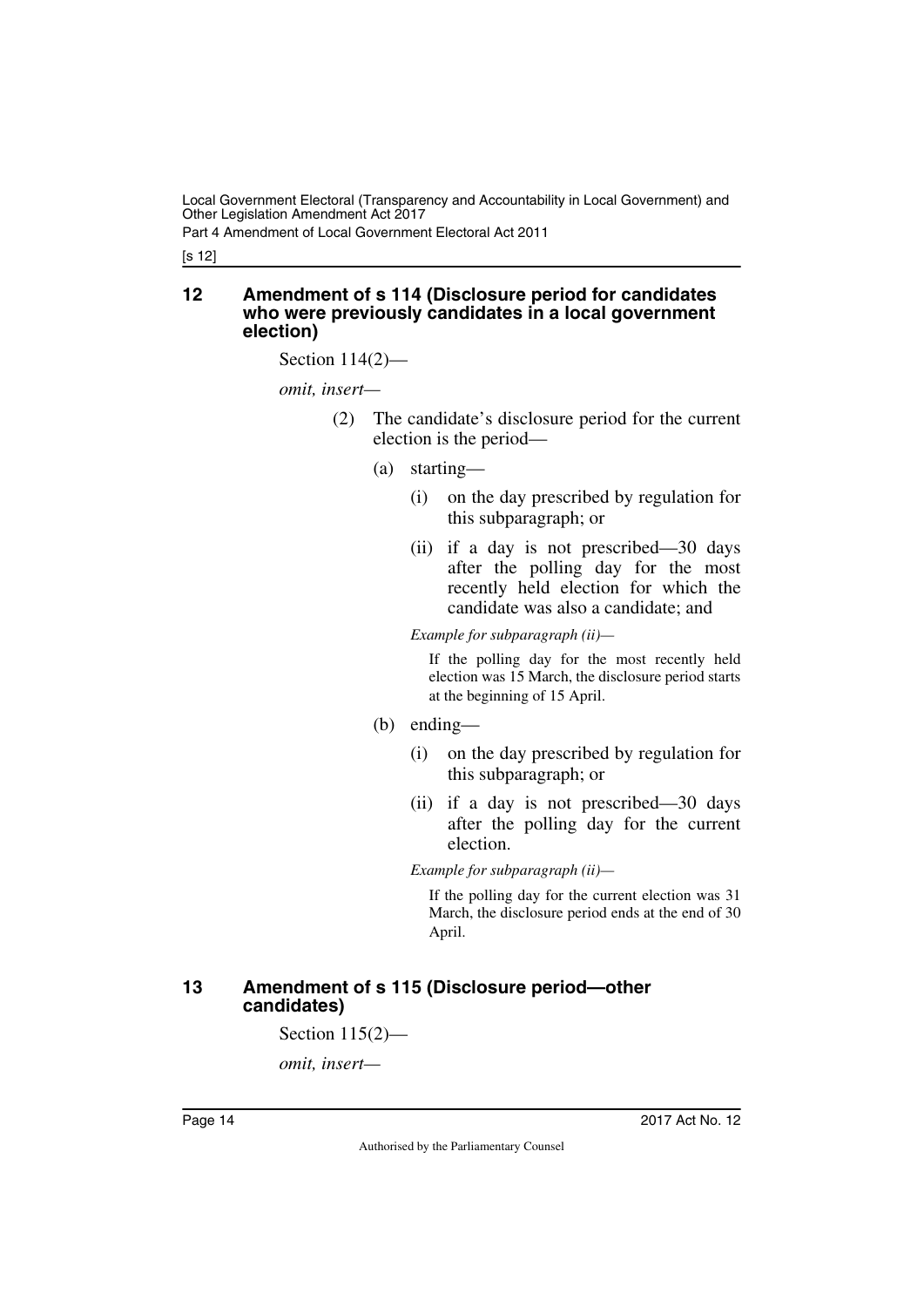[s 14]

- (2) The candidate's disclosure period for the election is the period—
	- (a) starting on the day the first of the following happens or, if they happen at the same time, when they happen—
		- (i) the person announces the person is to be a candidate in the election;
		- (ii) the person nominates as a candidate in the election; and
	- (b) ending—
		- (i) on the day prescribed by regulation for this subparagraph; or
		- (ii) if a day is not prescribed—30 days after the polling day for the election.

*Example for subparagraph (ii)—*

If the polling day for the current election was 31 March, the disclosure period ends at the end of 30 April.

### <span id="page-16-1"></span><span id="page-16-0"></span>**14 Amendment of s 116 (Disclosure period for groups of candidates)**

Section 116(a) and  $(b)$ —

- (a) starting—
	- (i) on the day prescribed by regulation for this subparagraph; or
	- (ii) if a day is not prescribed—30 days after the polling day for the most recently held quadrennial elections; and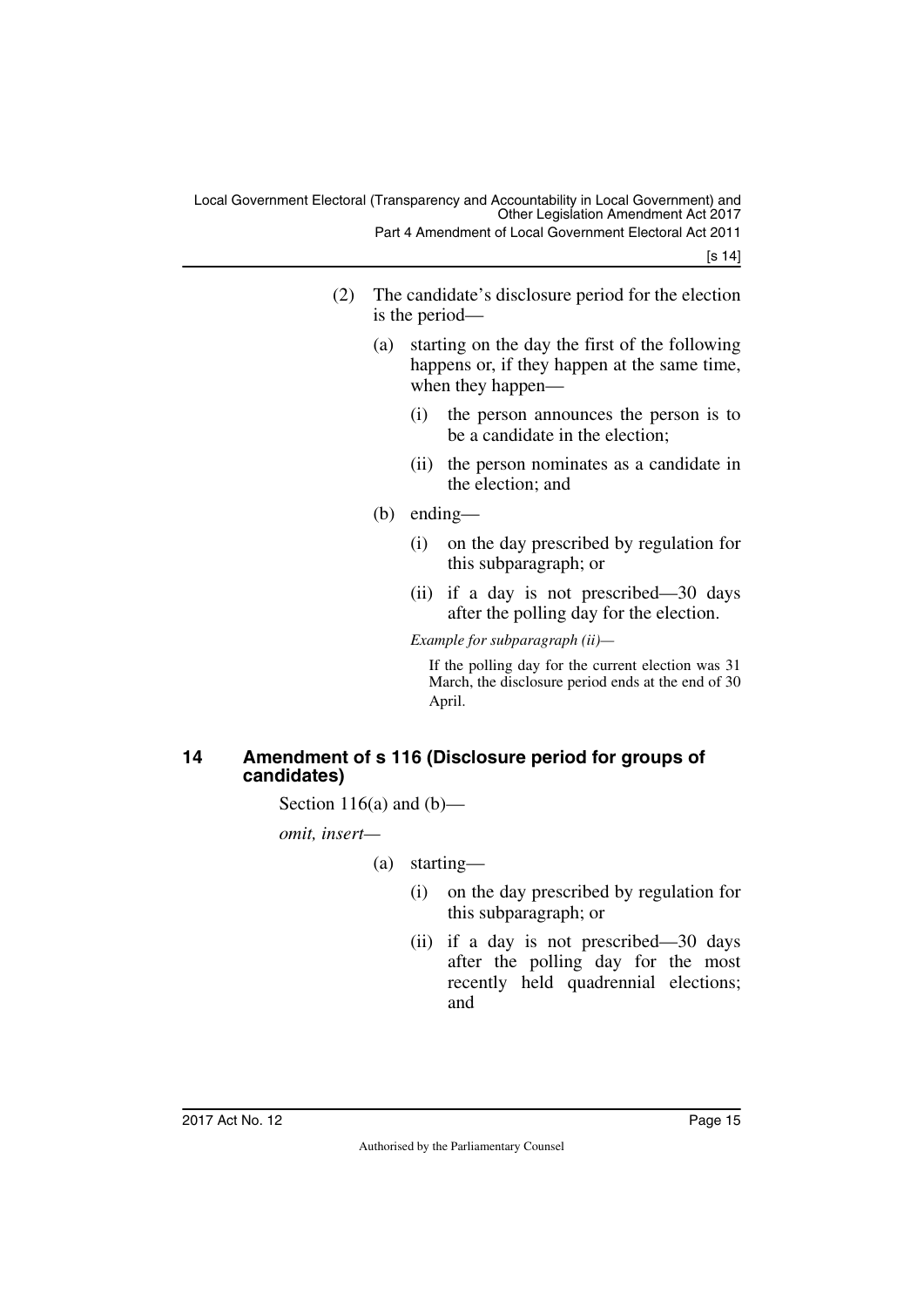Part 4 Amendment of Local Government Electoral Act 2011

[s 15]

#### *Example for subparagraph (ii)—*

If the polling day for the most recently held quadrennial election was 15 March, the disclosure period starts at the beginning of 15 April.

- (b) ending—
	- (i) on the day prescribed by regulation for this subparagraph; or
	- (ii) if a day is not prescribed—30 days after the polling day for the current election.

*Example for subparagraph (ii)—*

If the polling day for the current election was 31 March, the disclosure period ends at the end of 30 April.

### <span id="page-17-0"></span>**15 Omission of s 116A (Definition for div 3)**

<span id="page-17-1"></span>Section 116A—

*omit.*

### <span id="page-17-2"></span>**16 Amendment of s 117 (Gifts to candidates)**

<span id="page-17-3"></span>(1) Section 117(1) to  $(3)$ —

- (1) Subsection (2) applies if, during a candidate's disclosure period for an election, the candidate receives a gift of a value equal to or more than \$500.
- (2) The candidate must give the electoral commission a return about the gift on or before the disclosure date for the return.
- (3) Each return must—
	- (a) be in the approved form; and
	- (b) state the relevant details for the gift.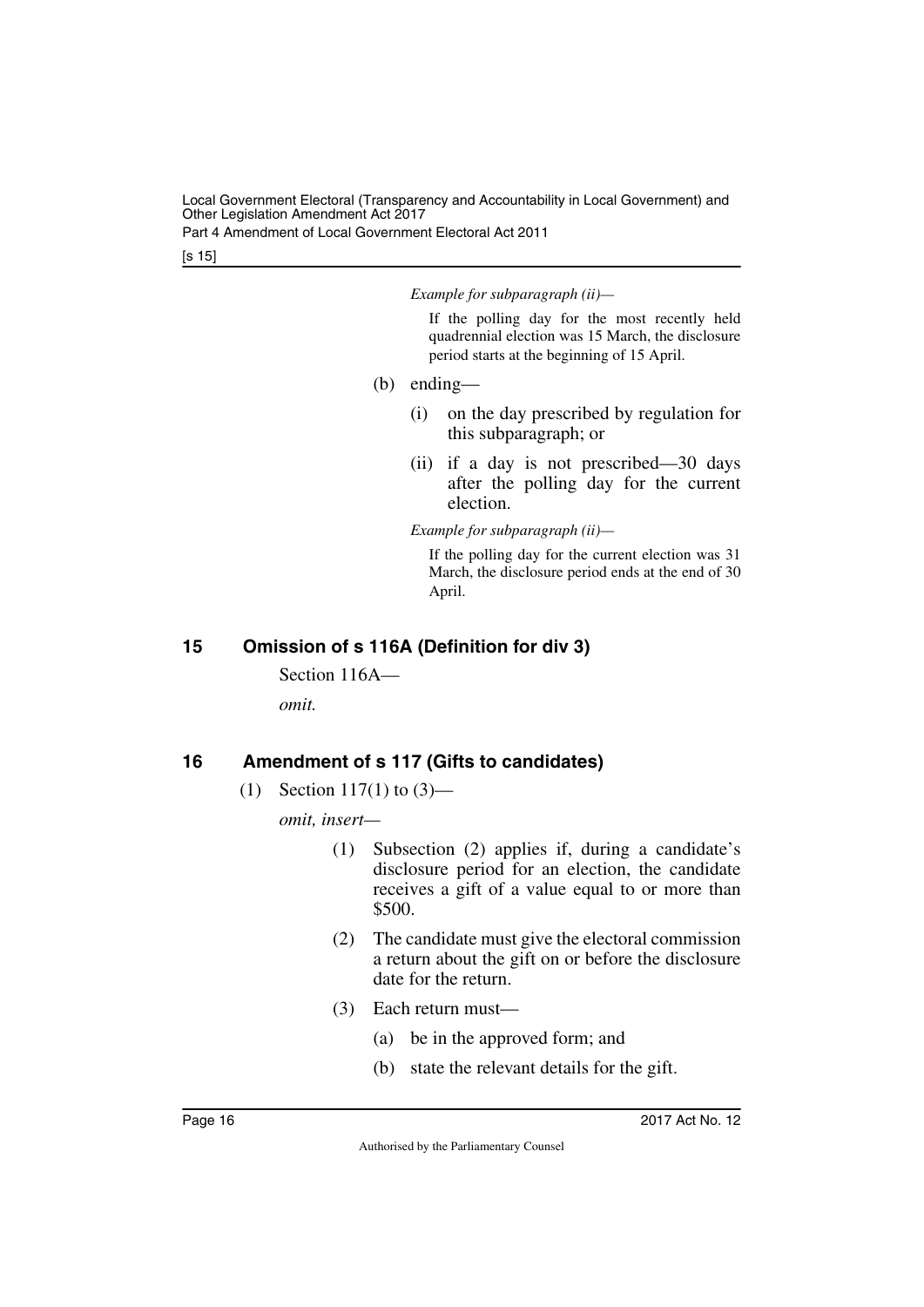Local Government Electoral (Transparency and Accountability in Local Government) and Other Legislation Amendment Act 2017 Part 4 Amendment of Local Government Electoral Act 2011

[s 16]

- (3A) Also, the candidate must, within the required period for the election, give the electoral commission a return in the approved form, stating—
	- (a) if the candidate received gifts during the disclosure period—
		- (i) the total value of all gifts received during the disclosure period; and
		- (ii) the number of entities that gave the gifts; or
	- (b) otherwise—that no gifts were received during the disclosure period.
- (3B) For subsection (1), the value of a gift is taken to include the value of all other gifts previously given to the candidate by the same entity during the candidate's disclosure period.
- (3C) A candidate need not comply with this section if the candidate—
	- (a) gives a return, in the approved form, to the electoral commission before making the declaration of office under the *Local Government Act 2009*, section 169 and the return states the candidate—
		- (i) does not expect to receive gifts in the candidate's disclosure period for the election after giving the return; and
		- (ii) will give returns under this section if gifts are received during the candidate's disclosure period for the election after giving the return; and
	- (b) does not receive gifts during the candidate's disclosure period for the election after giving the return.
- (2) Section 117(4), 'subsection  $(1)$ '—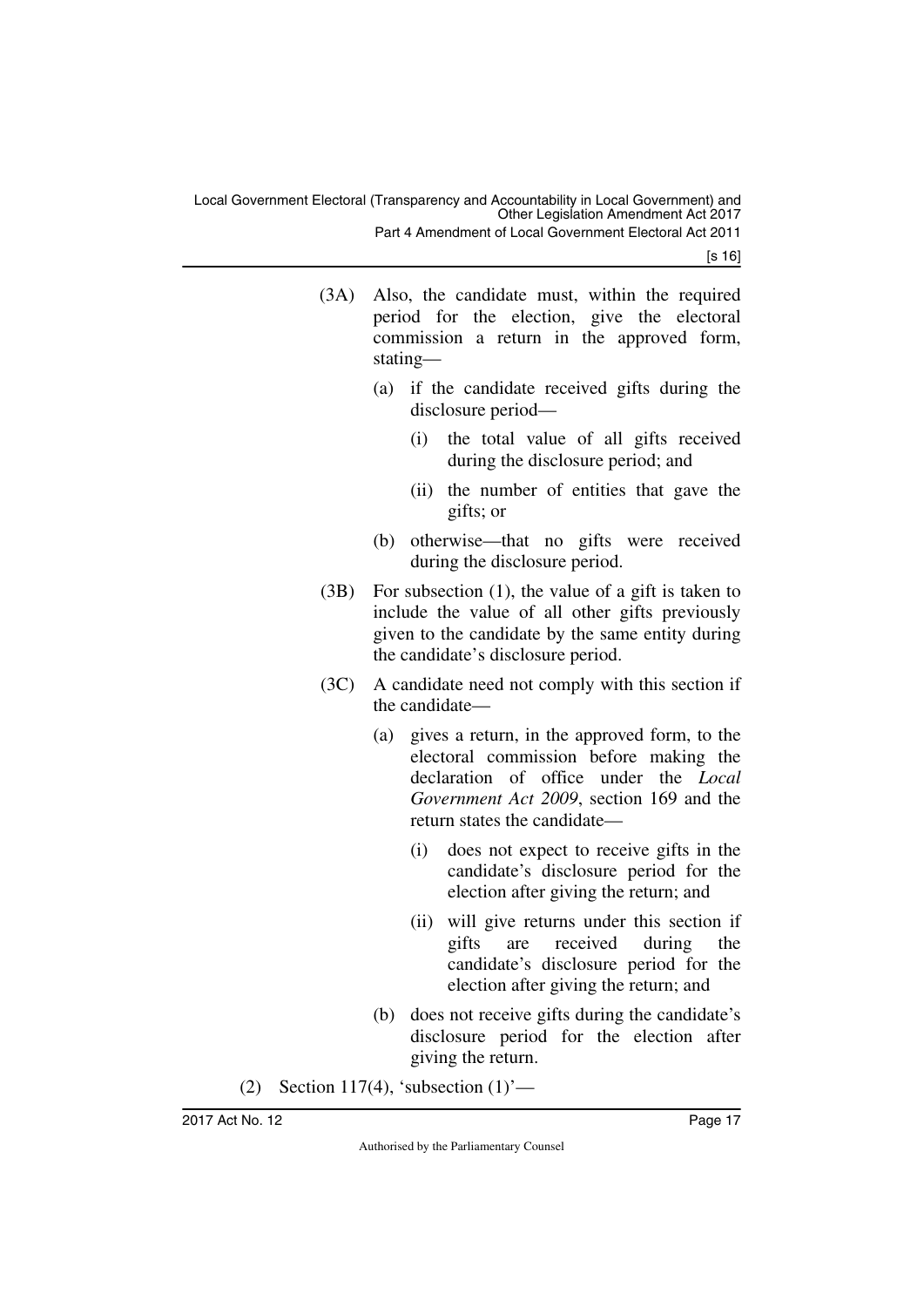Part 4 Amendment of Local Government Electoral Act 2011

[s 17]

*omit, insert—*

subsection (2)

(3) Section 117—

*insert—*

- (5) This section does not apply to a candidate who is a member of a group of candidates.
- (4) Section 117(3A) to (5)—

*renumber* as section 117(4) to (8).

### <span id="page-19-0"></span>**17 Amendment of s 118 (Gifts to groups of candidates)**

<span id="page-19-1"></span>(1) Section 118(1) to (3)—

- (1) Subsection (2) applies if, during the disclosure period for an election for a group of candidates, a member of the group, or a person acting on behalf of the group, receives a gift of a value equal to or more than \$500.
- (2) The group's agent must give the electoral commission a return about the gift on or before the disclosure date for the return.
- (3) Each return must—
	- (a) be in the approved form; and
	- (b) state—
		- (i) the names of the candidates forming the group; and
		- (ii) the name, if any, of the group; and
		- (iii) the relevant details for the gift.
- (3A) Also, the agent must, within the required period for the election, give the electoral commission a return in the approved form, stating—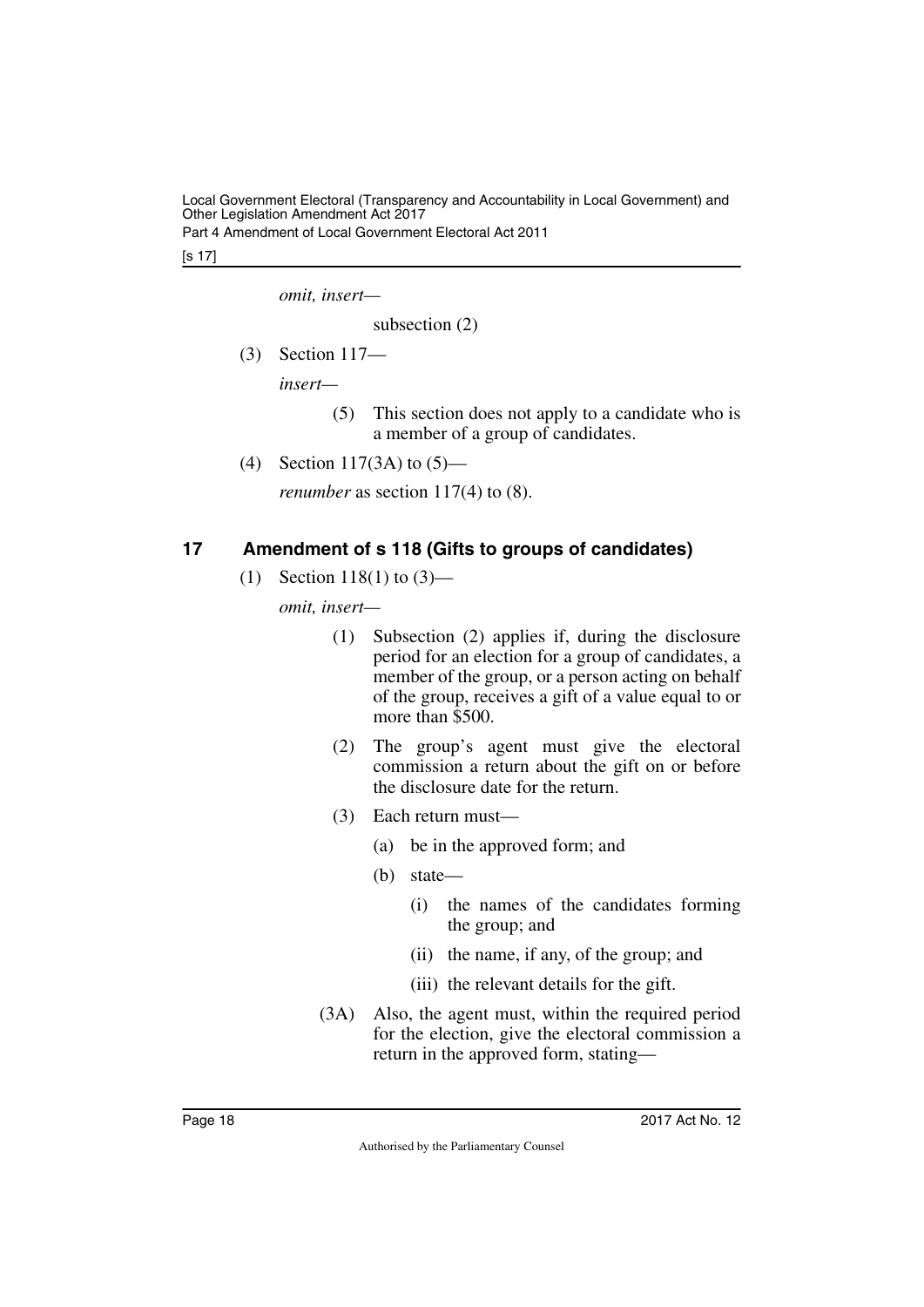Part 4 Amendment of Local Government Electoral Act 2011

[s 18]

- (a) if any members of the group, or a person acting on behalf of the group, received gifts during the disclosure period—
	- (i) the total value of all gifts received during the disclosure period; and
	- (ii) the number of entities that gave the gifts; or
- (b) otherwise—that no gifts were received by any member of the group, or a person acting on behalf of the group, during the disclosure period.
- (3B) For subsection (1), the value of a gift is taken to include the value of all other gifts previously given to any member of the group, or a person acting on behalf of the group, by the same entity during the group's disclosure period.
- (2) Section 118(4), 'subsection  $(2)$ '—

*omit, insert—*

this section

(3) Section 118(3A) to (5)—

*renumber* as section 118(4) to (7).

### <span id="page-20-0"></span>**18 Amendment of s 119 (Particular gifts not to be received)**

<span id="page-20-1"></span>(1) Section 119(4)—

*omit, insert—*

- (4) For this section, the value of a gift is taken to include the value of all other gifts previously received by the candidate, group of candidates or person acting on behalf of the candidate or group, from the same entity during the candidate's or group's disclosure period.
- (2) Section 119(5), definition *prescribed gift*, '\$200'—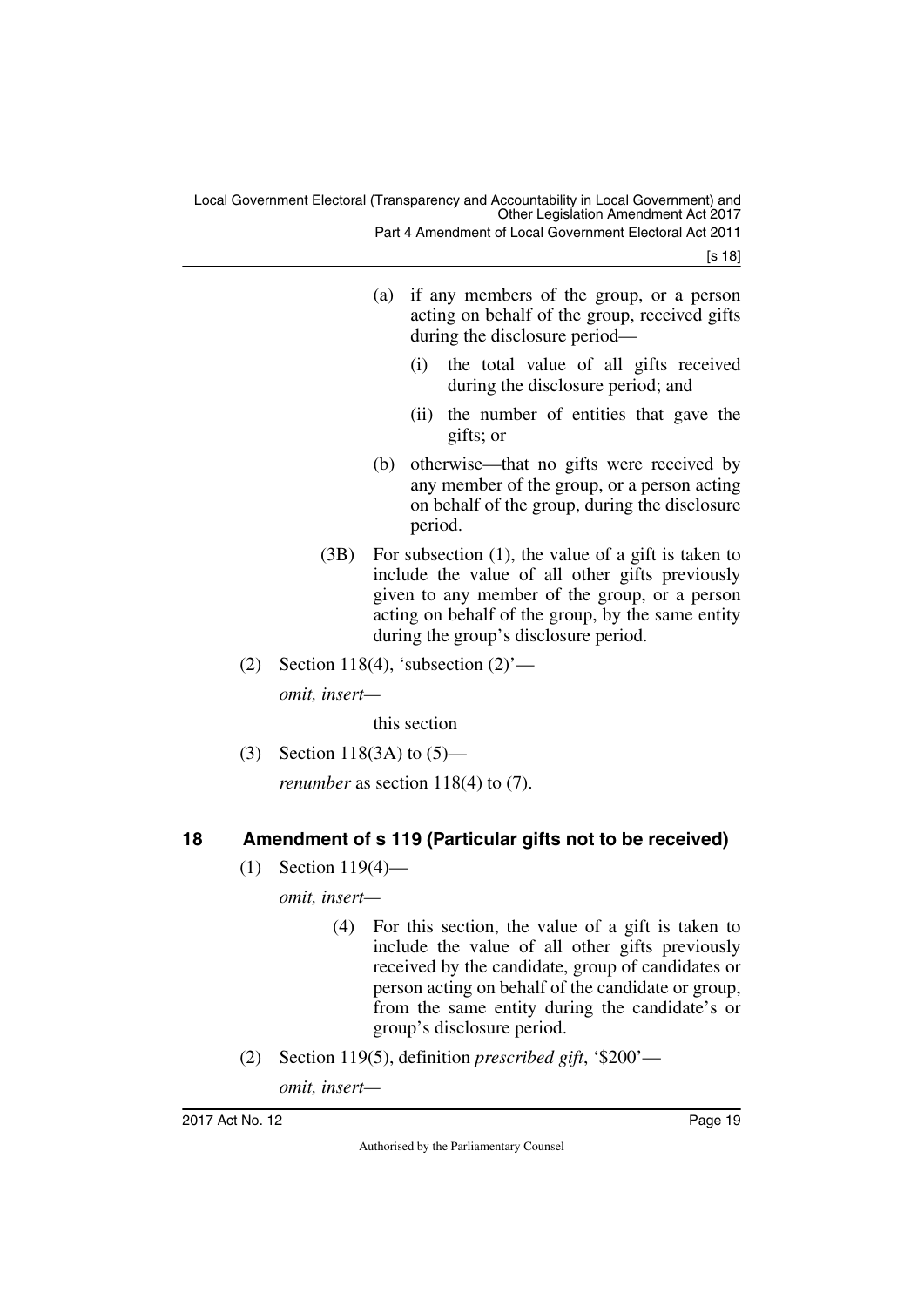Part 4 Amendment of Local Government Electoral Act 2011

[s 19]

\$500

### <span id="page-21-1"></span><span id="page-21-0"></span>**19 Replacement of s 120 (Loans to candidates or groups of candidates)**

Section 120—

*omit, insert—*

### <span id="page-21-3"></span><span id="page-21-2"></span>**120 Loans to candidates or groups of candidates**

- (1) Subsection (2) applies if, during a candidate's disclosure period for an election, the candidate receives a loan equal to or more than \$500.
- (2) The candidate must give the electoral commission a return about the loan on or before the disclosure date for the return.
- (3) Subsection (4) applies if, during the disclosure period for a group of candidates for an election, the group receives a loan equal to or more than \$500.
- (4) The agent for the group must give the electoral commission a return about the loan on or before the disclosure date for the return.
- (5) However, subsections (1) and (3) do not apply to a loan from a financial institution.
- (6) Each return given under subsection (2) or (4) must—
	- (a) be in the approved form; and
	- (b) state—
		- (i) the value of the loan; and
		- (ii) the date on which the loan was made; and
		- (iii) the terms of the loan; and
	- (c) if the loan was made by the members of an unincorporated association, include—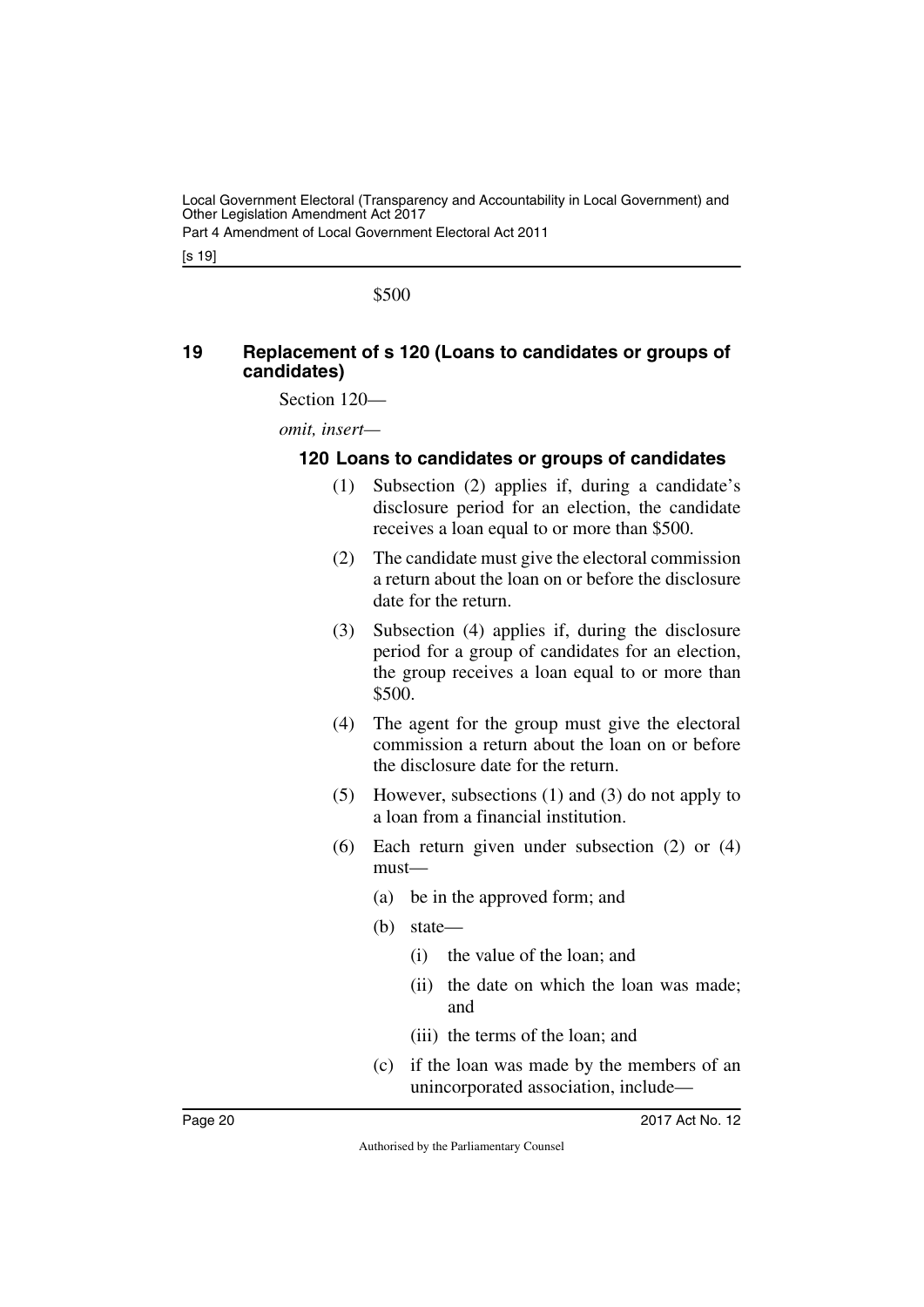Part 4 Amendment of Local Government Electoral Act 2011

- (i) the association's name; and
- (ii) unless the association is a registered industrial organisation—the names and residential or business addresses of the members of the executive committee, however described, of the association; and
- (d) if the loan was purportedly made out of a trust fund or out of the funds of a foundation, include—
	- (i) the names and residential or business addresses of the trustees of the fund or other persons responsible for the funds of the foundation; and
	- (ii) the title or other description of the trust fund or the name of the foundation; and
	- (iii) if the loan is made out of a trust account of a lawyer or accountant under the instructions of a person who is in substance the lender—the name and residential or business address of the person; and
- (e) if neither paragraph (c) nor (d) apply—the name and residential or business address of the person who made the loan.
- (7) Also, the candidate or agent must, within the required period for the election, give the electoral commission a return in the approved form, stating—
	- (a) if the candidate or group received loans during the disclosure period—
		- (i) the total value of all loans received during the disclosure period; and
		- (ii) the number of entities who made the loans; or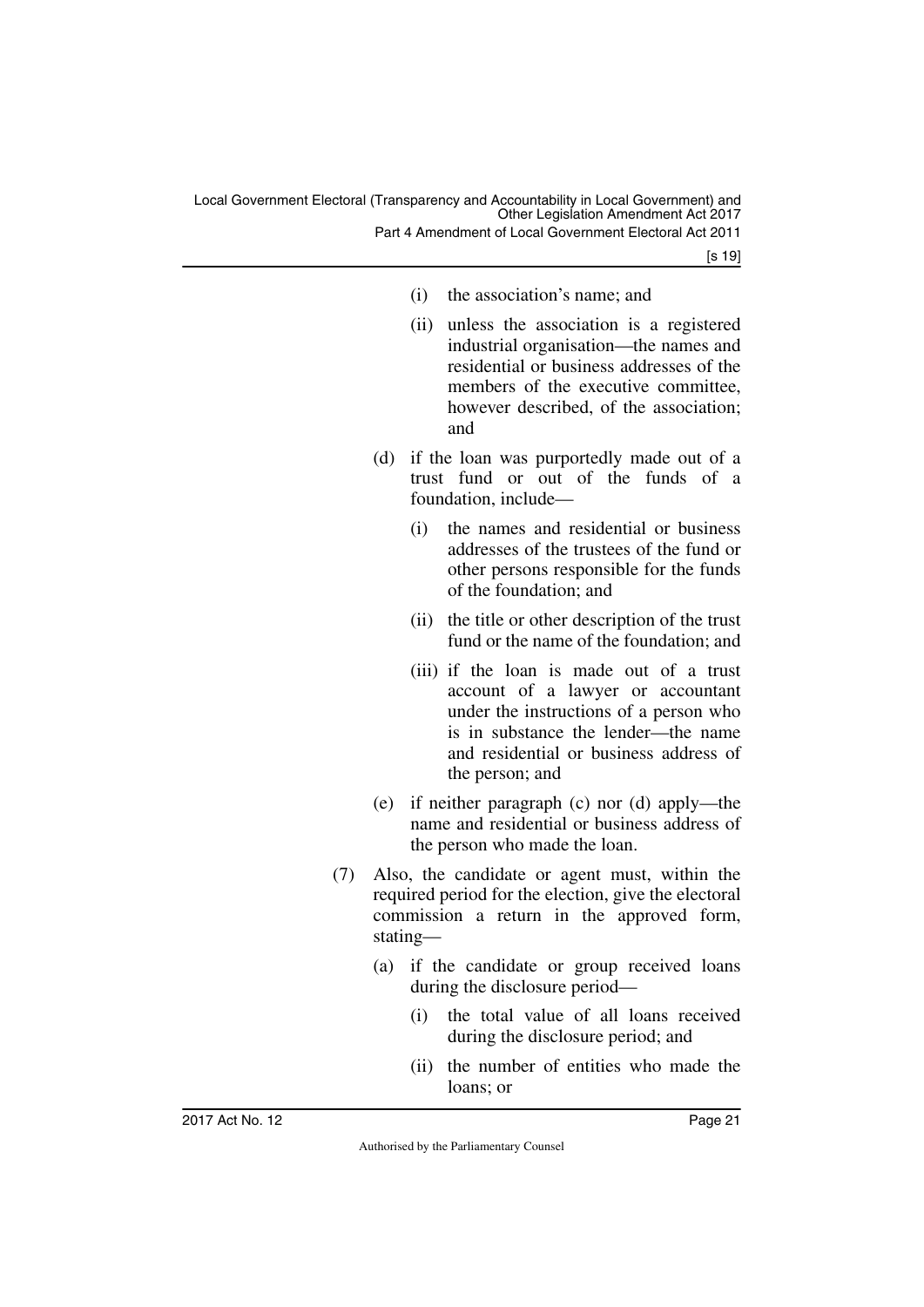Part 4 Amendment of Local Government Electoral Act 2011

[s 20]

- (b) otherwise—that no loans were received by the candidate or group during the disclosure period.
- (8) For subsections (1) and (3), the amount of a loan received by the candidate or group is taken to include the value of all other loans previously given to the candidate or group by the same entity during the disclosure period.

### <span id="page-23-0"></span>**20 Amendment of s 121 (Particular loans not to be received)**

<span id="page-23-1"></span>(1) Section 121(1) and (2), '\$200'—

*omit, insert—*

\$500

(2) Section 121—

*insert—*

(5) For subsections (1) and (2), the amount of a loan received by the candidate or group is taken to include the value of all other loans previously given to the candidate or group by the same entity during the disclosure period.

### <span id="page-23-2"></span>**21 Amendment of s 122 (Electoral commission to give reminder notice to candidates)**

<span id="page-23-3"></span>(1) Section 122(1)(a), 'section  $117(1)$ '—

*omit, insert—*

section 117(4) or 120(7)

(2) Section 122(1)(b), 'section 118(1)'—

*omit, insert—*

section 118(4) or 120(7)

(3) Section 122(2)(a)—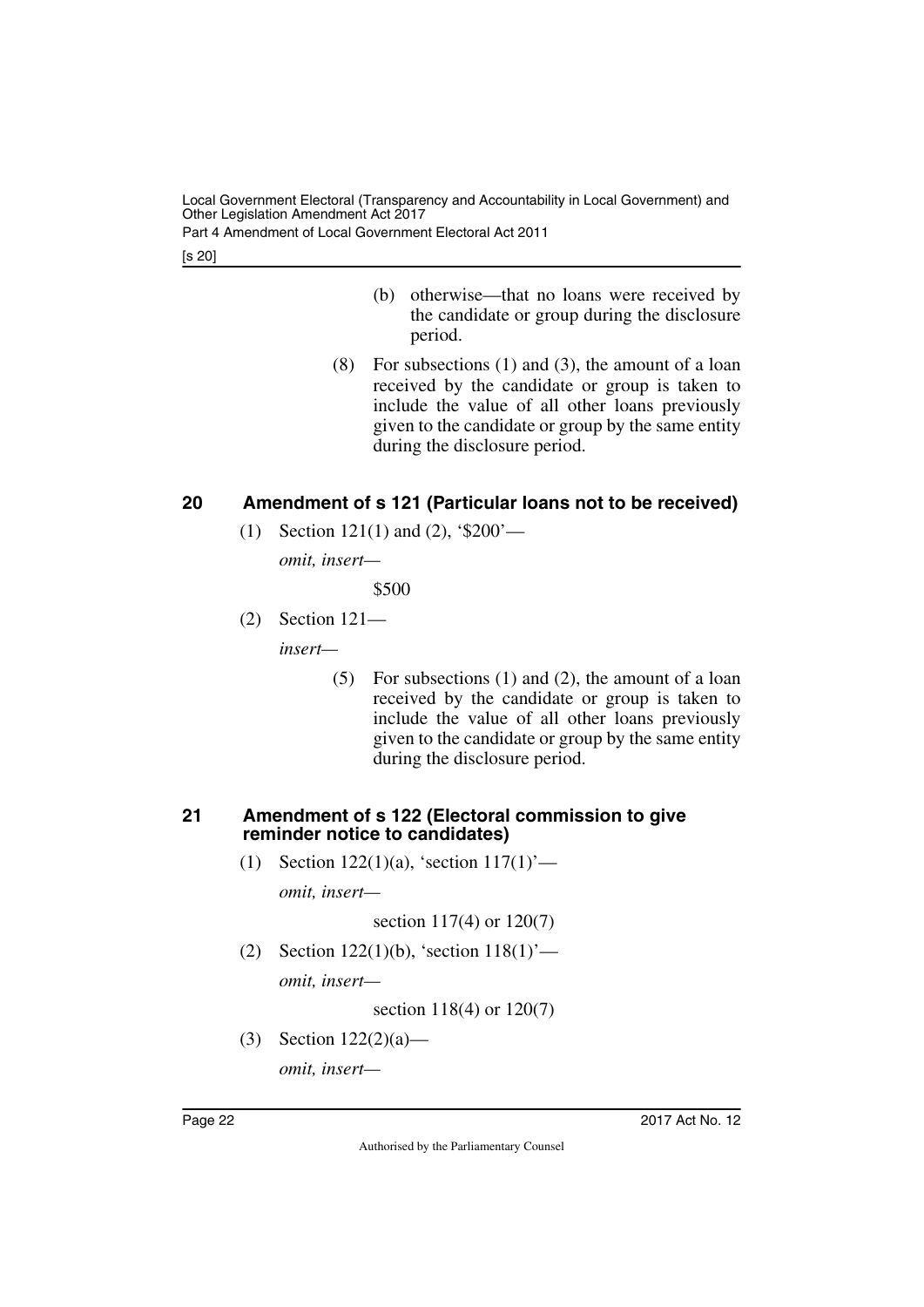[s 22]

- (a) the candidate or agent is required to give the return under section 117, 118 or 120; and
- (4) Section 122(3)(a), 'section 117(3)' *omit, insert—*

section 117(6)

(5) Section 122(3)(b), 'section 118(3)' *omit, insert—*

section 118(6)

### <span id="page-24-0"></span>**22 Amendment of s 123 (Definitions for div 4)**

<span id="page-24-1"></span>(1) Section 123, heading—

*omit, insert—*

### <span id="page-24-3"></span><span id="page-24-2"></span>**123 Definition for division**

(2) Section 123, definition *required period omit.*

### <span id="page-24-5"></span><span id="page-24-4"></span>**23 Amendment of s 124 (Third party expenditure for political activity)**

(1) Section 124(1)(b)—

*omit, insert—*

(b) the amount of the expenditure is \$500 or more.

(2) Section 124(2) to (5)—

- (2) The third party must, for each amount of expenditure incurred during the disclosure period, give the electoral commission a return on or before the disclosure date for the return.
- (3) Each return must—
	- (a) be in the approved form; and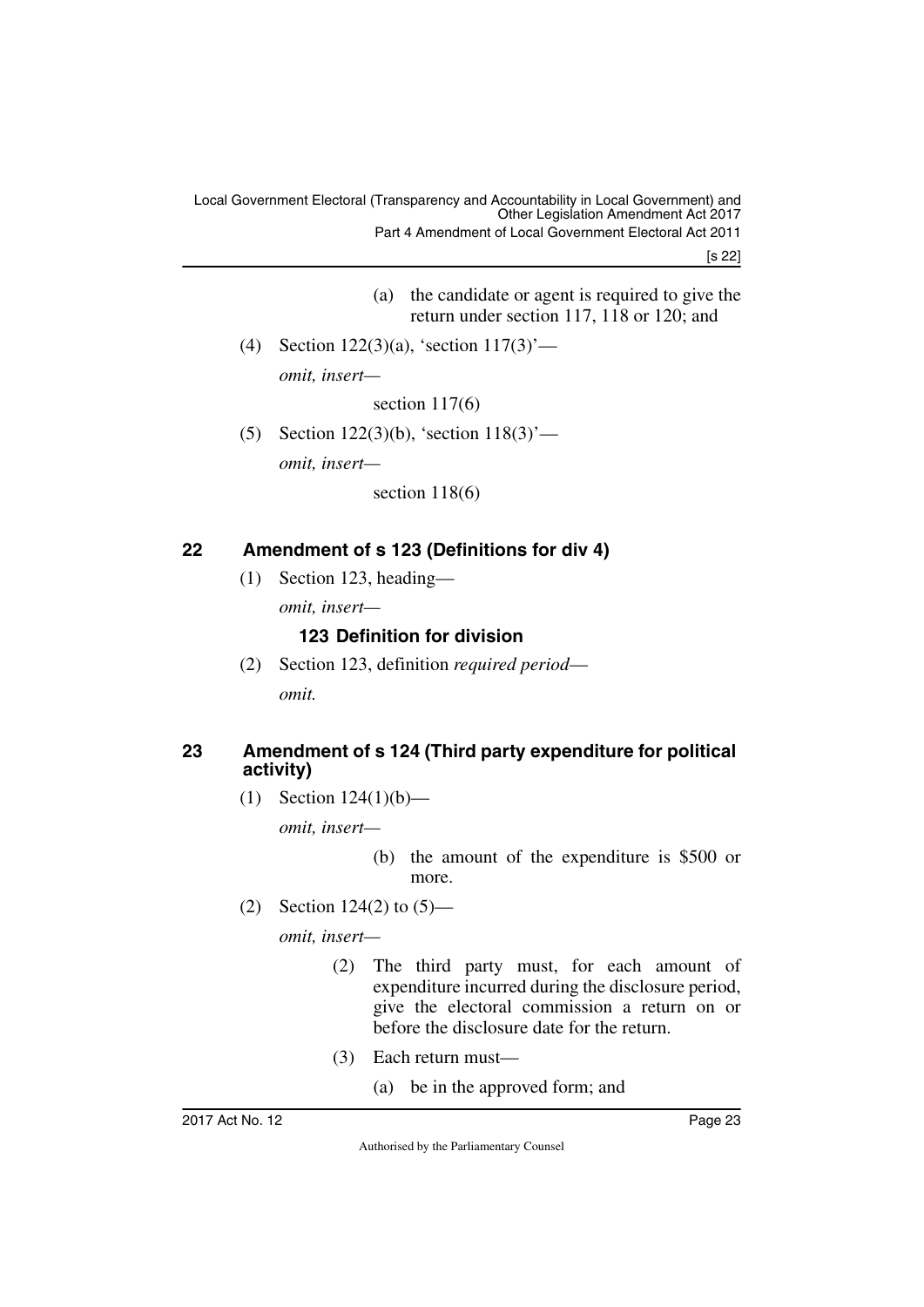Part 4 Amendment of Local Government Electoral Act 2011

[s 23]

- (b) state—
	- (i) the total value of the expenditure to which the return relates; and
	- (ii) when the expenditure was incurred; and
	- (iii) the particular purpose of the expenditure.
- $(4)$  For subsection  $(1)$ 
	- (a) each amount of expenditure incurred by the third party is taken to include any amounts previously incurred by the third party for a political activity relating to the election during the disclosure period for the election; and
	- (b) an amount of expenditure incurred by the third party for a political activity relating to 2 or more elections is taken to have been incurred by the third party for each of the elections.
- (5) In this section—

*disclosure period*, for an election, means the period—

- (a) starting—
	- (i) on the day prescribed by regulation for this subparagraph; or
	- (ii) if a day is not prescribed—on the day after the day the returning officer publishes notice of the election in a newspaper under section 25; and
- (b) ending—
	- (i) on the day prescribed by regulation for this subparagraph; or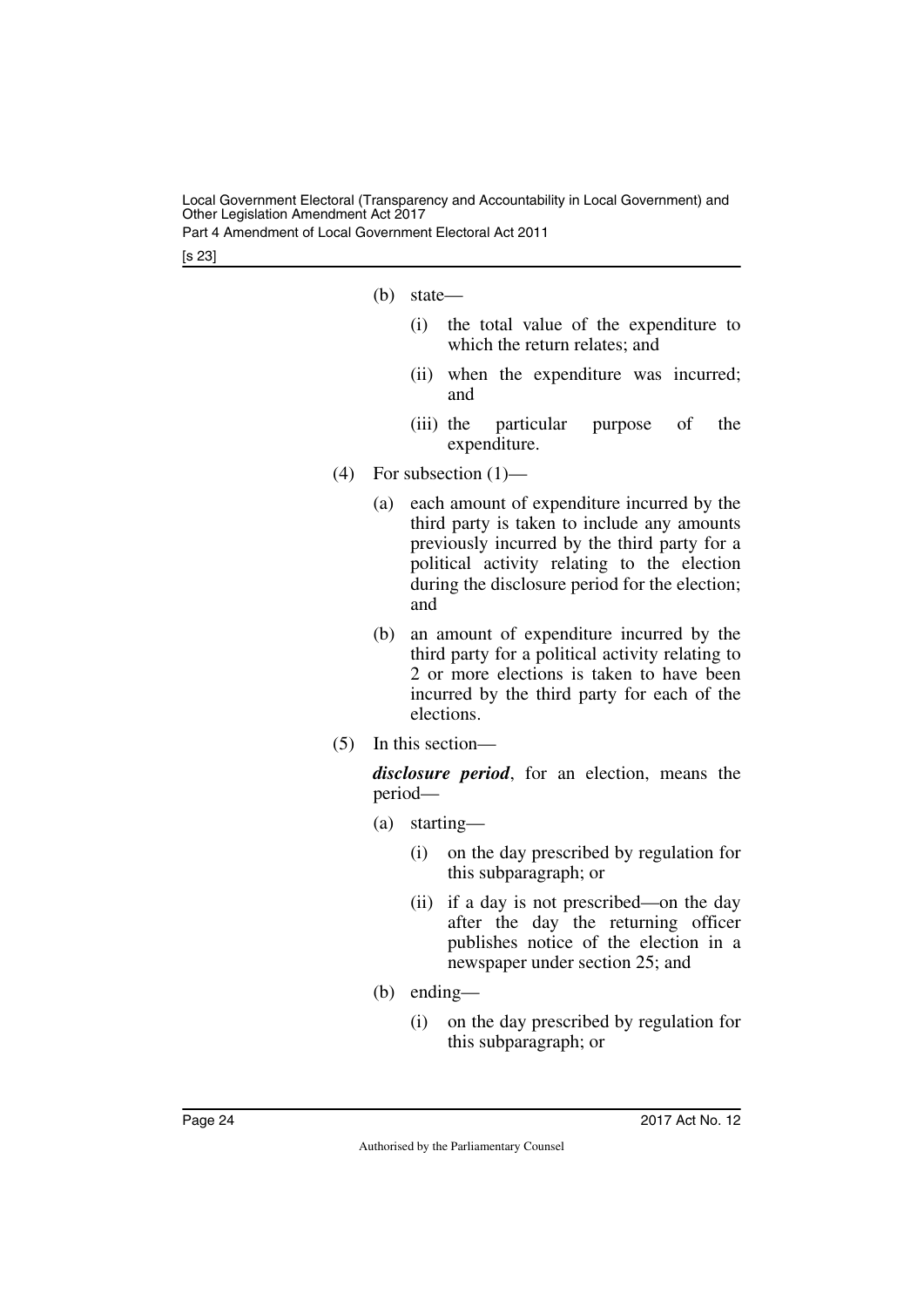[s 24]

(ii) if a day is not prescribed—at 6p.m. on the polling day for the election.

#### <span id="page-26-0"></span>**24 Amendment of s 125 (Gifts received by third parties to enable expenditure for political activity)**

<span id="page-26-1"></span>(1) Section 125(1)(a)(ii), '\$1000'—

*omit, insert—*

\$500

(2) Section  $125(2)$  to  $(5)$ —

*omit, insert—*

- (2) The third party who receives the gift must give the electoral commission a return about the gift on or before the disclosure date for the return.
- (3) Each return must—
	- (a) be in the approved form; and
	- (b) state the relevant details for the gift.
- (4) For subsection  $(1)(a)(ii)$ , the value of the gift is taken to include the value of all other gifts previously given to the third party by the same entity during the disclosure period.
- (5) In this section—

*disclosure period*, for an election (the *current election*), means the period—

- (a) starting—
	- (i) on the day prescribed by regulation for this subparagraph; or
	- (ii) if a day is not prescribed—30 days after the polling day for the most recently held quadrennial elections; and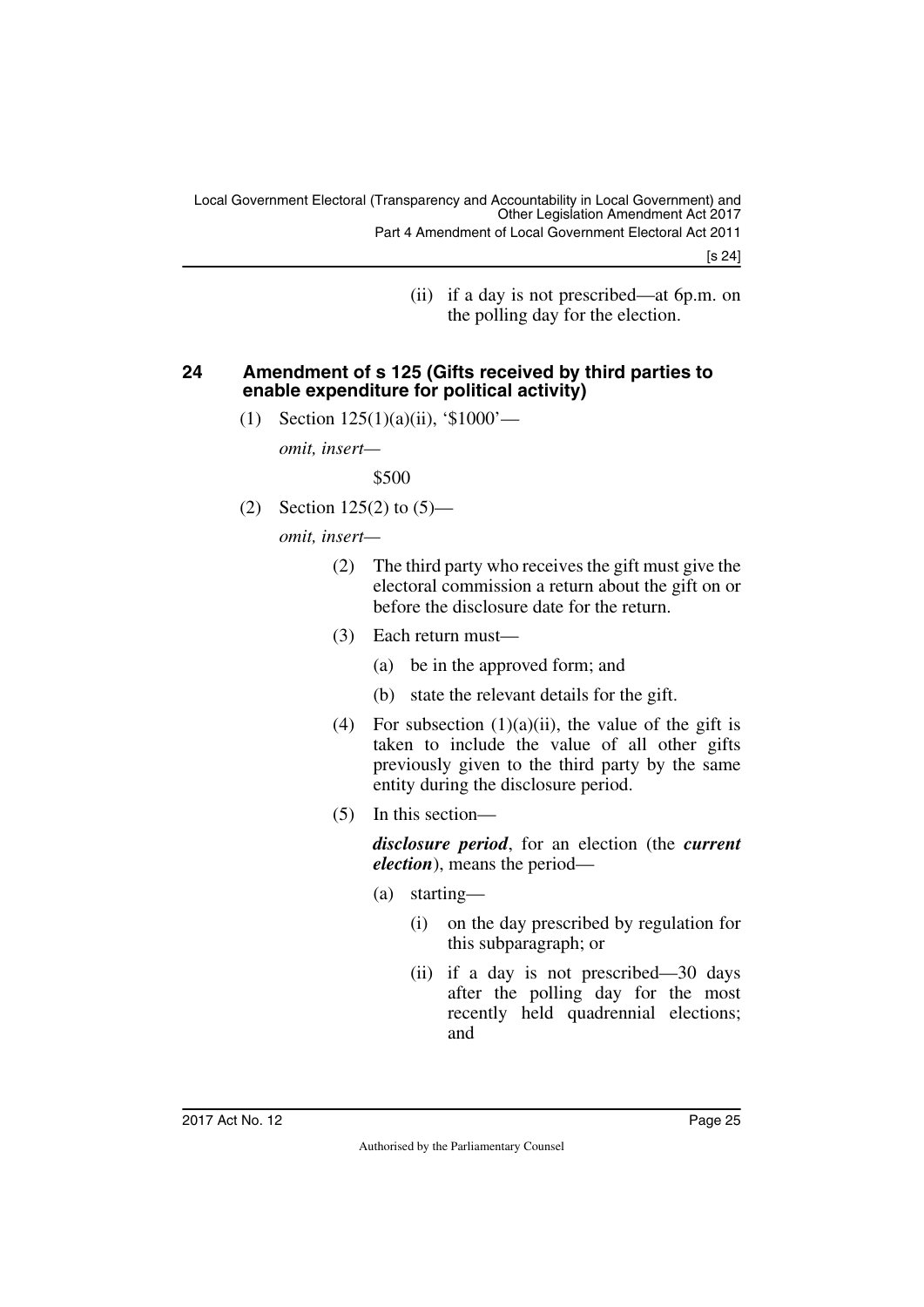Part 4 Amendment of Local Government Electoral Act 2011

[s 25]

*Example for subparagraph (ii)—*

If the polling day for the most recently held quadrennial election was 15 March, the disclosure period starts at the beginning of 15 April.

- (b) ending—
	- (i) on the day prescribed by regulation for this subparagraph; or
	- (ii) if a day is not prescribed—ending 30 days after the polling day for the current election.

*Example for subparagraph (ii)—*

If the polling day for the current election was 31 March, the disclosure period ends at the end of 30 April.

#### <span id="page-27-1"></span><span id="page-27-0"></span>**25 Amendment of s 126 (Requirement for candidate to operate dedicated account)**

(1) Section 126(5), after 'must not'—

*insert—*

, during the candidate's disclosure period for the election,

(2) Section 126—

*insert—*

- (5A) If an amount remains in the account at the end of the disclosure period, the amount or part of the amount may—
	- (a) be kept in the account for the conduct of another election campaign by the candidate; or
	- (b) if the candidate was a member of a political party during the disclosure period—be paid to the political party; or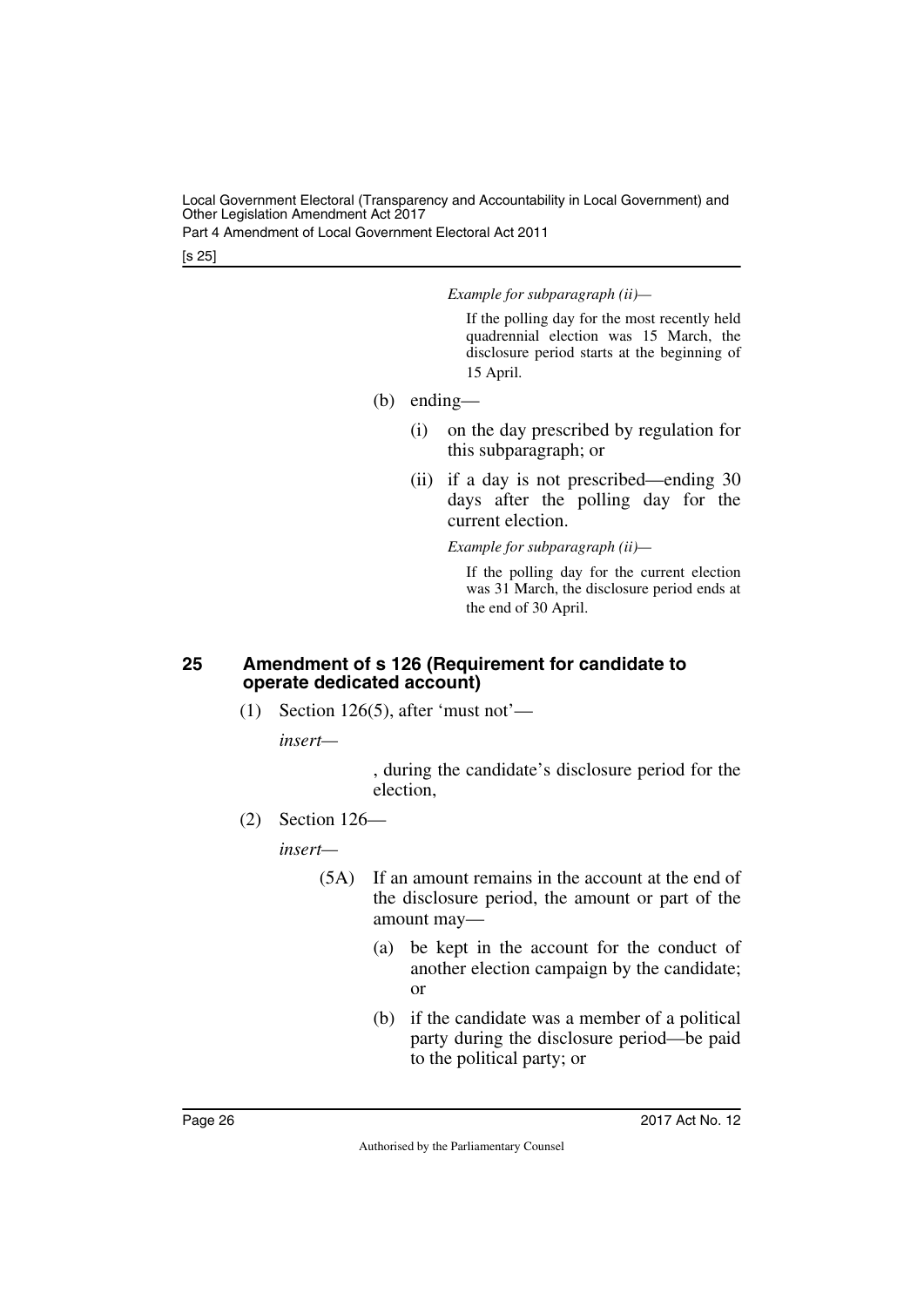[s 26]

- (c) be paid to a charity nominated by the candidate.
- (5B) An amount mentioned in subsection (6) must not be dealt with other than under that subsection.
- (3) Section 126(6), 'subsections (2) to  $(5)$ ' *omit, insert—*

subsections  $(2)$  to  $(7)$ 

(4) Section 126(6), penalty, 'subsection  $(6)$ ' *omit, insert—*

subsection (8)

(5) Section 126(5A) to  $(7)$ —

<span id="page-28-1"></span>*renumber* as section 125(6) to (9).

#### <span id="page-28-0"></span>**26 Amendment of s 127 (Requirement for group of candidates to operate dedicated account)**

(1) Section 127(5), after 'must not'—

*insert—*

, during the group's disclosure period for the election,

(2) Section 127—

*insert—*

- (5A) If an amount remains in the account at the end of the group's disclosure period for the election, the amount or part of the amount may—
	- (a) be kept in the account for the conduct of another election campaign by the group; or
	- (b) if each member of the group was a member of a political party during the disclosure period—be paid to the political party; or
	- (c) be paid to a charity nominated by the group.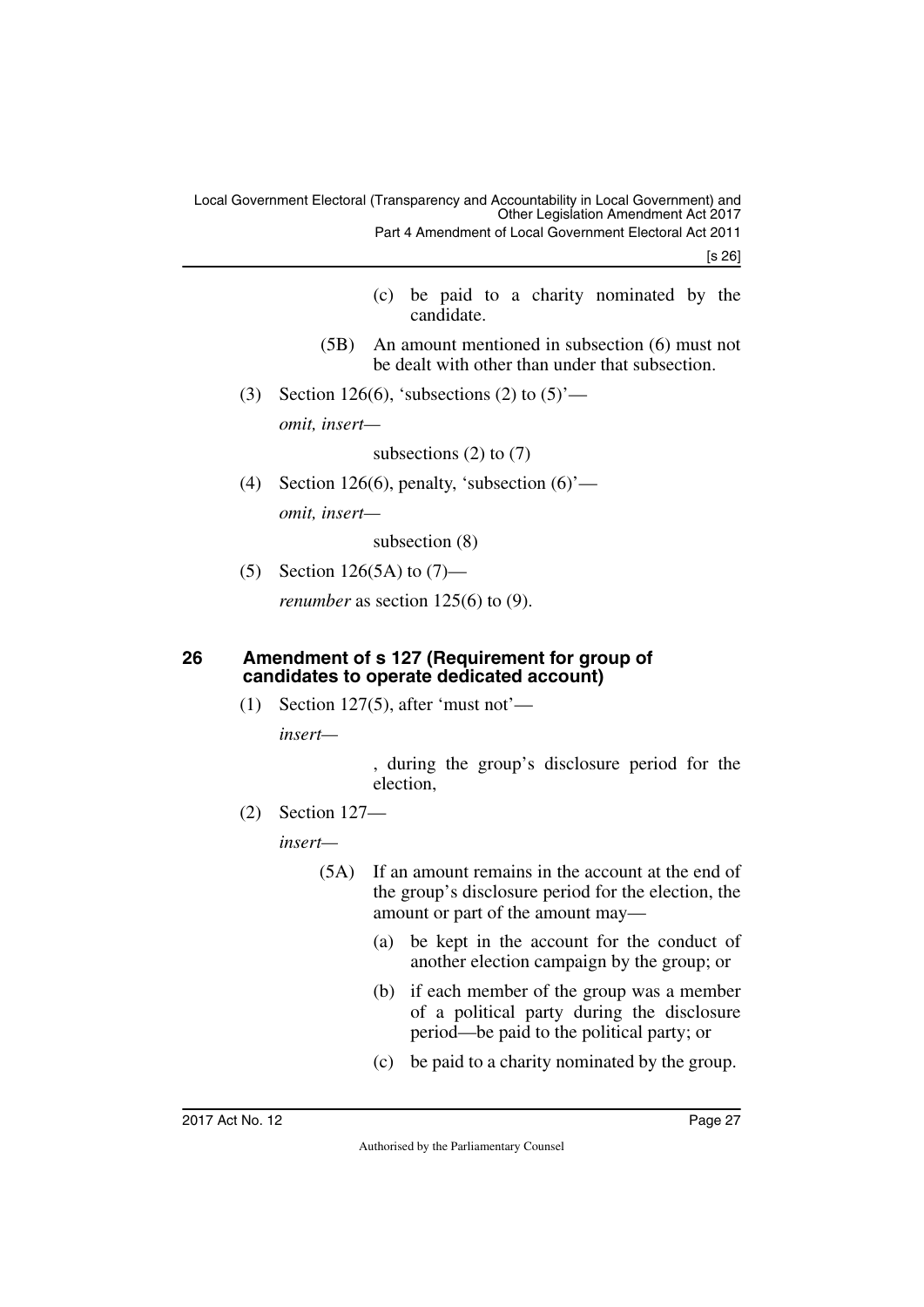Part 4 Amendment of Local Government Electoral Act 2011

#### [s 27]

- (5B) An amount mentioned in subsection (6) must not be dealt with other than under that subsection.
- (3) Section 127(6), 'subsections (2) to  $(5)$ ' *omit, insert—*

subsections  $(2)$  to  $(7)$ 

(4) Section 127(6), penalty, 'subsection  $(6)$ '—

*omit, insert—*

subsection (8)

(5) Section 127(5A) to (6)—

<span id="page-29-1"></span>*renumber* as section 127(6) to (8).

### <span id="page-29-0"></span>**27 Insertion of new s 132A**

After section 132—

*insert—*

### <span id="page-29-2"></span>**132A Electronic lodgement of returns**

- <span id="page-29-3"></span>(1) The electoral commission may make procedures about how a return under this part may be lodged electronically.
- (2) The procedures—
	- (a) do not take effect until approved by a regulation; and
	- (b) must be tabled in the Legislative Assembly with the regulation approving the procedures; and
	- (c) must be published on the commission's website.
- (3) If a return under this part is lodged as provided for under the procedures, the return is taken to have been given to the electoral commission.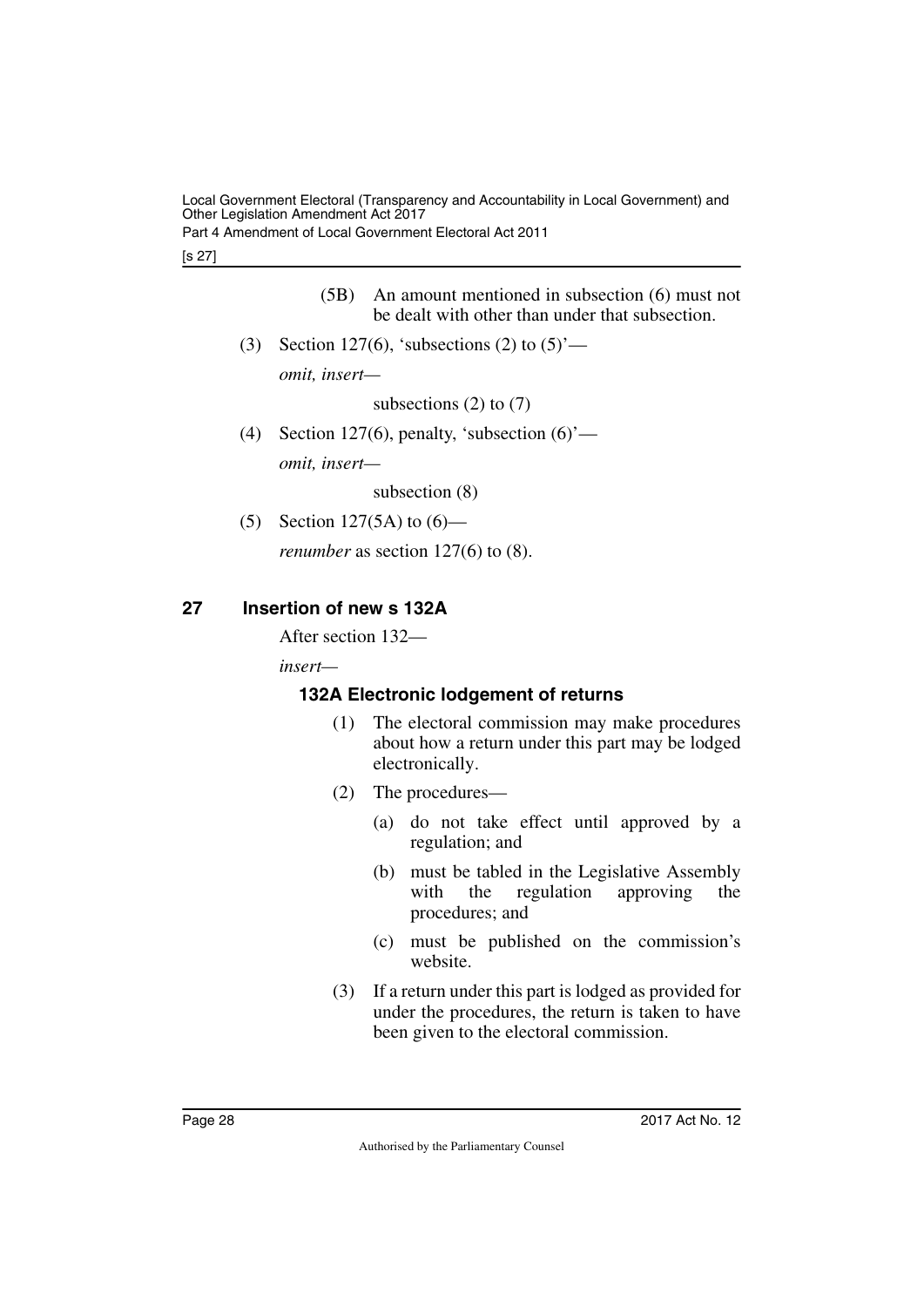[s 28]

### <span id="page-30-0"></span>**28 Amendment of s 195 (Offences about returns)**

<span id="page-30-1"></span>Section 195(3), 'section 118(2) or  $120(2)$ '—

*omit, insert—*

section 118 or 120

#### <span id="page-30-3"></span><span id="page-30-2"></span>**29 Amendment of s 202 (Local governments responsible for expenditure for conducting local government elections)**

(1) Section 202, heading, 'for conducting local government elections'—

*omit, insert—*

#### **incurred by electoral commission**

(2) Section 202—

*insert—*

- (3) Also, a local government must pay the costs incurred by the electoral commission in carrying out functions relating to conducting elections generally, including, for example—
	- (a) the remuneration, allowances and reasonable expenses paid to members or staff of the electoral commission; and
	- (b) the costs of making appropriate administrative arrangements for the conduct of elections.

### <span id="page-30-4"></span>**30 Amendment of schedule (Dictionary)**

- <span id="page-30-5"></span>(1) Schedule, definition *required period omit.*
- (2) Schedule—

*insert—*

*disclosure date*, for a return, see section 106. *required period*, for part 6, see section 106.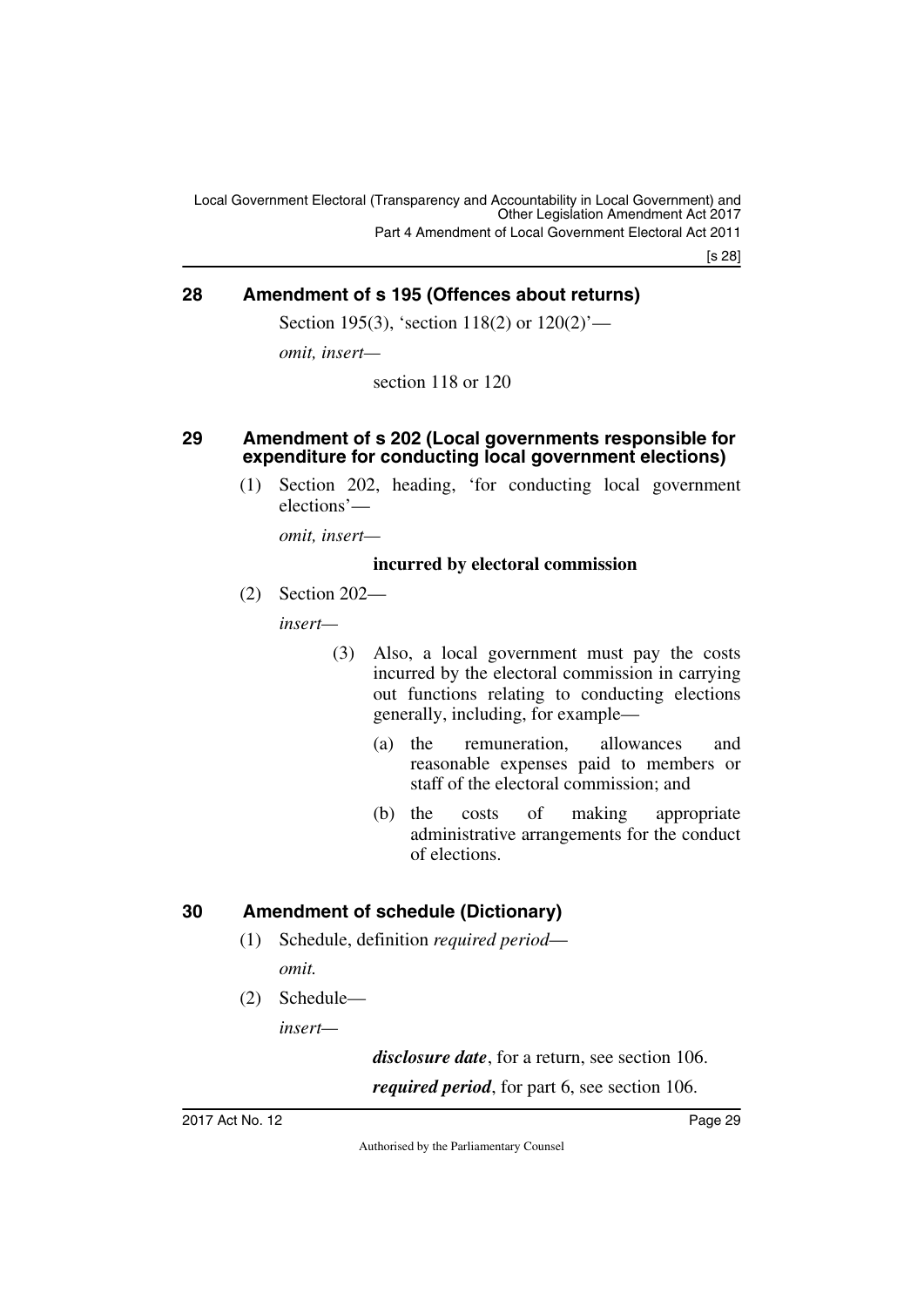Part 5 Amendment of Planning Act 2016

<span id="page-31-0"></span>[s 31]

# **Part 5 Amendment of Planning Act 2016**

### <span id="page-31-2"></span>**31 Act amended**

<span id="page-31-5"></span><span id="page-31-3"></span><span id="page-31-1"></span>This part amends the *Planning Act 2016*.

### <span id="page-31-4"></span>**32 Replacement of s 19 (Applying planning scheme in tidal areas)**

Section 19—

*omit, insert—*

### <span id="page-31-7"></span><span id="page-31-6"></span>**19 Applying planning scheme in tidal areas**

- (1) A local government may apply a planning scheme as a categorising instrument in relation to prescribed tidal works in the tidal area for its local government area—
	- (a) even if the tidal area is outside its local government area; and
	- (b) to the extent prescribed under the Coastal Act, section  $167(5)(c)$ .
- (2) However, subsection (1) does not apply to the extent the tidal area for the local government's local government area is also the tidal area for strategic port land.
- (3) In this section—

*strategic port land* see the Transport Infrastructure Act, section 286(5).

*tidal area*, for a local government area or strategic port land, means—

- (a) the part or parts of a river, stream or artificial waterway that are—
	- (i) tidal water in or next to the area or land; and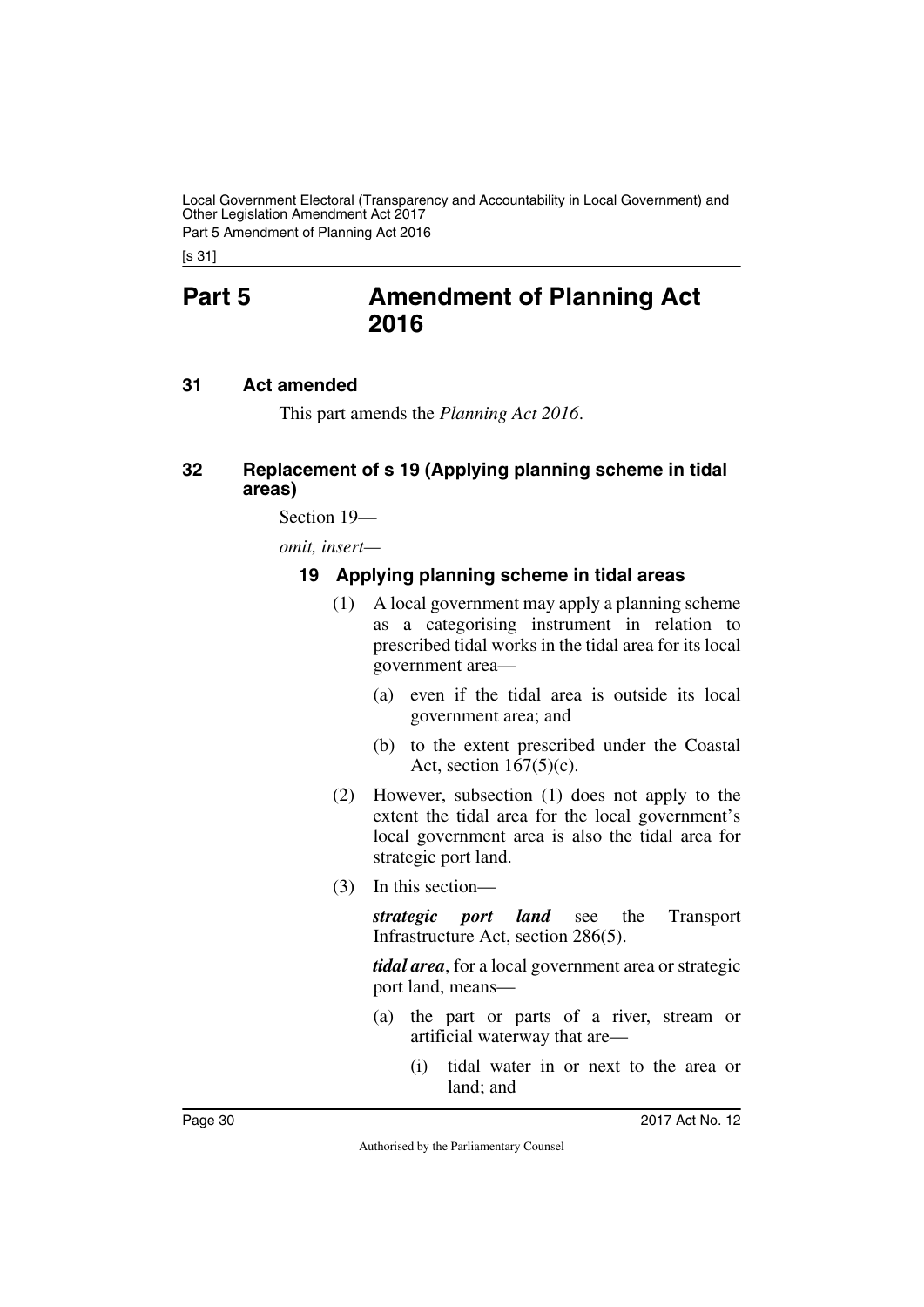[s 32A]

- (ii) between the high water mark and the middle of the river, stream or artificial waterway; and
- (b) to the extent the boundary of the area or land is, or is seaward of, the high water mark and outside a river, stream or artificial waterway—tidal water that is seaward and within 50m of the high water mark.

*tidal water* see the Coastal Act, schedule.

### <span id="page-32-0"></span>**32A Amendment of s 30 (When this division applies)**

<span id="page-32-1"></span>Section 30(4)—

*insert—*

(g) is made under section  $276(1)(c)$  to identify all or part of a local government area as a party house restriction area.

### <span id="page-32-3"></span><span id="page-32-2"></span>**32B Amendment of s 36 (Criteria for making or amending designations)**

Section 36(7)—

*insert—*

(ca) if the premises are in a priority development area under the *Economic Development Act 2012*—any development scheme for the priority development area under that Act; and

### <span id="page-32-4"></span>**33 Amendment of s 48 (Who is the** *assessment manager***)**

<span id="page-32-5"></span>(1) Section 48—

*insert—*

(2A) Without limiting subsection (2), a regulation may prescribe that a person is the assessment manager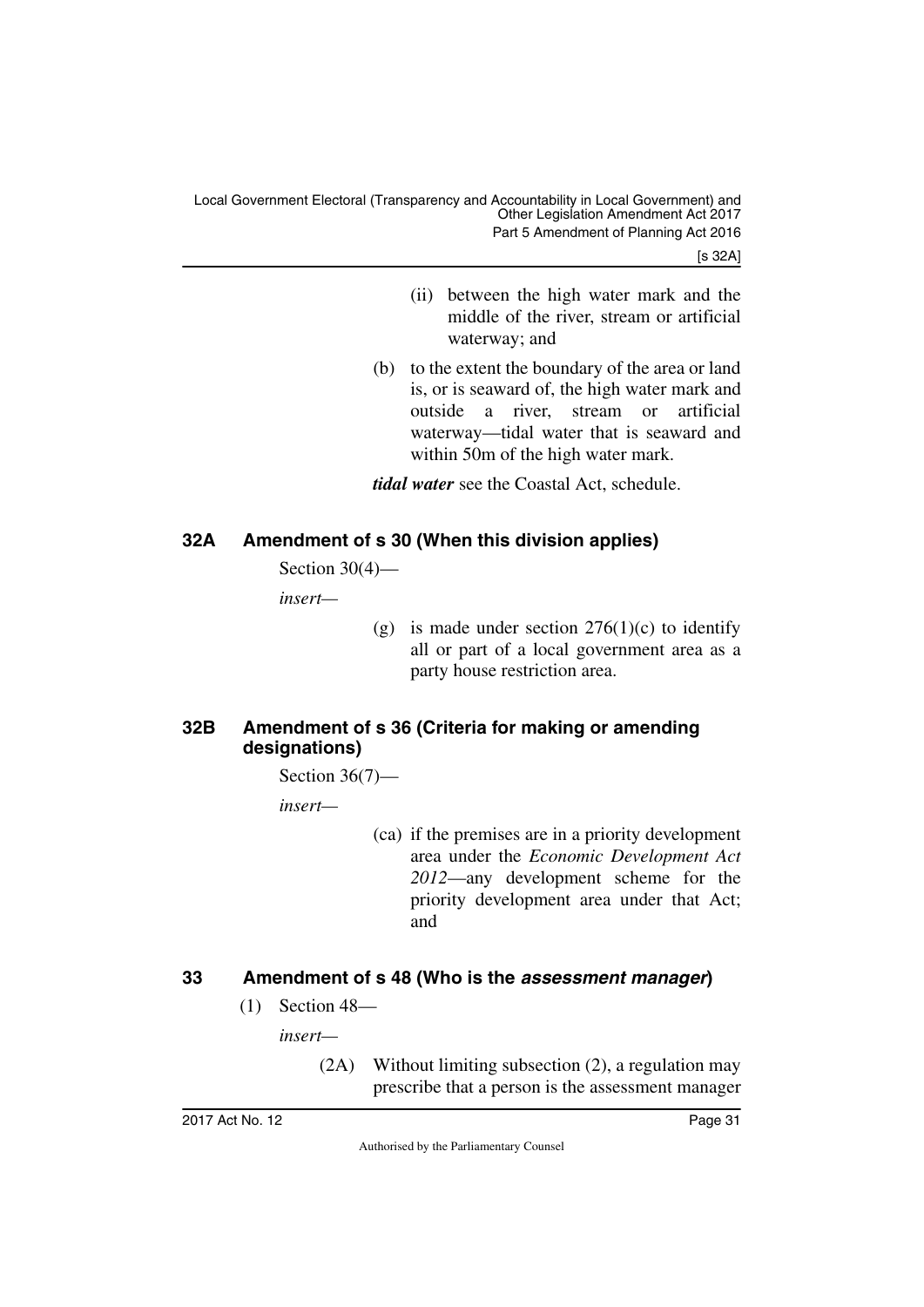[s 33]

for a development application that is for part of a particular type of development.

*Example—*

For building work that must be assessed against the building assessment provisions and is assessable development under a local government's planning scheme, a regulation may prescribe that—

- (a) a private certifier is the assessment manager for a development application for the part of the building work that must be assessed against the building assessment provisions; and
- (b) the local government is the assessment manager for a development application for the part of the building work that is assessable development under the planning scheme.
- (2B) Subsection (3) applies to a development application that—
	- (a) is for development that requires code assessment only; and
	- (b) does not include a variation request.
- $(2)$  Section 48(3), 'However, if—'—

*omit, insert—*

If—

(3) Section  $48(3)(a)$ , from 'a development application' *omit, insert—*

the development application; and

(4) Section 48(3)(b), from 'a particular type'—

*omit, insert—*

the development the subject of the application; and

(5) Section  $48(3)(e)$  *omit, insert—*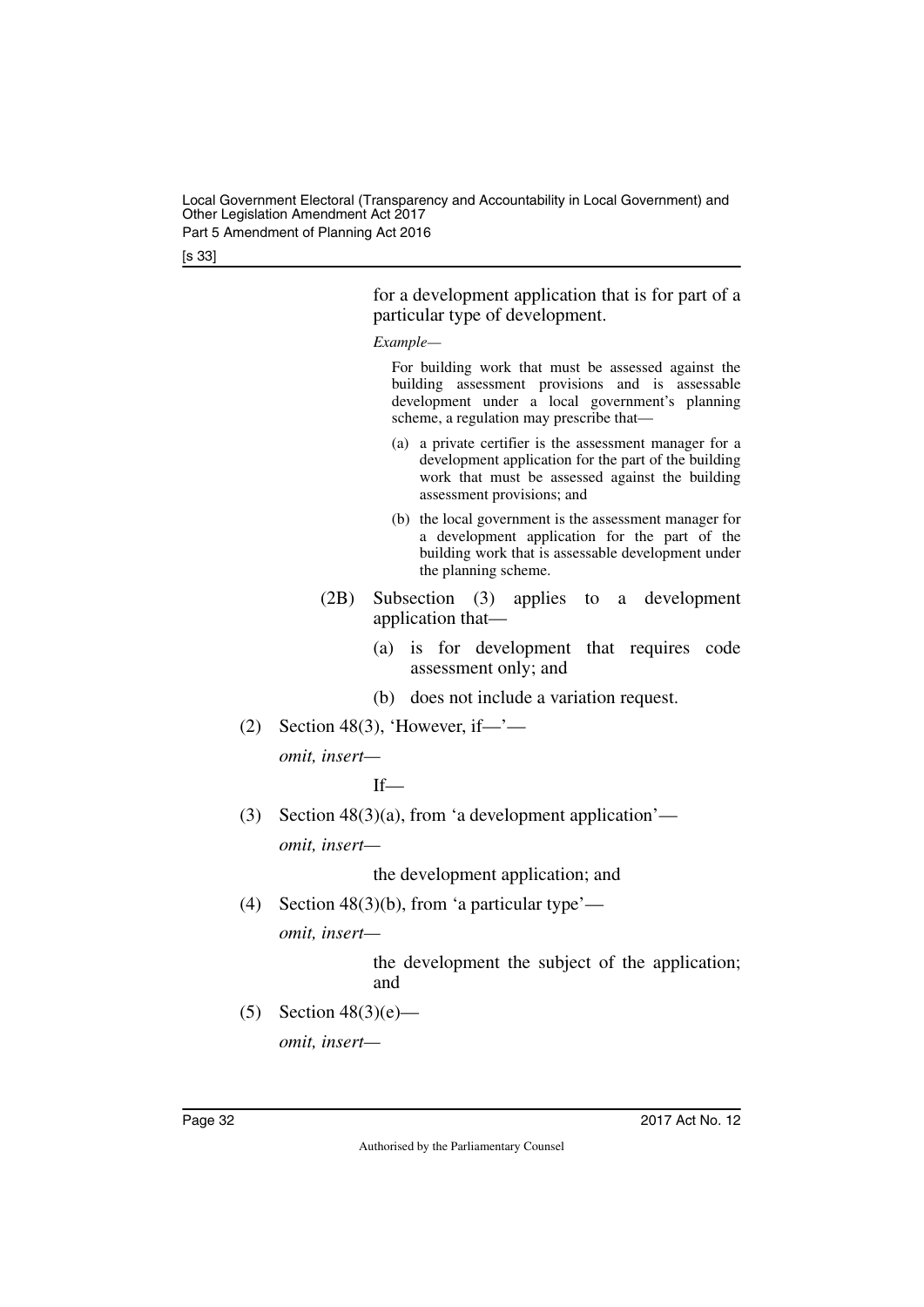[s 34]

- (e) a person on the entity's list enters into an agreement with another person to accept the development application:
- (6) Section 48(6), from 'may'—

*omit, insert—*

may—

- (a) decide who is the assessment manager; or
- (b) require the application to be split into 2 or more applications.
- (7) Section 48(9), after 'that is'—

*insert—*

prescribed

#### <span id="page-34-1"></span><span id="page-34-0"></span>**34 Amendment of s 49 (What is a** *development approval***,**  *preliminary approval* **or** *development permit***)**

Section 49(6), definition *decision notice*, paragraph (c)—

*omit, insert—*

(c) a negotiated decision notice, other than a negotiated decision notice for a change application.

### <span id="page-34-2"></span>**35 Amendment of s 64 (Deemed approval of applications)**

<span id="page-34-3"></span>(1) Section  $64(8)(c)$ , from 'standard'—

*omit, insert—*

conditions (the *standard conditions*) stated in an instrument made by the Minister for this section.

(2) Section 64—

*insert—*

(9) Before making or amending the instrument mentioned in subsection (8)(c), the Minister must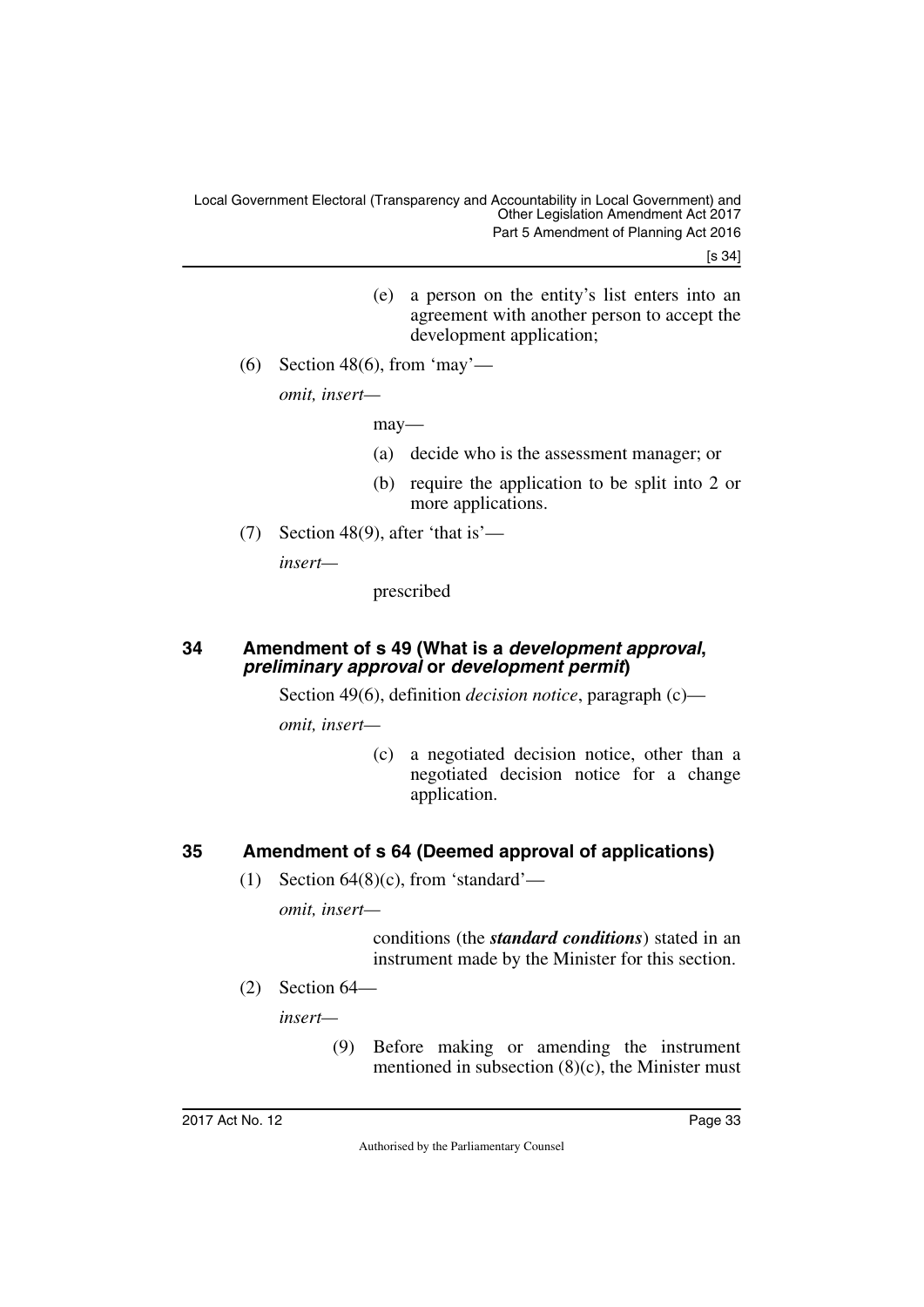Local Government Electoral (Transparency and Accountability in Local Government) and Other Legislation Amendment Act 2017 Part 5 Amendment of Planning Act 2016

[s 36]

consult with the persons the Minister considers appropriate.

(10) The Minister must notify the making or amendment of the instrument mentioned in subsection  $(8)(c)$  in the gazette.

### <span id="page-35-0"></span>**36 Amendment of s 68 (Development assessment rules)**

- <span id="page-35-1"></span>(1) Section  $68(2)(e)$  *omit.*
- (2) Section  $68(2)(f)$  and  $(g)$  *renumber* as section 68(2)(e) and (f).

### <span id="page-35-2"></span>**37 Insertion of new s 73A**

<span id="page-35-3"></span>Chapter 3, part 5, division 1—

*insert—*

### <span id="page-35-5"></span><span id="page-35-4"></span>**73A Development permits for building work given by private certifiers**

- (1) This section applies to a development application for a development permit that—
	- (a) is for building work; and
	- (b) is made to a private certifier as assessment manager.
- (2) Subsection (3) applies to the development application if any part of the building work requires impact assessment.
- (3) A development permit given by the private certifier for the building work does not authorise the carrying out of the part requiring impact assessment, unless a relevant preliminary approval is in effect for the part.
- (4) Subsection (5) applies to the development application if—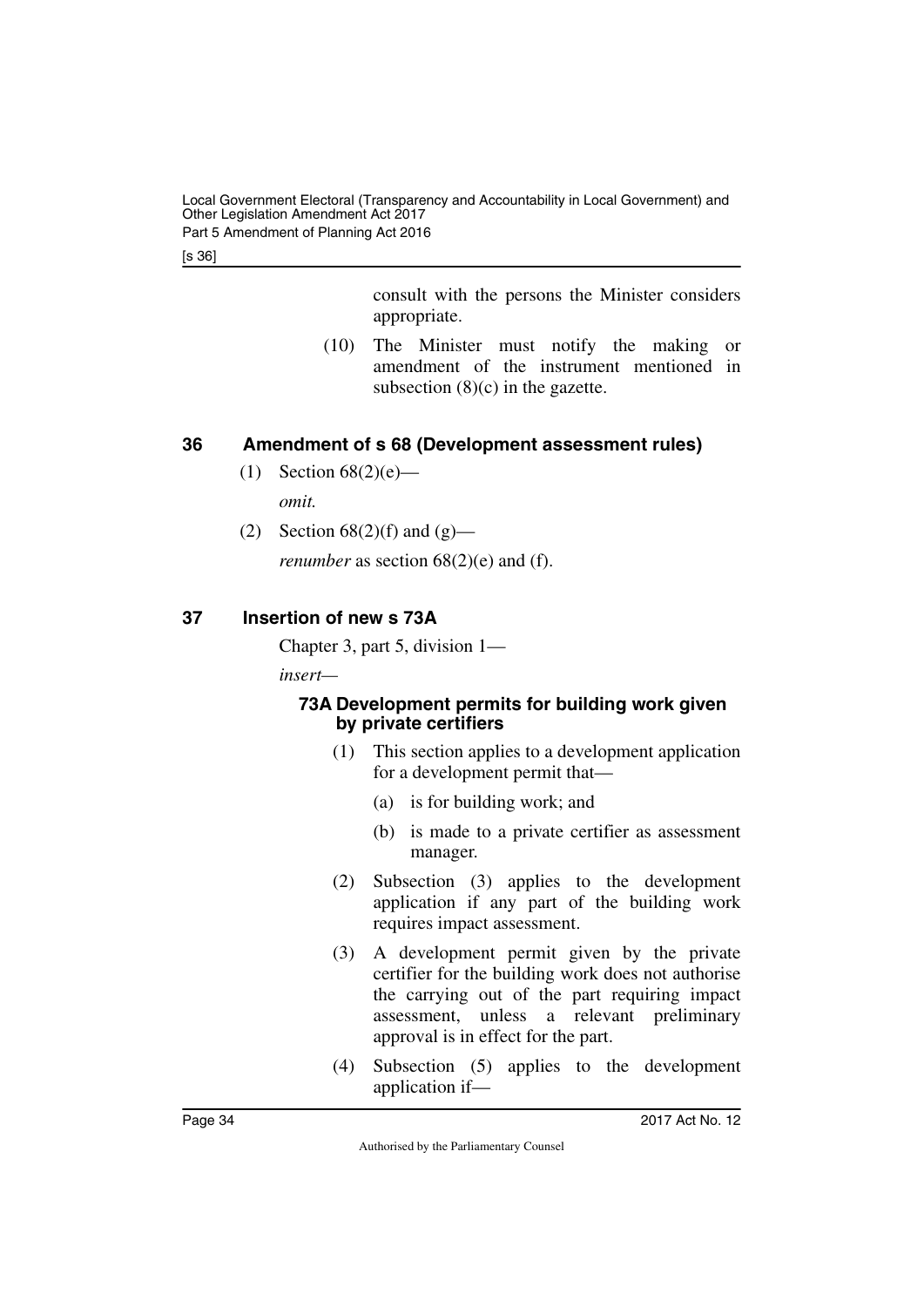Local Government Electoral (Transparency and Accountability in Local Government) and Other Legislation Amendment Act 2017 Part 5 Amendment of Planning Act 2016

[s 38]

- (a) any part of the building work must be assessed against, or having regard to, a matter that is not a building assessment provision; and
- (b) none of the referral agencies are required to assess the application against, or having regard to, the matter.
- (5) A development permit given by the private certifier for the building work does not authorise the carrying out of the part requiring assessment against, or having regard to, the matter, unless a relevant preliminary approval is in effect for the part.
- (6) In this section—

*relevant preliminary approval* means a preliminary approval given under the old Act by an entity other than a private certifier.

### <span id="page-36-0"></span>**38 Amendment of s 74 (What this subdivision is about)**

<span id="page-36-1"></span>Section 74—

*insert—*

- (2) This subdivision also applies to an approval of a change application, other than a change application for a minor change to a development approval.
- (3) For subsection (2), sections 75 and 76 apply—
	- (a) as if a reference in section 75 to a development approval were a reference to an approval of a change application; and
	- (b) as if a reference in the sections to the assessment manager were a reference to the responsible entity; and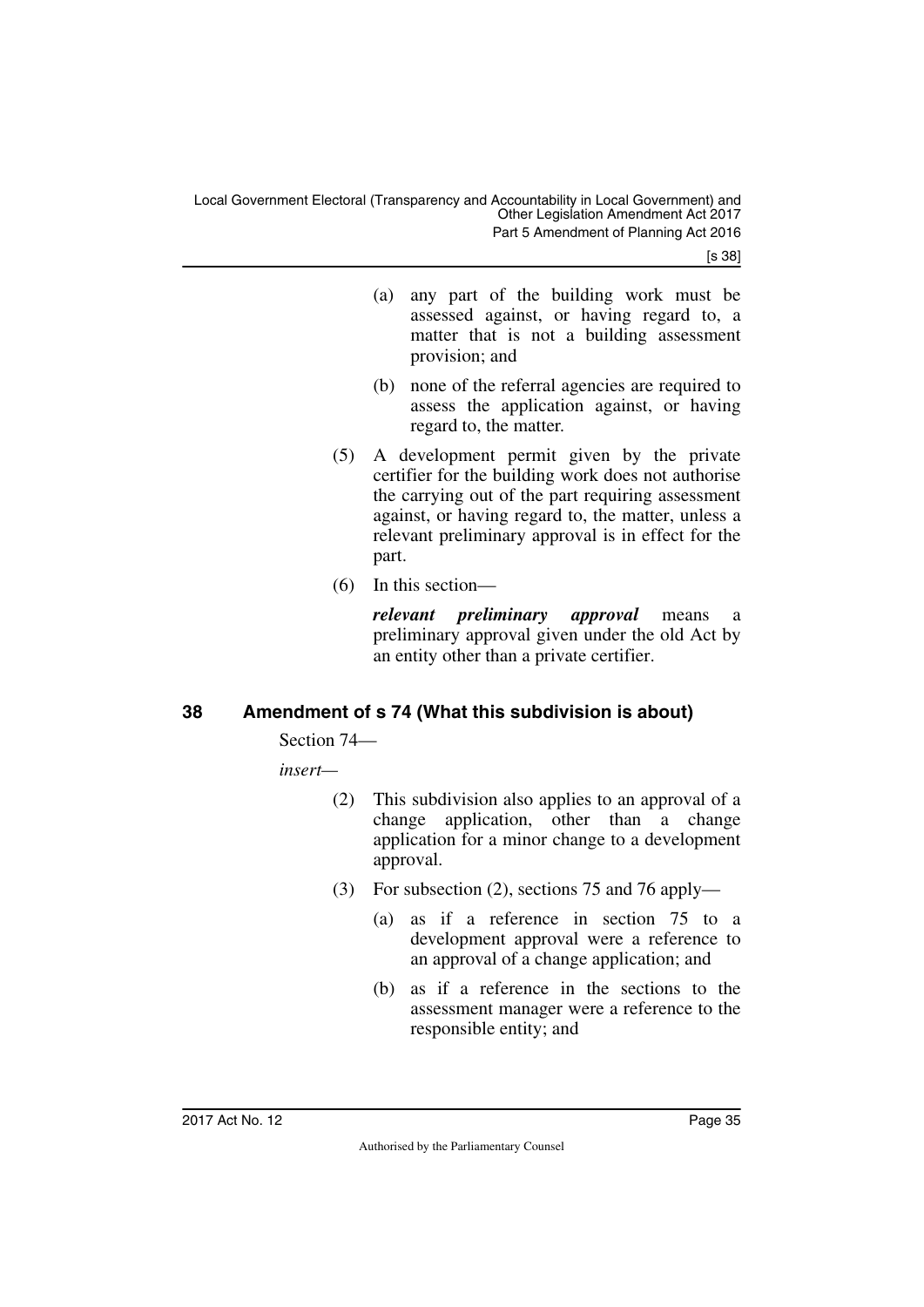Local Government Electoral (Transparency and Accountability in Local Government) and Other Legislation Amendment Act 2017 Part 5 Amendment of Planning Act 2016

[s 39]

- (c) as if a reference in section 76 to a development application were a reference to a change application; and
- (d) as if the reference in section  $76(3)(b)$  to section  $63(2)$  and  $(3)$  were a reference to section 83(4); and
- (e) with any other necessary changes.

### <span id="page-37-0"></span>**39 Amendment of s 75 (Making change representations)**

<span id="page-37-1"></span>(1) Section 75(1), 'the approval'—

*omit, insert—*

the development approval

- (2) Section 75(1)(b) *omit, insert—*
	- (b) if the development approval is a deemed approval—the standard conditions taken to be included in the deemed approval under section  $64(8)(c)$ .

### <span id="page-37-2"></span>**40 Amendment of s 76 (Deciding change representations)**

<span id="page-37-3"></span>Section 76(2), note—

*omit.*

### <span id="page-37-4"></span>**40A Amendment of s 78 (Making change application)**

<span id="page-37-5"></span>(1) Section 78(3)—

*insert—*

(ba) for a change application to change a condition imposed by the Minister under section 95—the Minister; or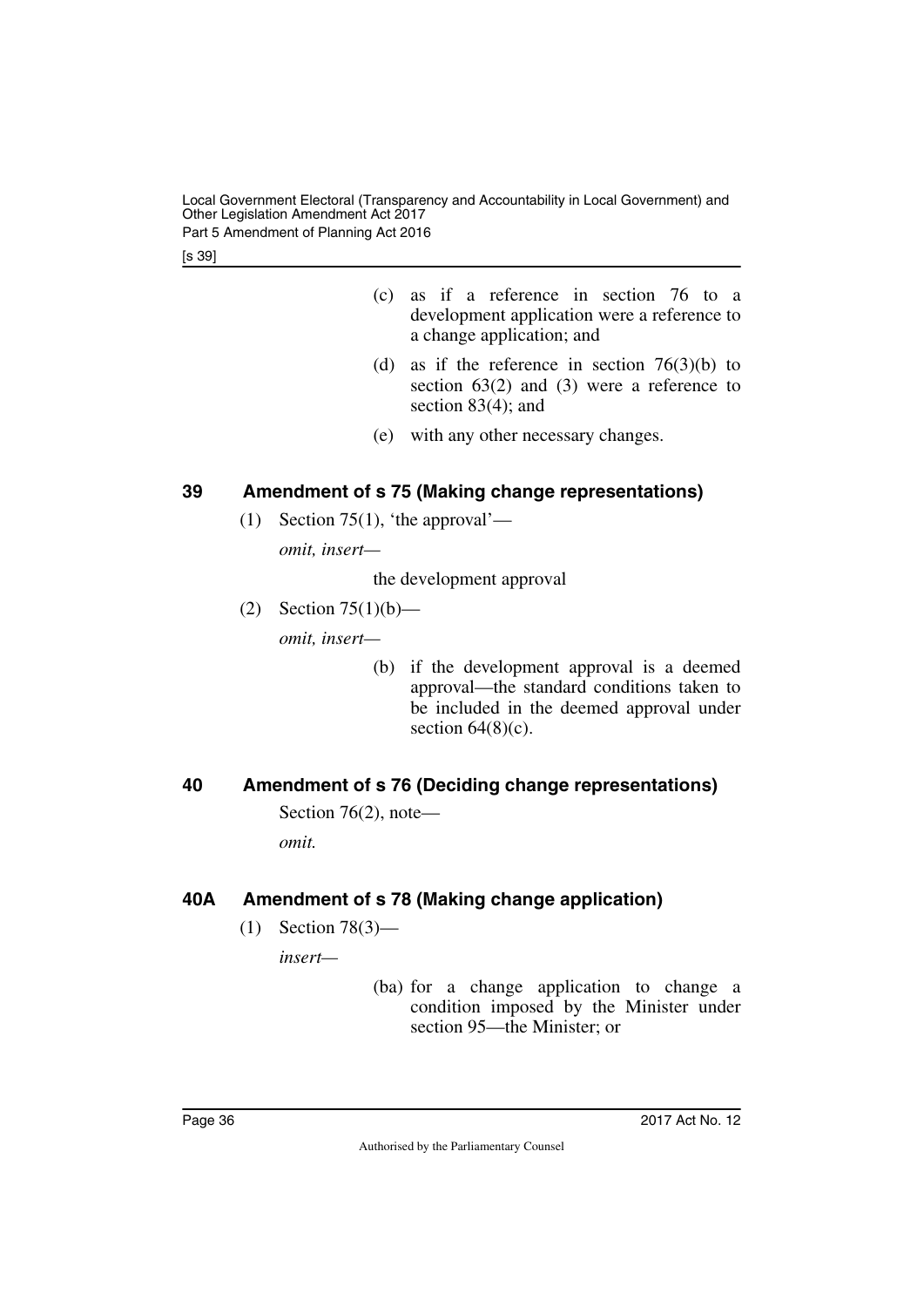[s 41]

- (bb) for a change application to change a development approval given by the Minister under part 6, division 3—the Minister; or
- (2) Section 78—

*insert—*

- (5) If a change application is made to the Minister and the Minister is satisfied the change does not affect a State interest, the Minister may refer the change application to the assessment manager.
- (6) If the Minister refers the change application to the assessment manager, the assessment manager is taken to be the responsible entity for the change application.

### <span id="page-38-1"></span><span id="page-38-0"></span>**41 Amendment of s 79 (Requirements for change applications)**

Section  $79(1)(a)$ —

*omit, insert—*

(a) made in the approved form; and

### <span id="page-38-3"></span><span id="page-38-2"></span>**41A Amendment of s 80 (Notifying affected entities of minor change application)**

Section 80(2)(c), after 'the P&E Court'—

*insert—*

or the Minister

### <span id="page-38-5"></span><span id="page-38-4"></span>**42 Amendment of s 81 (Assessing and deciding application for minor changes)**

(1) Section  $81(2)(b)$ —

*omit, insert—*

(b) if the responsible entity is the assessment manager—any properly made submissions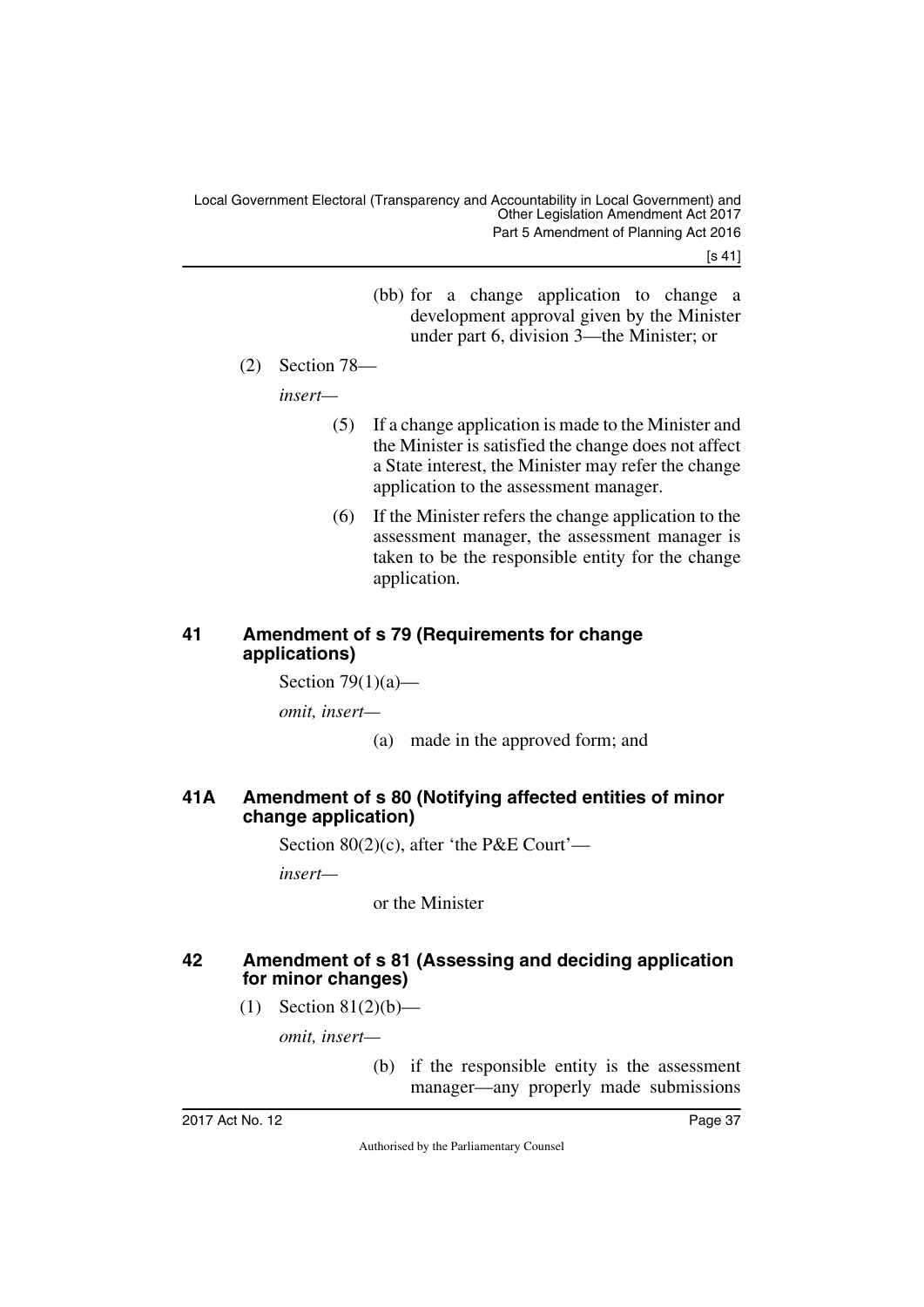[s 43]

about the development application or another change application that was approved; and

(2) Section  $81(2)(d)$ —

*omit, insert—*

- (d) if the responsible entity is, under section 78(3)(ba) or (bb), the Minister—all matters the Minister would or may assess against or have regard to, if the change application were a development application called in by the Minister; and
- (da) if paragraph (d) does not apply—all matters the responsible entity would or may assess against or have regard to, if the change application were a development application; and
- (3) Section 81(3), 'subsection  $(2)(d)$ '—

*omit, insert—*

subsection  $(2)(d)$  and  $(da)$ 

### <span id="page-39-1"></span><span id="page-39-0"></span>**43 Amendment of s 82 (Assessing and deciding application for other changes)**

(1) Section 82(3)—

*insert—*

- (c) if the responsible entity is, under section 78(3)(ba) or (bb), the Minister—
	- (i) part 2, division 2 and part 3, other than sections 51, 63 and  $64(8)(c)$ , and the development assessment rules apply to the change application only if, and to the extent, those provisions would apply to a development application called in by the Minister; and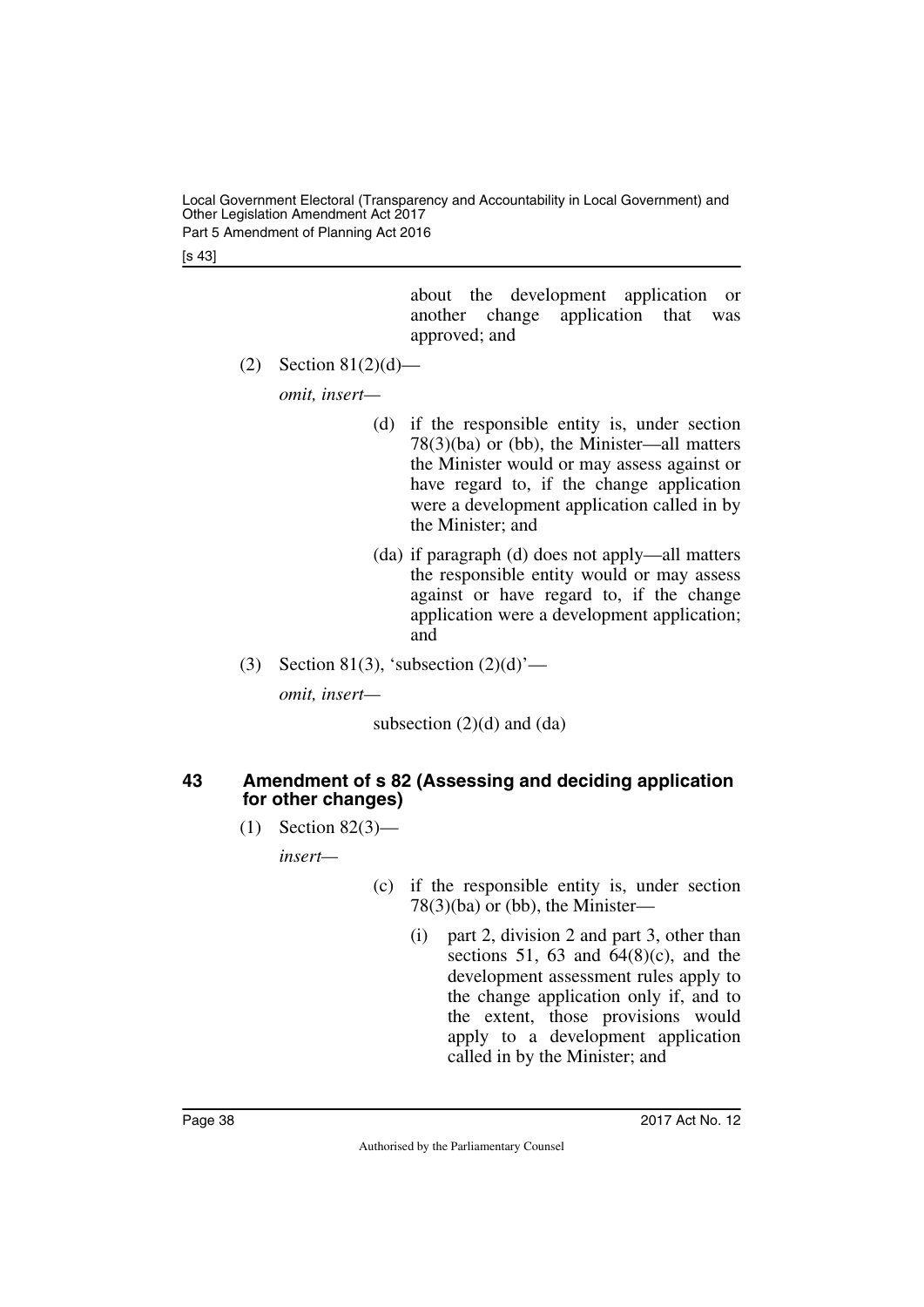[s 44]

- (ii) section 105(5) and (6) applies for assessing and deciding the change application.
- (2) Section 82—

*insert—*

(5) If a change application is made within 1 year after the development approval was given, any properly made submission for the application for the development approval is taken to be a properly made submission for the change application.

### <span id="page-40-0"></span>**44 Amendment of s 83 (Notice of decision)**

- <span id="page-40-1"></span> $(1)$  Section 83 $(1)$  *insert—*
	- (h) another person prescribed by regulation.
- (2) Section 83—

*insert—*

- (1A) Also, if a negotiated decision notice is not given in relation to the decision, the responsible entity, other than the P&E Court, must give a decision notice about the decision to each principal submitter within 5 business days after the first of the following events happens—
	- (a) the applicant gives the responsible entity a written notice stating that the applicant does not intend to make change representations under section 75;
	- (b) the applicant gives the responsible entity notice of the applicant's appeal;
	- (c) the applicant's appeal period for the change application ends.
- (3) Section 83(6), 'subsection  $(5)$ '—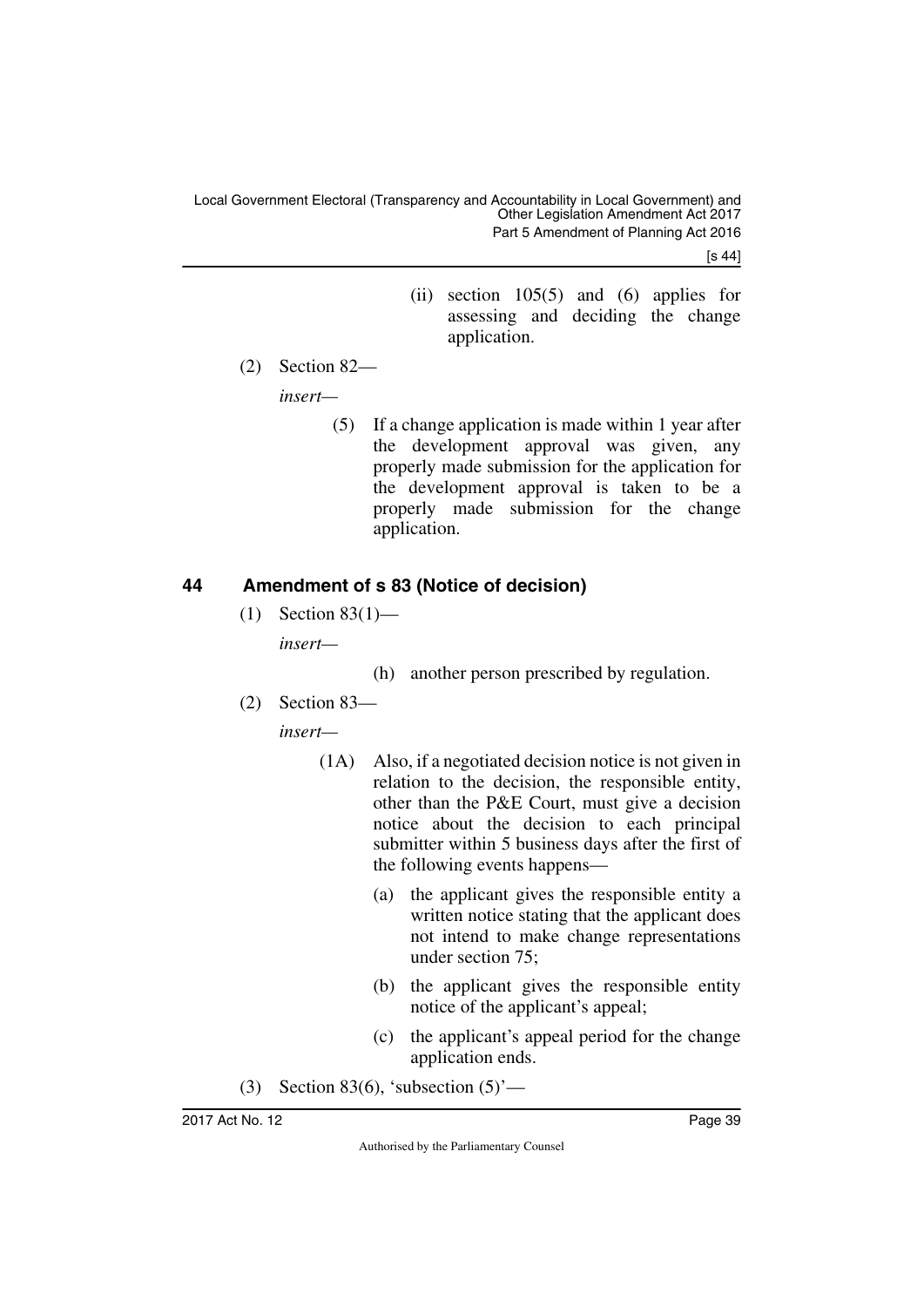Local Government Electoral (Transparency and Accountability in Local Government) and Other Legislation Amendment Act 2017 Part 5 Amendment of Planning Act 2016

[s 45]

*omit, insert—*

subsection (6)

(4) Section 83(1A) to (8)—

<span id="page-41-1"></span>*renumber* as section 83(2) to (9).

### <span id="page-41-0"></span>**45 Amendment of s 103 (Call in notice)**

Section  $103(3)(b)(i)$ , after 'decide'—

*insert—*

, or reassess and re-decide,

### <span id="page-41-2"></span>**46 Amendment of s 104 (Effect of call in notice)**

<span id="page-41-3"></span>Section 104(1)(a) and (b), after 'decision-maker' *insert—*

for the application

### <span id="page-41-4"></span>**47 Amendment of s 105 (Deciding called in application)**

<span id="page-41-5"></span>(1) Section  $105(1)(a)$ , after 'decide' *insert—*

, or reassess and re-decide,

(2) Section 105(8), '83(2) and  $(3)$ ,'*omit, insert—*

83(3) and (4)

(3) Section 105(9)(b)(i), after 'decide' *insert—*

, or reassess and re-decide,

## <span id="page-41-7"></span><span id="page-41-6"></span>**48 Amendment of s 112 (Regulation prescribing charges)** Section 112(2)—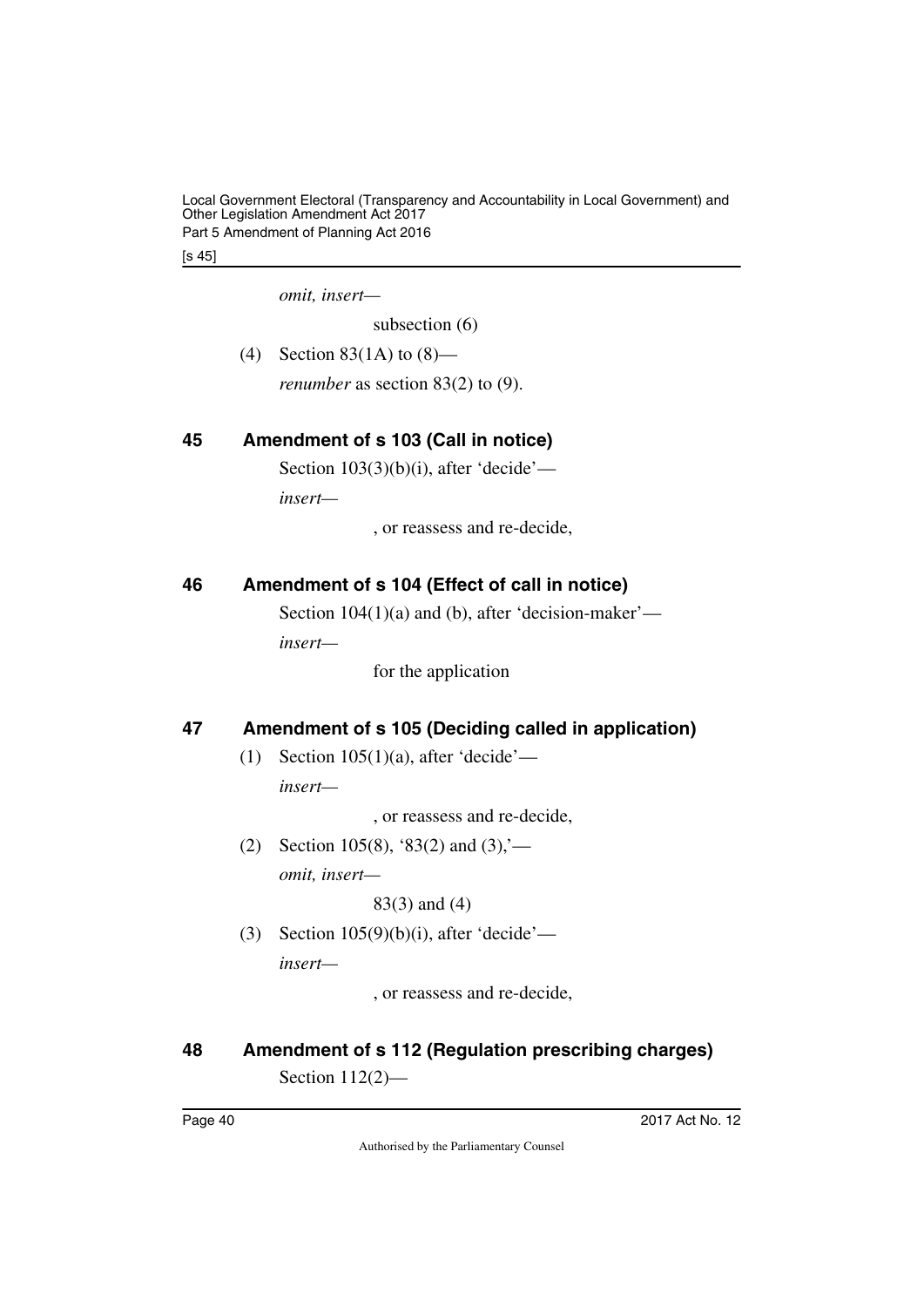[s 49]

*omit, insert—*

- (2) A *maximum adopted charge*, for a financial year, for trunk infrastructure, is—
	- (a) for the 2017–2018 financial year—the prescribed amount for an adopted charge for the infrastructure; or
	- (b) otherwise—the sum of—
		- (i) the prescribed amount for an adopted charge for the infrastructure in force at the start of the financial year; and
		- (ii) an amount equal to the amount mentioned in subparagraph (i) multiplied by the sum of the percentage increases for each financial quarter since the amount was last prescribed or amended.

### <span id="page-42-1"></span><span id="page-42-0"></span>**49 Amendment of s 115 (Provisions for participating local governments and distributor-retailers)**

Section 115—

*insert—*

(8) Each party to a breakup agreement must publish a copy of the agreement on the party's website.

#### <span id="page-42-3"></span><span id="page-42-2"></span>**49A Amendment of s 139 (Application to convert infrastructure to trunk infrastructure)**

(1) Section 139(1), after 'may apply'—

*insert—*

#### (a *conversion application*)

(2) Section 139(2)—

*omit, insert—*

(2) The application must be made—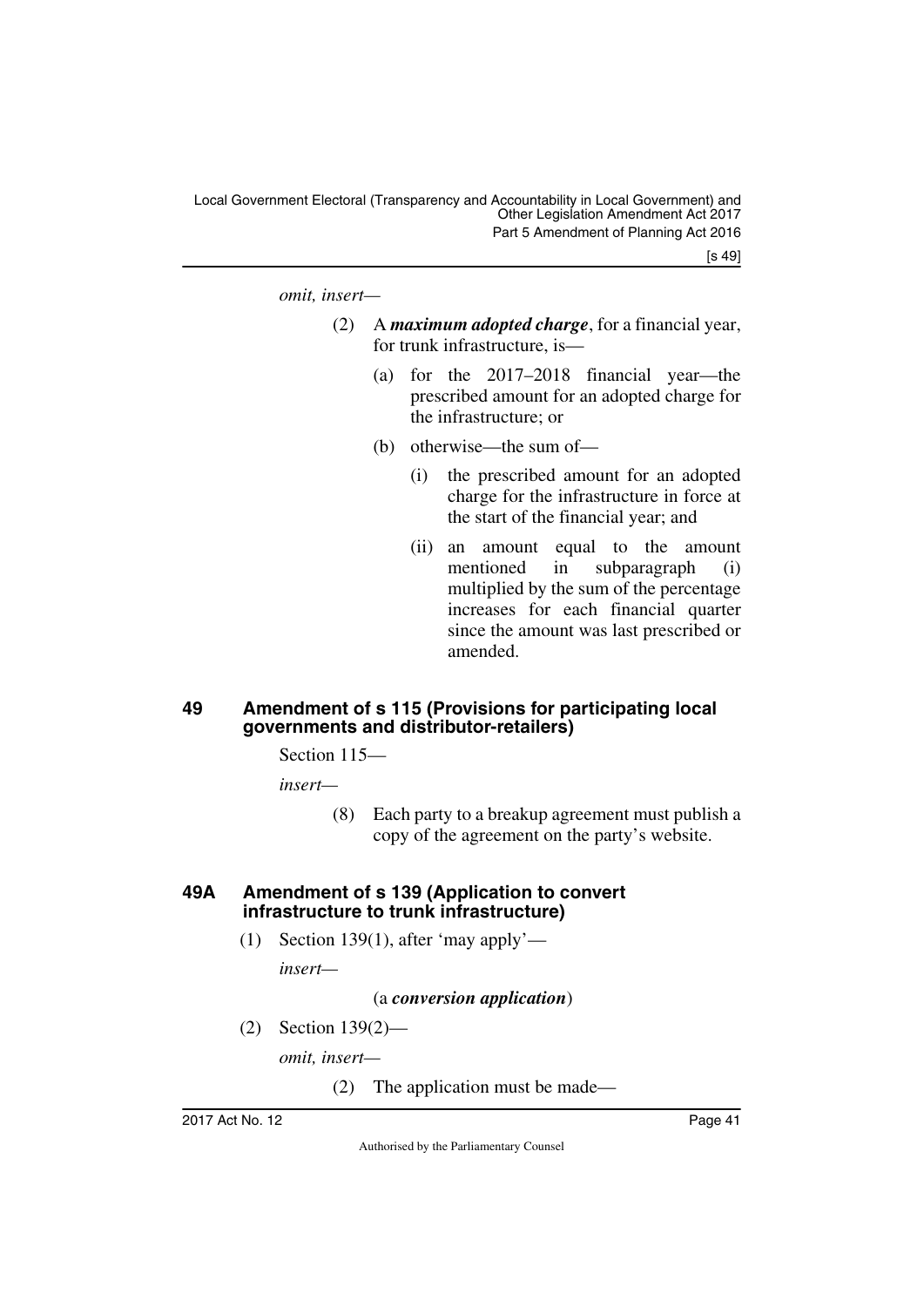Local Government Electoral (Transparency and Accountability in Local Government) and Other Legislation Amendment Act 2017 Part 5 Amendment of Planning Act 2016

[s 50]

- (a) to the local government in writing; and
- (b) within 1 year after the development approval starts to have effect.

### <span id="page-43-0"></span>**50 Amendment of s 230 (Notice of appeal)**

<span id="page-43-1"></span>(1) Section 230(3), 'the registrar must,' *omit, insert—*

the registrar, must,

(2) Section 230—

*insert—*

(7) Despite any other Act or rules of court to the contrary, a copy of a notice of appeal may be given to the chief executive by emailing the copy to the chief executive at the email address stated on the department's website for this purpose.

### <span id="page-43-2"></span>**51 Amendment of s 231 (Other appeals)**

<span id="page-43-3"></span>Section 231(4), definition *non-appealable*, paragraphs (b) and (c), 'a tribunal'—

*omit, insert—*

any tribunal

### <span id="page-43-4"></span>**52 Amendment of s 249 (Conduct of tribunal proceedings)**

<span id="page-43-5"></span>Section 249 $(2)$ , 'if the parties agree'—

<span id="page-43-7"></span>*omit.*

### <span id="page-43-6"></span>**52A Amendment of s 277 (Assessment and decision rules for particular State heritage places)**

Section 277(3) and (4), 'prudent or'—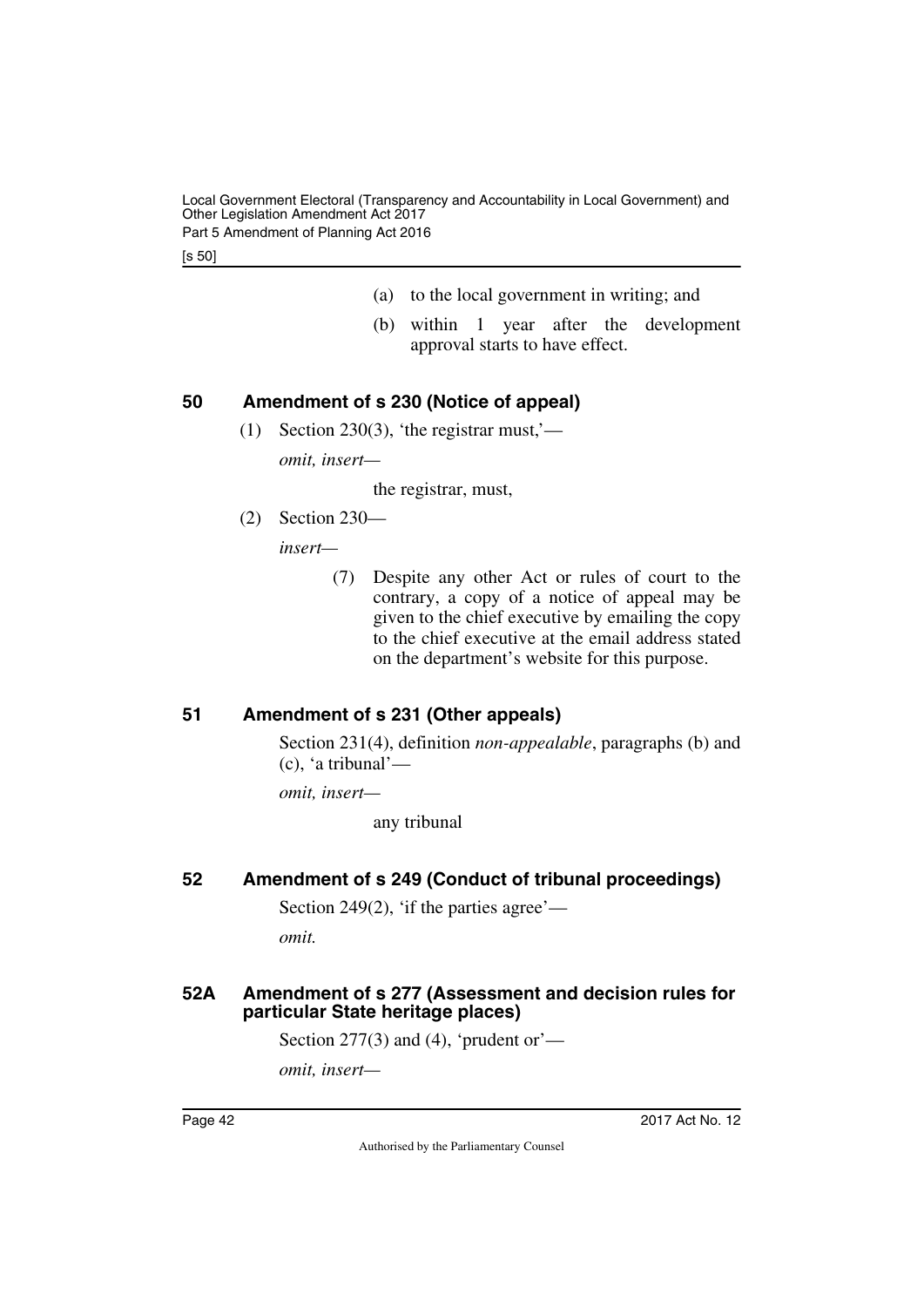[s 53]

#### prudent and

### <span id="page-44-0"></span>**53 Amendment of s 287 (Statutory instruments)**

<span id="page-44-1"></span>Section 287—

*insert—*

(7) In this section—

*statutory instrument* includes a designation of land for community infrastructure within the meaning of the old Act.

#### <span id="page-44-3"></span><span id="page-44-2"></span>**54 Amendment of s 289 (References to the old Act or provisions of the old Act)**

(1) Section 289, heading—

*omit, insert—*

#### **289 References to the old Act and the repealed Integrated Planning Act 1997**

(2) Section  $289(2)(a)$  and (b), after 'old Act'—

*insert—*

#### or the repealed *Integrated Planning Act 1997*

(3) Section 289, table, column 1, entry for 'a code, or other matter, against which assessable development must be assessed', after 'development'—

 *insert—*

or development requiring compliance assessment,

#### <span id="page-44-5"></span><span id="page-44-4"></span>**55 Amendment of s 297 (Categorising development under designations)**

Section 297(1)(a)—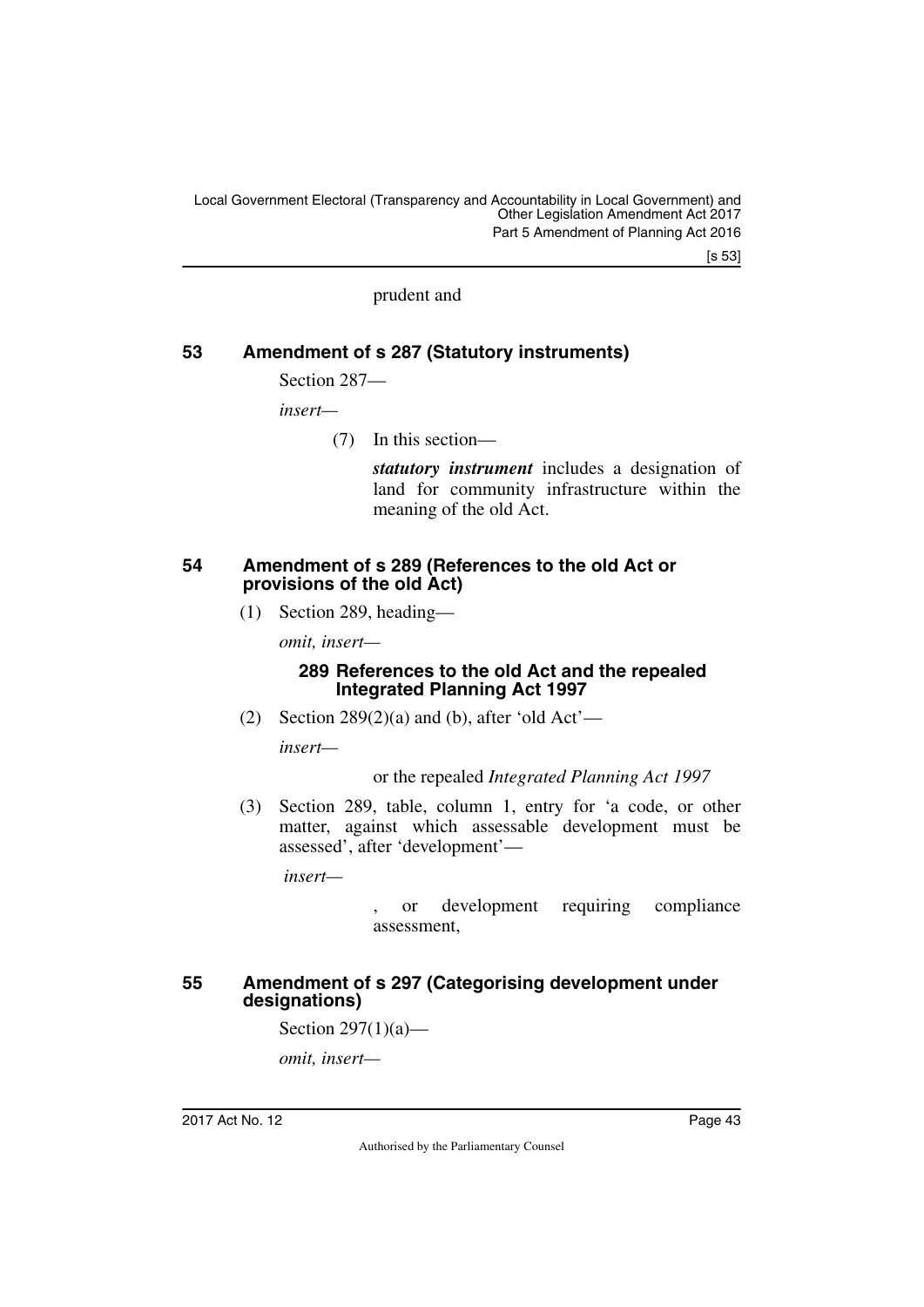Local Government Electoral (Transparency and Accountability in Local Government) and Other Legislation Amendment Act 2017 Part 5 Amendment of Planning Act 2016

[s 56]

- (a) either—
	- (i) a designation of land for community infrastructure under the old Act is in force when the old Act is repealed; or
	- (ii) a designation of land for community infrastructure is made under the old Act after the commencement; and

### <span id="page-45-0"></span>**56 Insertion of new s 307A**

<span id="page-45-1"></span>After section 307—

*insert—*

#### <span id="page-45-3"></span><span id="page-45-2"></span>**307A Application to convert infrastructure to trunk infrastructure**

- (1) This section applies in relation to a development approval that is in force when the old Act is repealed.
- (2) Section 139(2)(b) does not apply to a conversion application made by the applicant for the development approval.

### <span id="page-45-5"></span><span id="page-45-4"></span>**56A Amendment of s 319 (Compliance assessment of documents or works)**

Section 319(1)(b), 'works.'—

*omit, insert—*

works, other than a subdivision plan.

### <span id="page-45-6"></span>**57 Amendment of sch 1 (Appeals)**

<span id="page-45-7"></span>(1) Schedule 1, section  $1(2)(g)$  and  $(h)$ —

*omit, insert—*

(g) a matter under this Act, to the extent the matter relates to the Building Act, other than a matter under that Act that may or must be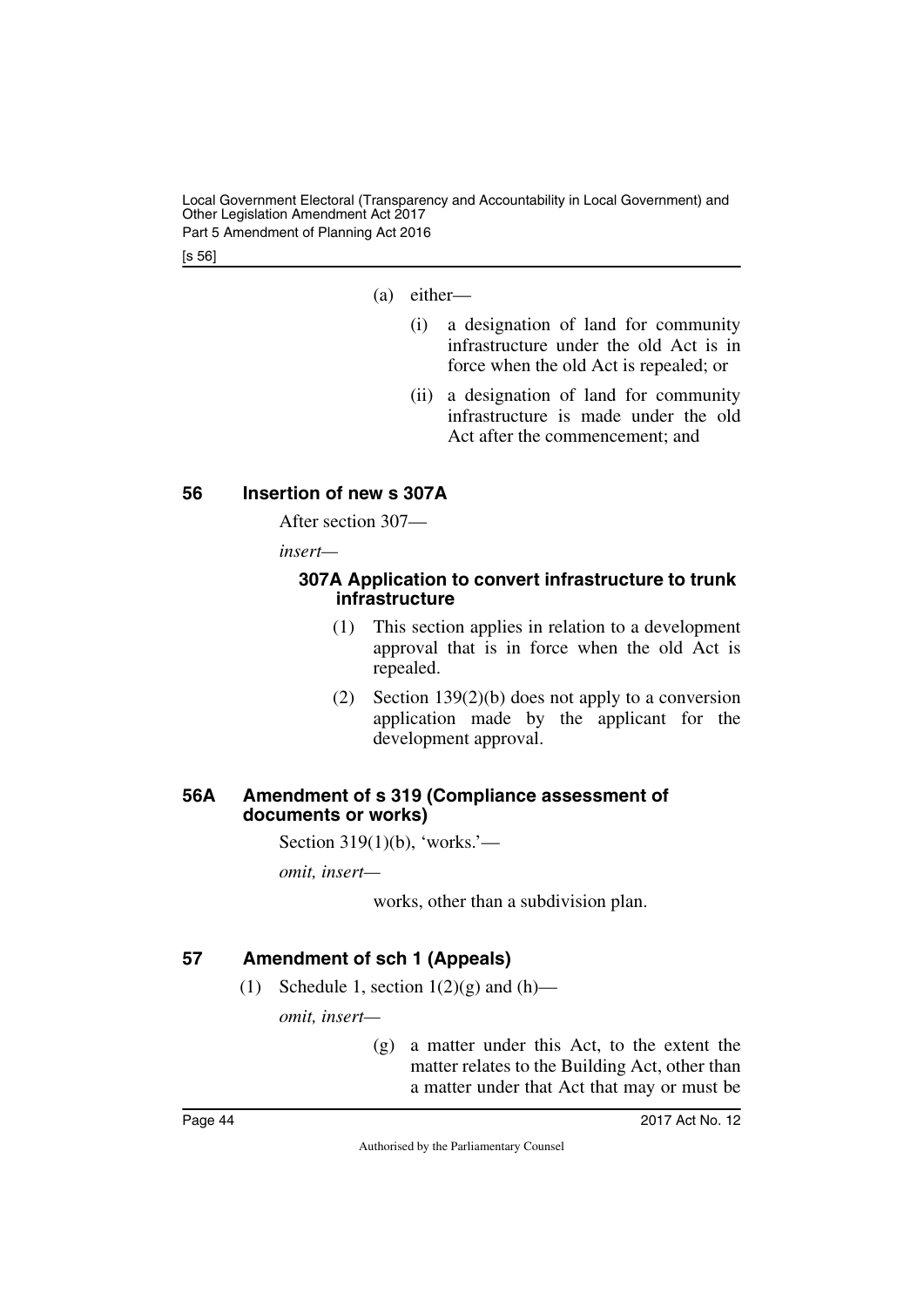[s 57]

decided by the Queensland Building and Construction Commission; or

- (h) a decision to give an enforcement notice—
	- (i) in relation to a matter under paragraphs (a) to  $(g)$ ; or
	- (ii) under the Plumbing and Drainage Act; or
- (2) Schedule 1, section  $1(2)(i)$ , 'a decision to give' *omit.*
- (3) Schedule 1, section  $1(2)(k)$  *omit.*
- (4) Schedule 1, section 1 *insert—*
	- (8) In this section—

*storey* see the Building Code, part A1.1.

(5) Schedule 1, table 1, item 1, 'An appeal'—

*omit, insert—*

For a development application other than a development application called in by the Minister, an appeal

(6) Schedule 1, table 1, item 2, from 'An appeal' to 'change application.'—

*omit, insert—*

For a change application other than a change application made to the P&E Court or called in by the Minister, an appeal may be made against—

- (a) the responsible entity's decision on the change application; or
- (b) a deemed refusal of the change application.
- (7) Schedule 1, table 1, item 3, from 'An appeal' to 'extension application.'—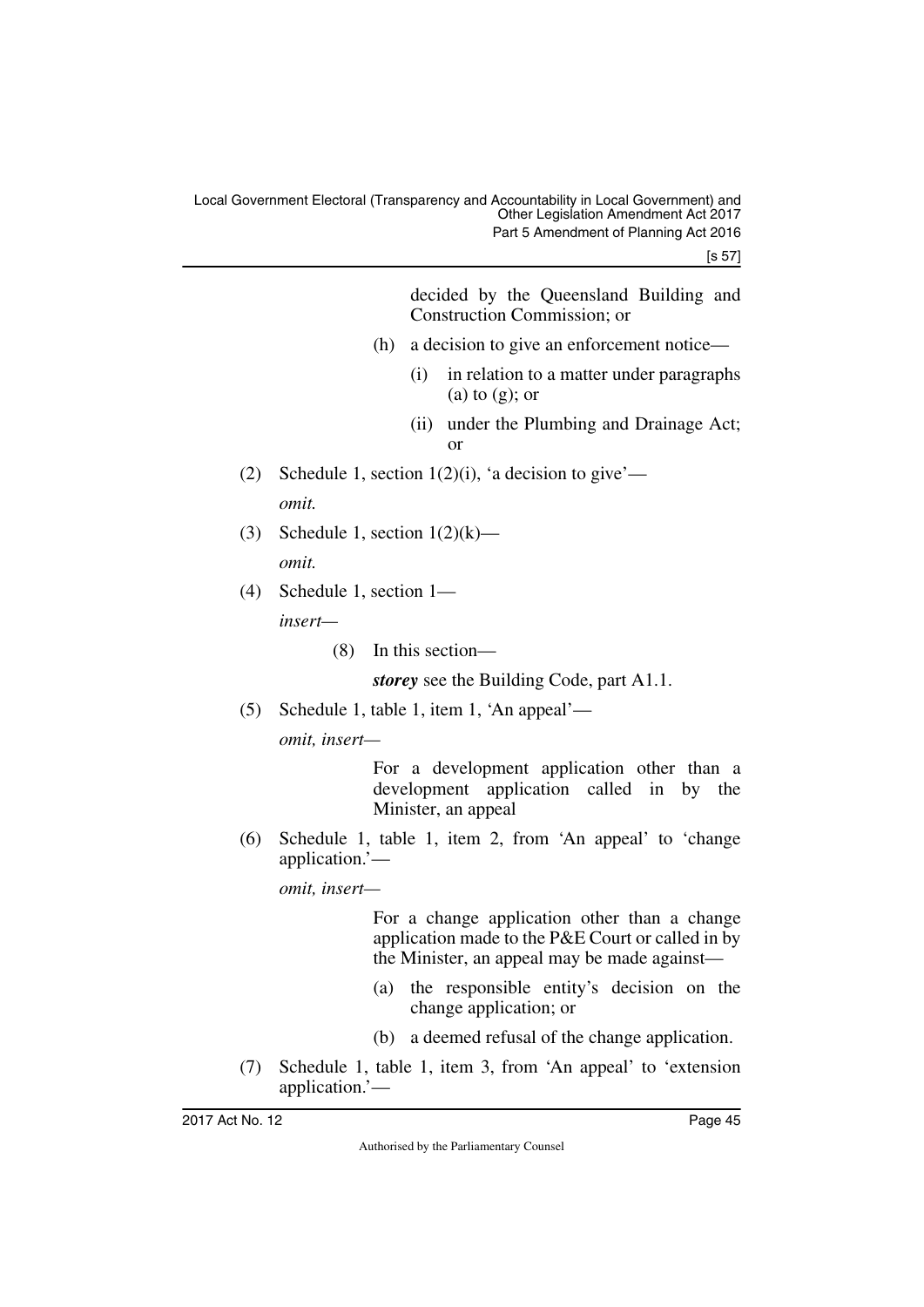Local Government Electoral (Transparency and Accountability in Local Government) and Other Legislation Amendment Act 2017 Part 5 Amendment of Planning Act 2016

[s 57]

*omit, insert—*

For an extension application other than an extension application called in by the Minister, an appeal may be made against—

- (a) the assessment manager's decision on the extension application; or
- (b) a deemed refusal of the extension application.
- (8) Schedule 1, table 1, item 4, paragraph (d)—

*omit, insert—*

- (d) for an appeal to the P&E Court—the amount of the charge is so unreasonable that no reasonable relevant local government could have imposed the amount.
- (9) Schedule 1, table 2, item 2, from 'An appeal' to 'variation request.'—

*omit, insert—*

For a development application or change application other than an application decided by the P&E Court or called in by the Minister, an appeal may be made against the decision to approve the application, to the extent the decision relates to—

- (a) any part of the development application or change application that required impact assessment; or
- (b) a variation request.
- (10) Schedule 1, table 2, item 3, from 'An appeal' to 'variation request.'—

*omit, insert—*

For a development application or change application other than an application decided by the P&E Court or called in by the Minister, an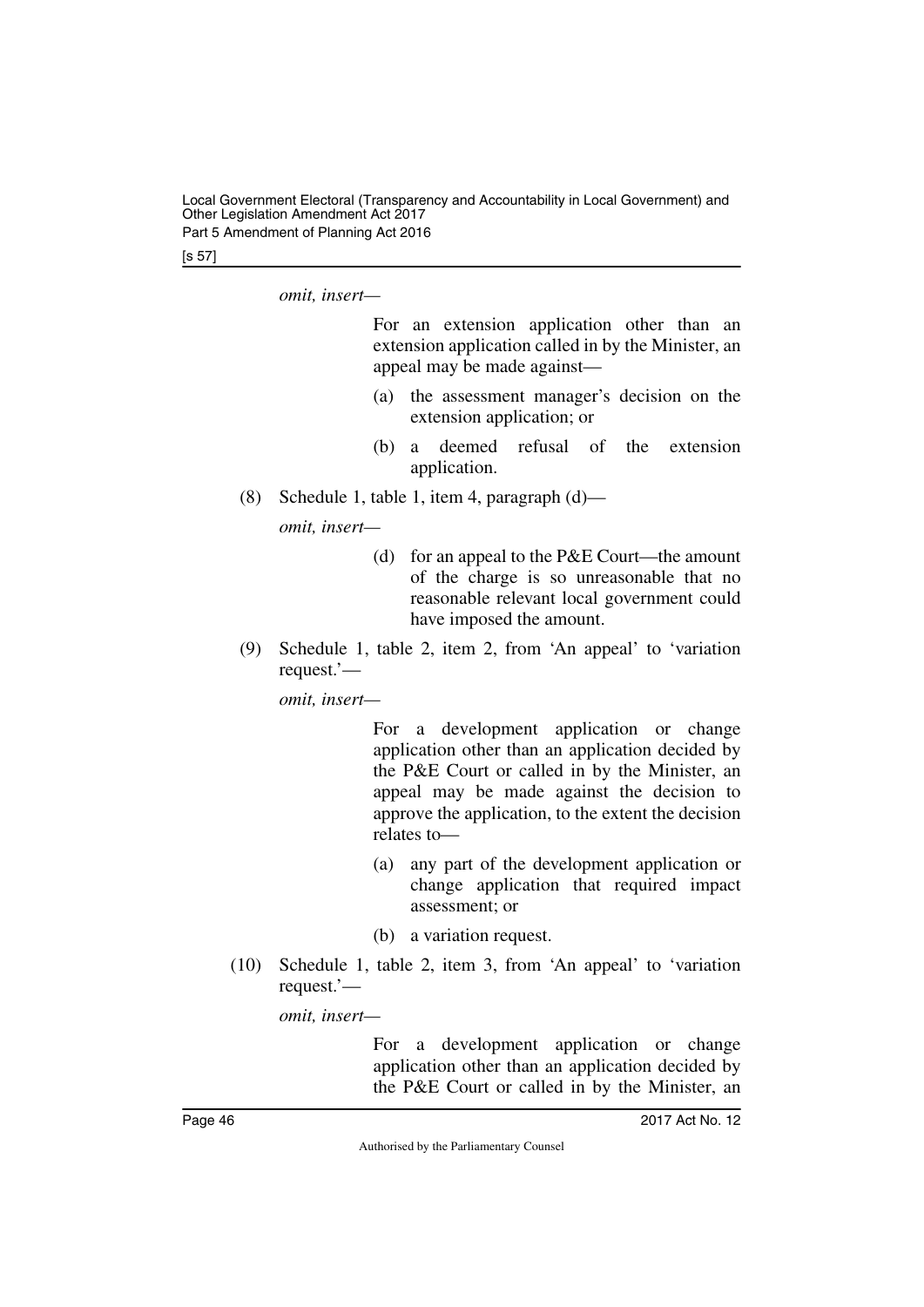[s 58]

appeal may be made against a provision of the development approval, or a failure to include a provision in the development approval, to the extent the matter relates to—

- (a) any part of the development application or change application that required impact assessment; or
- (b) a variation request.
- (11) Schedule 1, table 3, item 3—

*omit, insert—*

#### **3. Certain decisions under the Building Act and the Plumbing and Drainage Act**

An appeal may be made against—

- (a) a decision under the Building Act, other than a decision made by the Queensland Building and Construction Commission, if an information notice about the decision was given or required to be given under that Act; or
- (b) a decision under the Plumbing and Drainage Act, part 4 or 5, if an information notice about the decision was given or required to be given under that Act.

| <b>Column 1</b><br><b>Appellant</b>                                                                     | Column 2<br><b>Respondent</b>       | Column 3<br><b>Co-respondent</b><br>(if any) | Column 4<br>Co-respondent<br>by election (if<br>any) |
|---------------------------------------------------------------------------------------------------------|-------------------------------------|----------------------------------------------|------------------------------------------------------|
| A person who<br>received, or was<br>entitled to receive, an<br>information notice<br>about the decision | The person who<br>made the decision |                                              |                                                      |

### <span id="page-48-0"></span>**58 Amendment of sch 2 (Dictionary)**

<span id="page-48-1"></span>(1) Schedule 2, definitions *required fee*, *standard conditions* and *storey*—

*omit*.

(2) Schedule 2—

*insert—*

*prescribed tidal works* means tidal works of a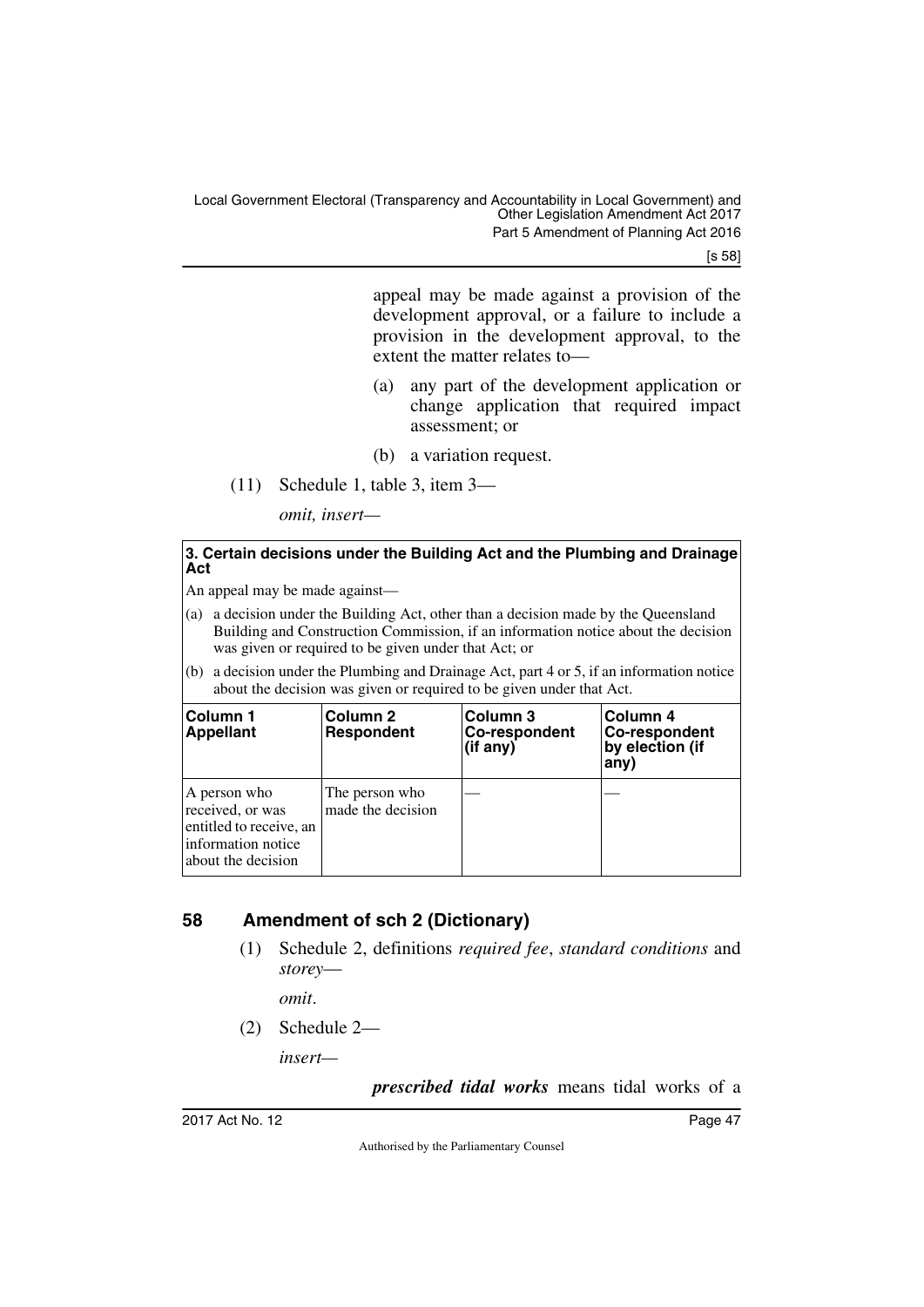Local Government Electoral (Transparency and Accountability in Local Government) and Other Legislation Amendment Act 2017 Part 5 Amendment of Planning Act 2016

[s 58]

type prescribed under the Coastal Act, section  $167(5)(d)$ .

*Queensland Building and Construction Commission* means the Queensland Building and Construction Commission established under the *Queensland Building and Construction Commission Act 1991*, section 5.

*required fee* means—

- (a) for an application or referral to a local government—the fee fixed by resolution of the local government for the application or referral; or
- (b) for an application or appeal to the P&E Court—the fee prescribed under the *Supreme Court of Queensland Act 1991*, section  $92(2)(a)$  for the application or appeal; or
- (c) for an application or appeal to a tribunal—the fee prescribed by regulation for the application or appeal; or
- (d) for an application or referral to another public sector entity or the Minister—the fee prescribed by regulation for the application or referral; or
- (e) for an application to a chosen assessment manager—the fee negotiated between the applicant and the chosen assessment manager for the application.

*standard conditions*, of a deemed approval, see section  $64(8)(c)$ .

- (3) Schedule 2, definition *building work*, paragraph (d) *omit.*
- (4) Schedule 2, definition *conversion application*, 'section  $139(2)$ <sup>'</sup>—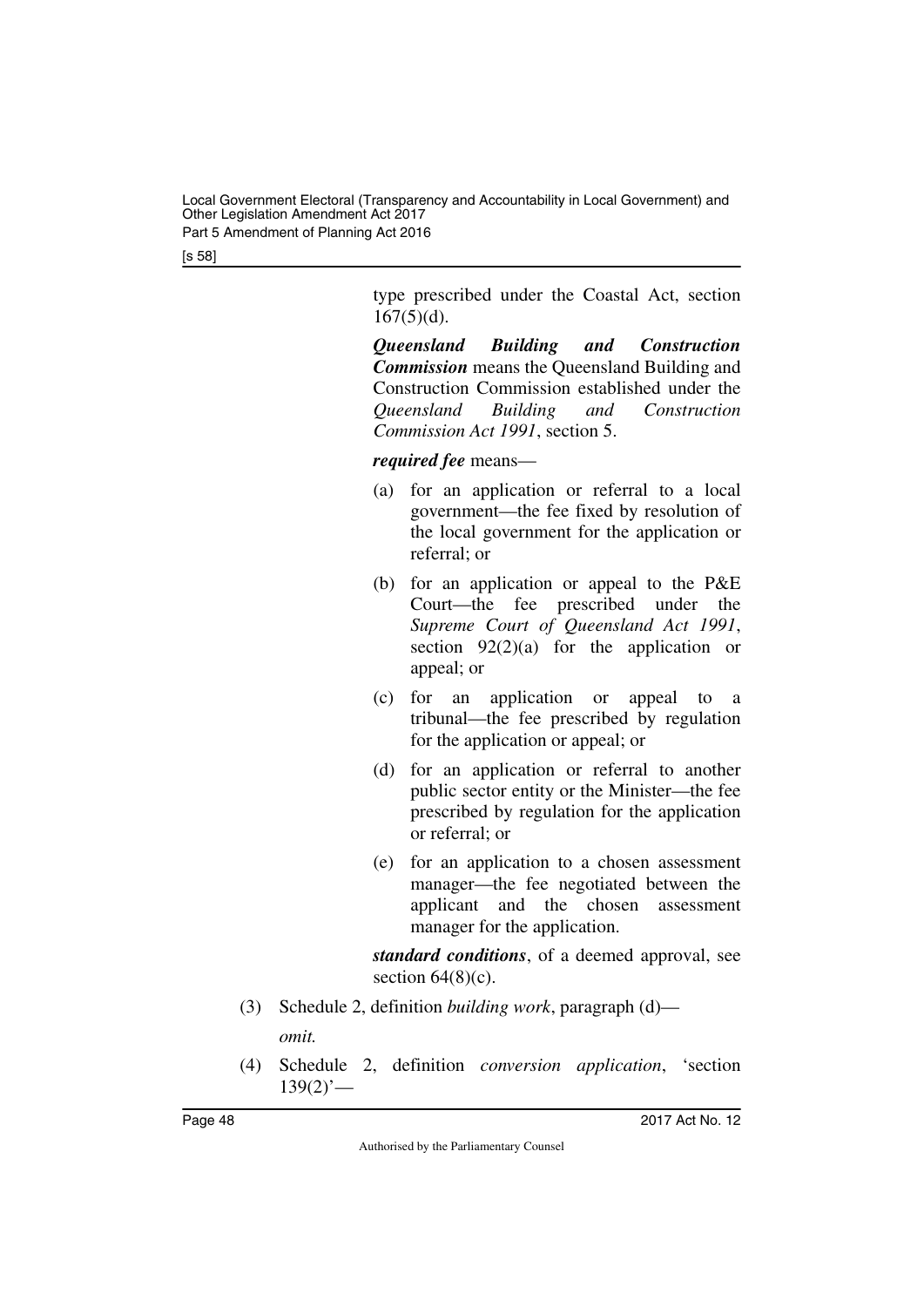[s 59]

*omit, insert—*

<span id="page-50-1"></span>section  $139(1)$ 

# <span id="page-50-0"></span>**Part 6 Amendment of Planning and Environment Court Act 2016**

### <span id="page-50-2"></span>**59 Act amended**

<span id="page-50-3"></span>This part amends the *Planning and Environment Court Act 2016*.

### <span id="page-50-4"></span>**60 Amendment of s 60 (Orders for costs)**

<span id="page-50-5"></span>Section 60(2), definition *development assessment rules omit.*

#### <span id="page-50-7"></span><span id="page-50-6"></span>**61 Amendment of s 61 (Orders for costs for particular proceedings)**

Section 61(2), 'the owner's consent requirement under the Planning Act'—

*omit, insert—*

a requirement under the Planning Act to obtain the consent of another person or entity to the cancellation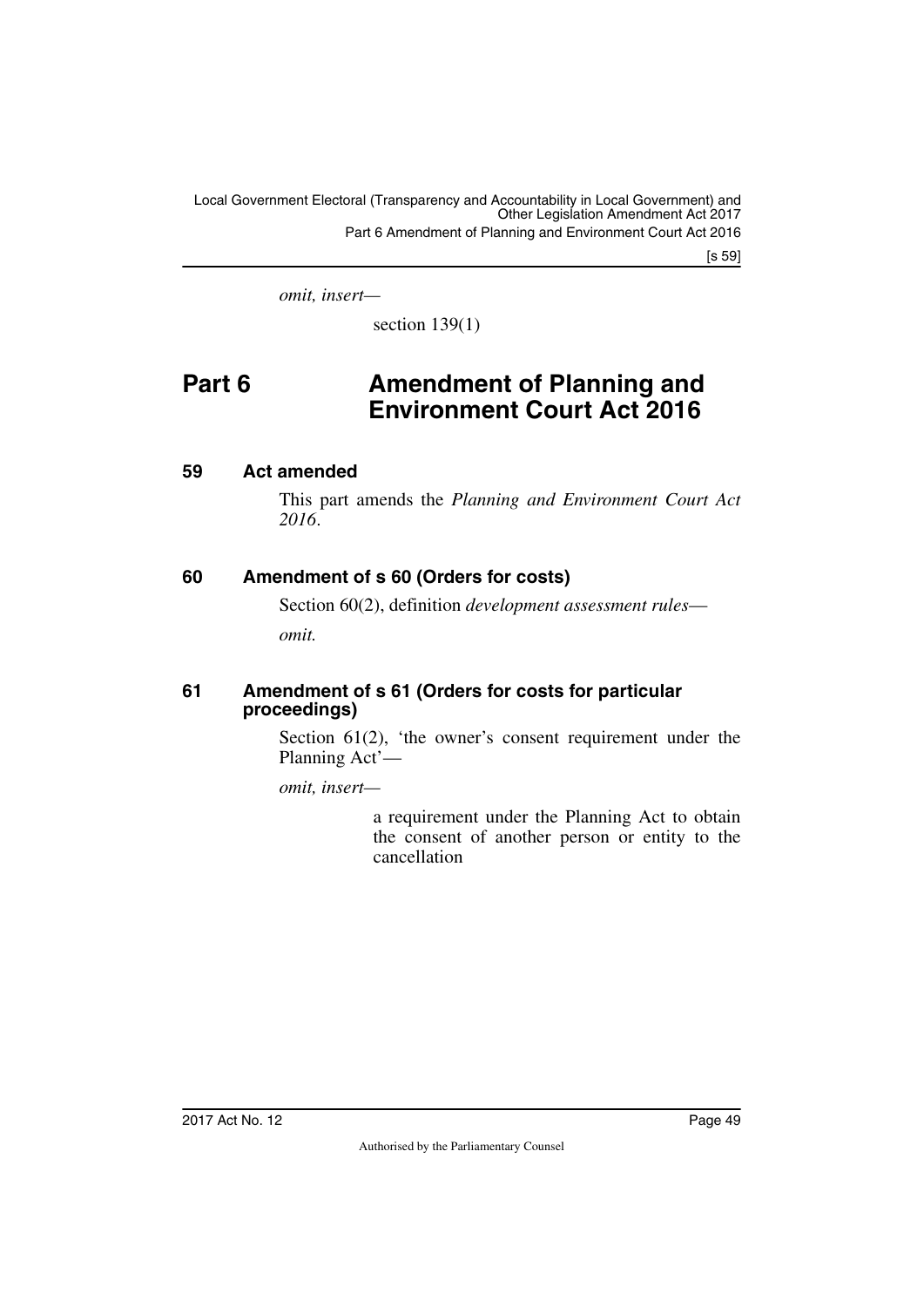[s 62] Part 7 Amendment of Planning (Consequential) and Other Legislation Amendment Act 2016

# <span id="page-51-1"></span><span id="page-51-0"></span>**Part 7** Amendment of Planning **(Consequential) and Other Legislation Amendment Act 2016**

### <span id="page-51-2"></span>**62 Act amended**

<span id="page-51-3"></span>This part amends the *Planning (Consequential) and Other Legislation Amendment Act 2016*.

*Editor's note—*

Legislation ultimately amended—

- *Building Act 1975*
- *Coastal Protection and Management Act 1995*

#### <span id="page-51-5"></span><span id="page-51-4"></span>**63 Replacement of s 39 (Replacement of s 6 (What is a**  *building development application***))**

Section 39—

*omit, insert—*

### <span id="page-51-7"></span><span id="page-51-6"></span>**39 Replacement of s 6 (What is a** *building development application***)**

Section 6—

*omit, insert—*

#### **6 What is a** *building development application*

- (1) A *building development application* is—
	- (a) a development application for a development approval—
		- (i) if the local government is the assessment manager for the application—to the extent the application is for building work that, under the Planning Act, must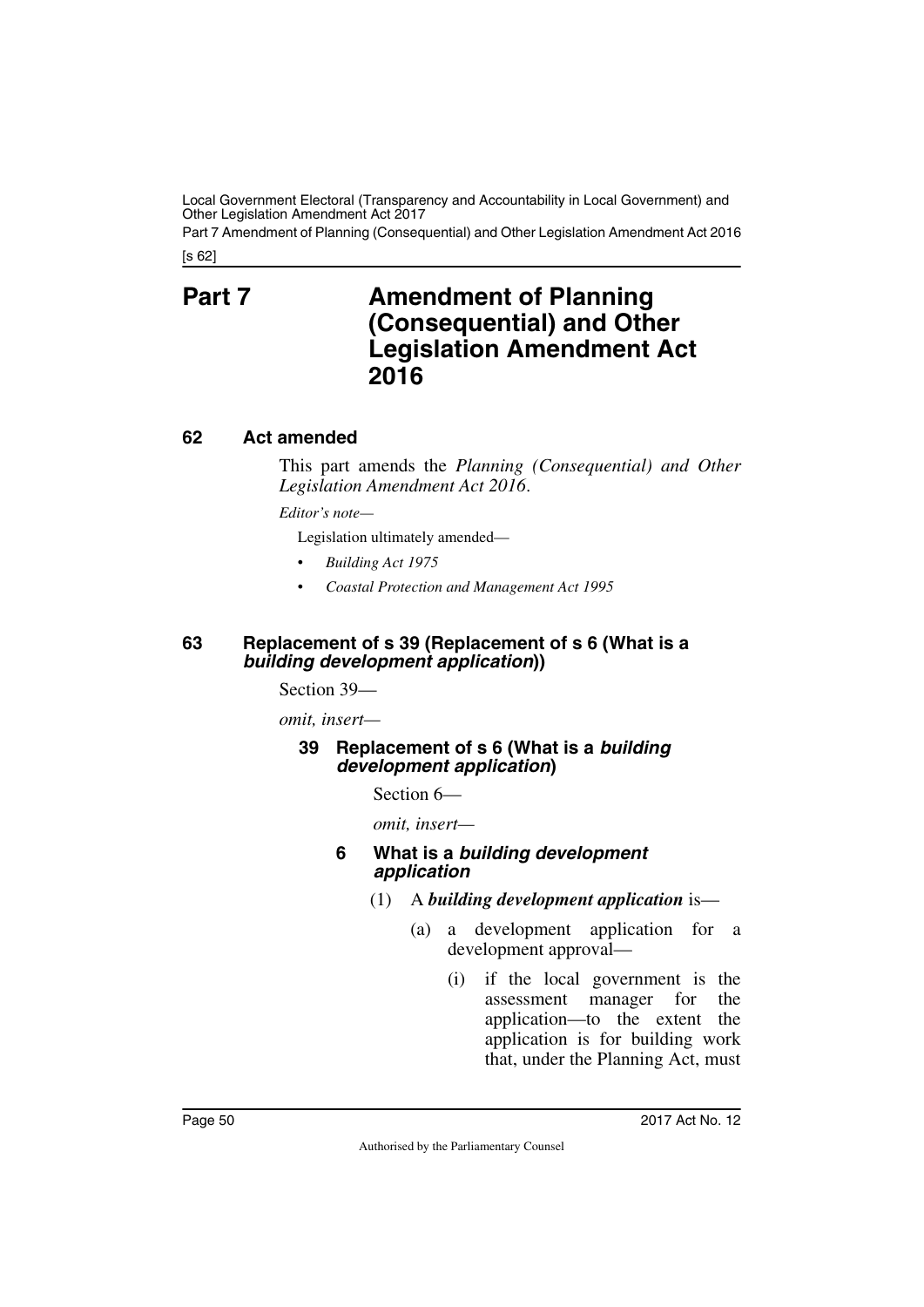Part 7 Amendment of Planning (Consequential) and Other Legislation Amendment Act 2016

[s 64]

be assessed against the building assessment provisions; and

*Note—*

For the functions of a local government in relation to building development applications, see section 51.

- (ii) if a private certifier is the assessment manager for the application—for building work; or
- (b) a change application, other than a minor change application, to change a development approval—
	- (i) if the development approval approves building work—in relation to the building work; or
	- (ii) otherwise—to approve building work.
- (2) However, if a local government is the responsible entity for a change application, the application is a building development application only to the extent the building work mentioned in subsection (1)(b)(i) or (ii) must, under the Planning Act, be assessed against the building assessment provisions.
- (3) In this section—

*minor change application* means a change application for a minor change to a development approval, as defined in the Planning Act.

### <span id="page-52-1"></span><span id="page-52-0"></span>**64 Amendment of s 49 (Amendment of s 25 (General requirements for supporting documents))**

Section 49(2)—

*omit.*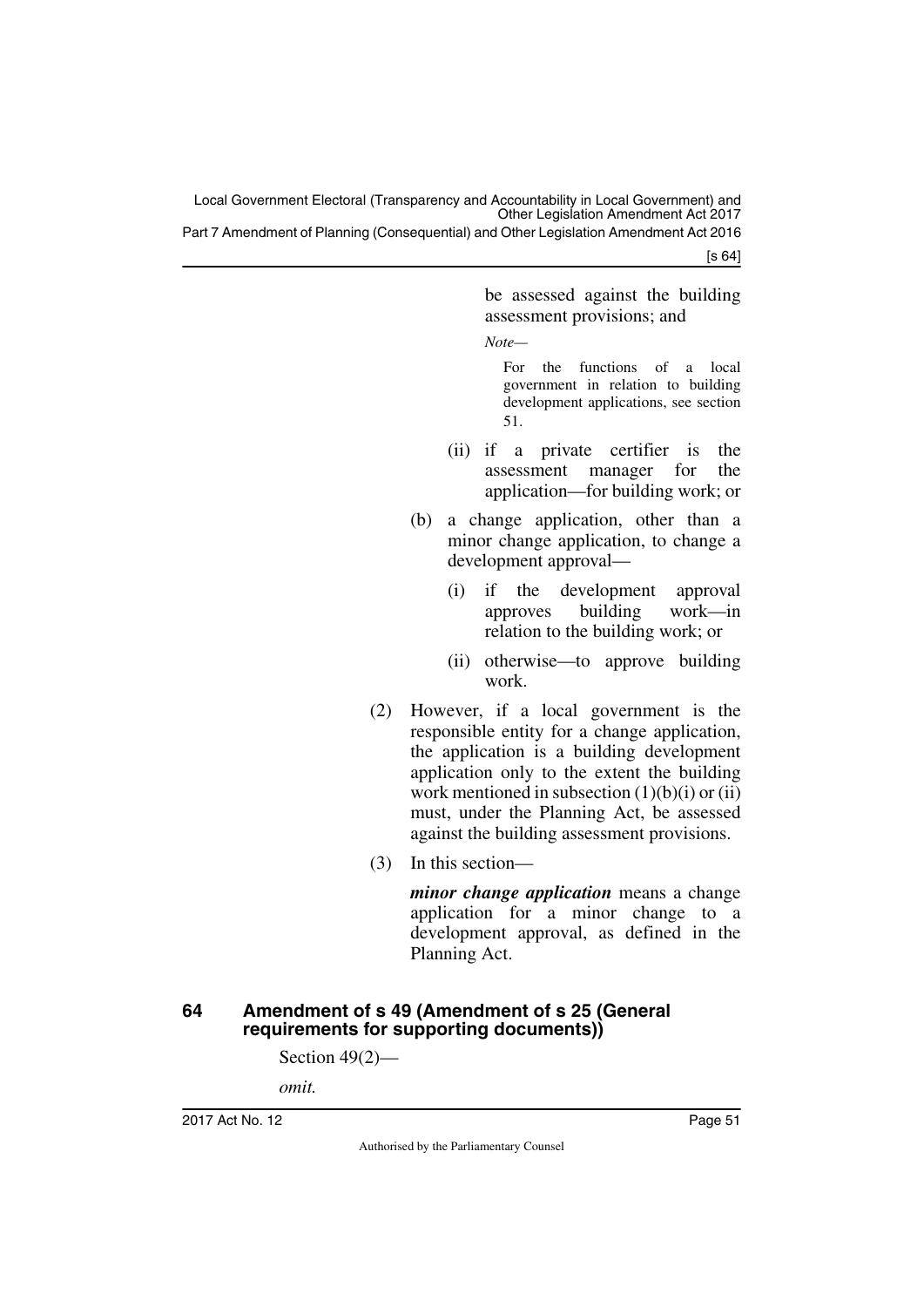[s 64A] Part 7 Amendment of Planning (Consequential) and Other Legislation Amendment Act 2016

#### <span id="page-53-1"></span><span id="page-53-0"></span>**64A Amendment of s 64 (Amendment of s 48 (Functions of private certifier (class A)))**

Section  $64(1)$ —

*omit, insert—*

(1) Section  $48(1)(b)$ —

*omit, insert—*

(b) decide the building development application, and give a decision notice for the application; and

#### <span id="page-53-3"></span><span id="page-53-2"></span>**65 Replacement of s 75 (Amendment of s 83 (General restrictions on granting building development approval))**

Section 75—

*omit, insert—*

#### <span id="page-53-5"></span><span id="page-53-4"></span>**75 Amendment of s 83 (General restrictions on granting building development approval)**

(1) Section 83(1)(a) and example, 'and SPA compliance permits'—

*omit.*

(2) Section  $83(1)(b)$  and example—

- (b) if the building development application is for a development permit that, under the Planning Act, section 73A, does not authorise the carrying out of a part of the building work unless a relevant preliminary approval is in effect for the part—
	- (i) until the relevant preliminary approval is in effect for the part; or
	- (ii) until a development permit given by an entity other than a private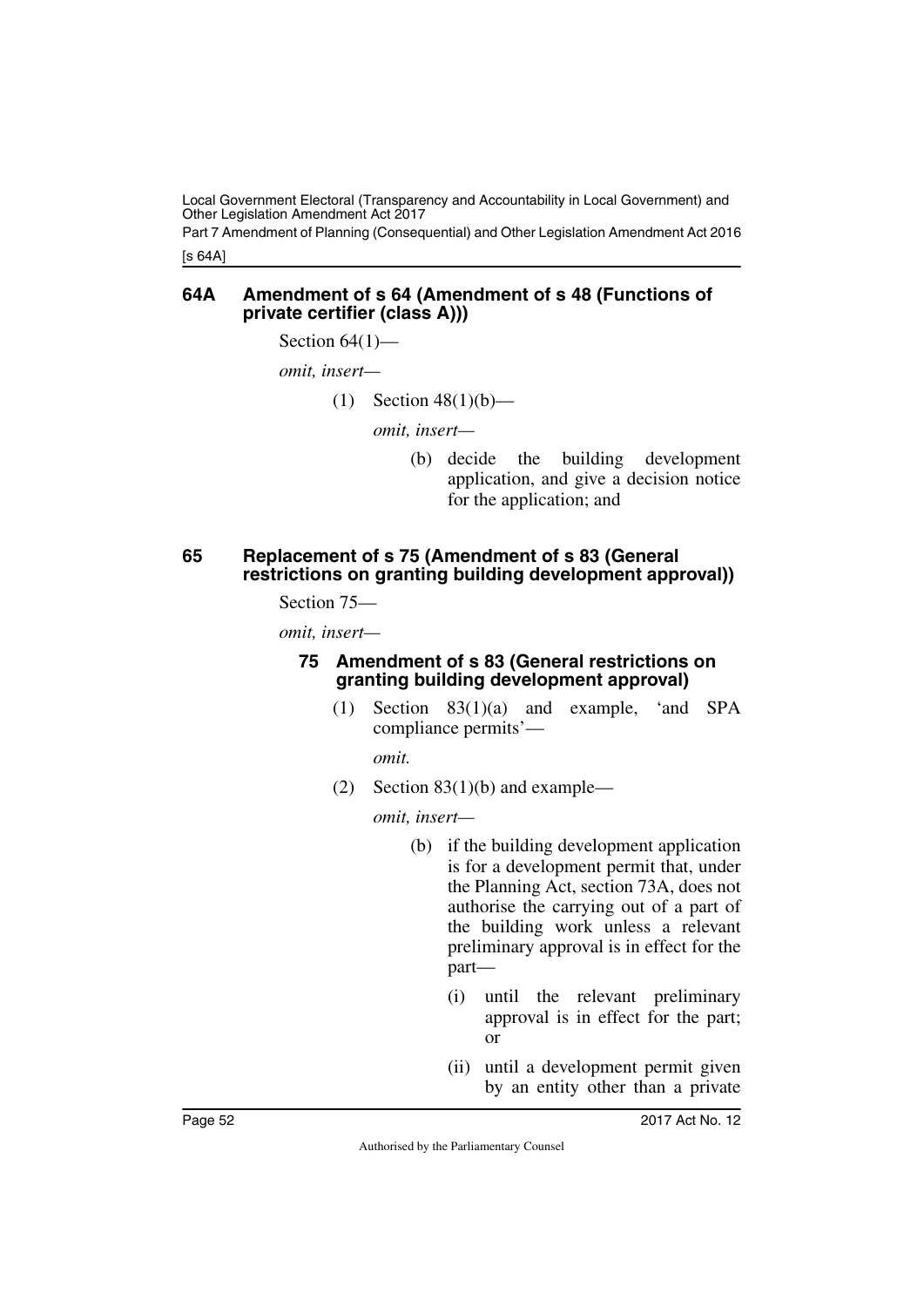Part 7 Amendment of Planning (Consequential) and Other Legislation Amendment Act 2016

[s 65]

certifier is in effect for the part; and

#### *Example—*

A building development application is made for a development permit for building work that must be assessed against the building assessment provisions and a code in the local government's planning scheme. The code is not a building assessment provision and none of the referral agencies for the application are required, under the Planning Act, to assess the application against, or having regard to, the code. A private certifier is engaged to assess and decide the building development application. The private certifier must not grant the development permit until either of the following is in effect for the part of the building work that must be assessed against the code—

a preliminary approval given by the local government under the repealed *Sustainable Planning Act 2009*; or

a development permit given by the local government.

(3) Section  $83(1)(d)$ , from 'has jurisdiction' to 'the building work—'—

*omit, insert—*

must assess the building work against, or having regard to, a matter relating to the building work—

(4) Section 83(2) to (4)—

- (2) Subsection (3) applies if the private certifier receives the application before a following application or request is decided—
	- (a) if subsection  $(1)(a)$  applies to the application—a development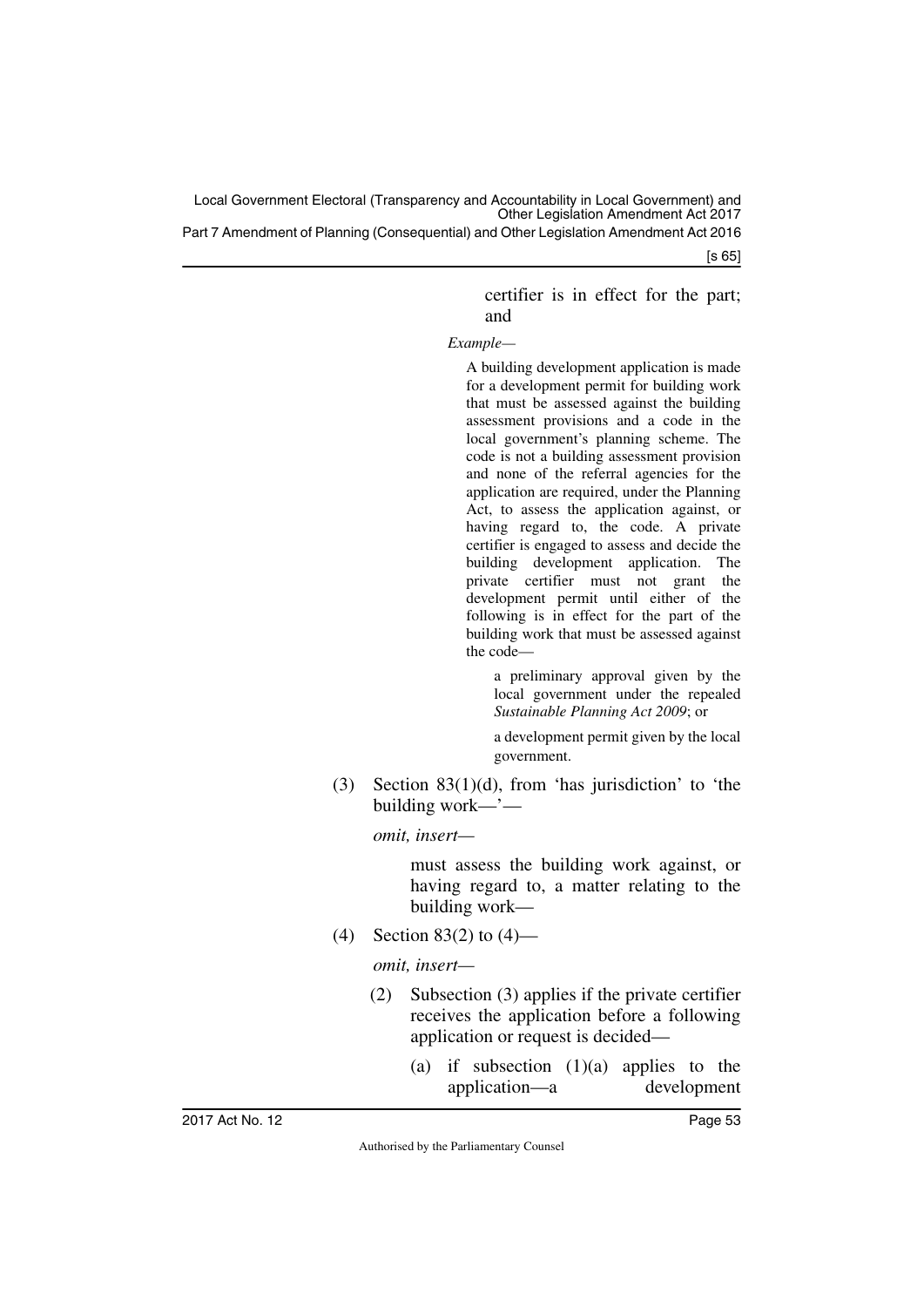Part 7 Amendment of Planning (Consequential) and Other Legislation Amendment Act 2016

[s 66]

application for each development permit mentioned in the subsection;

- (b) if subsection  $(1)(b)$  applies to the application—a development application for a preliminary approval or development permit mentioned in the subsection;
- (c) if subsection  $(1)(e)$  applies to the application—a request under the *Plumbing and Drainage Act 2002* for a compliance permit mentioned in the subsection.
- (3) For the development assessment process under the Planning Act, the building development application is taken not to have been received by the private certifier until the day the last or only application or request mentioned in subsection  $(2)(a)$ ,  $(b)$  or  $(c)$  to be decided is decided.
- (4) This section does not limit part 4.
- (5) In this section—

*referral agency's response period*, for a building development application, means the period stated in the development assessment rules under the Planning Act for complying with section 56(4) of that Act for the application, including any extension of that period under the rules.

*relevant preliminary approval* see the Planning Act, section 73A(6).

### <span id="page-55-0"></span>**66 Amendment of s 113 (Amendment of sch 2 (Dictionary))**

<span id="page-55-1"></span>Section 113—

*insert—*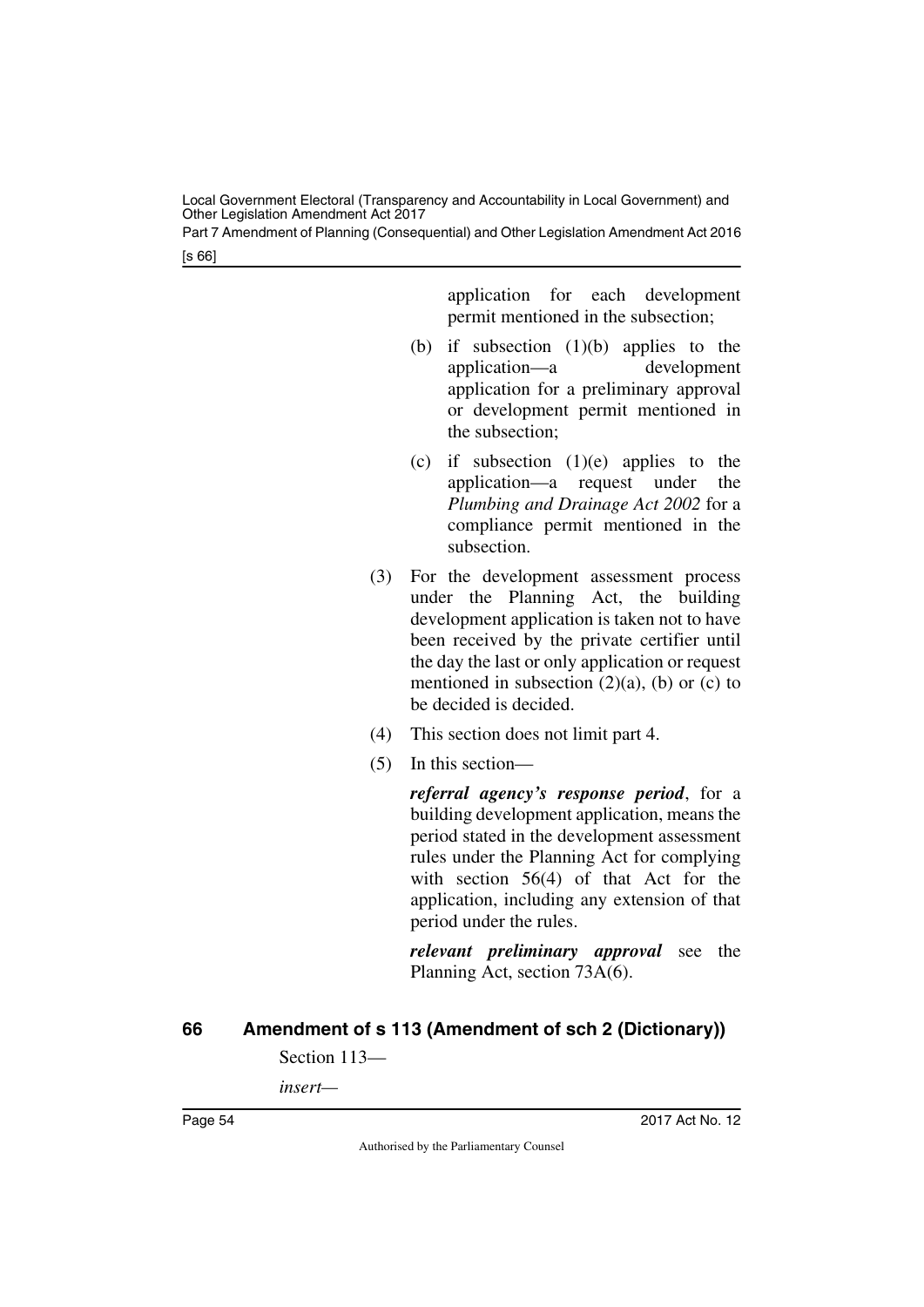Part 7 Amendment of Planning (Consequential) and Other Legislation Amendment Act 2016

[s 67]

(6) Schedule 2, definition *referral agency's response*, 'schedule 3'—

*omit, insert—*

section 56(4)

### <span id="page-56-1"></span><span id="page-56-0"></span>**67 Amendment of s 153 (Amendment of s 167 (Regulation-making power))**

Section  $153(5)$ —

*omit, insert—*

(5) Section 167(6)—

- (5) A regulation may prescribe—
	- (a) assessment benchmarks for the Planning Act for the assessment of assessable development under that Act, other than an assessment carried out by the planning chief executive; and
	- (b) the requirements that operational work that is tidal works, or work in a coastal management district, must comply with to be categorised as accepted development under that Act; and
	- (c) for section  $19(1)(b)$  of that Act, the extent to which a local government may apply a planning scheme as a categorising instrument under that Act in relation to tidal works in the tidal area for its local government area, as defined under that Act; and
	- (d) for schedule 2 of that Act, definition *prescribed tidal works*, the type of tidal works that are prescribed tidal works.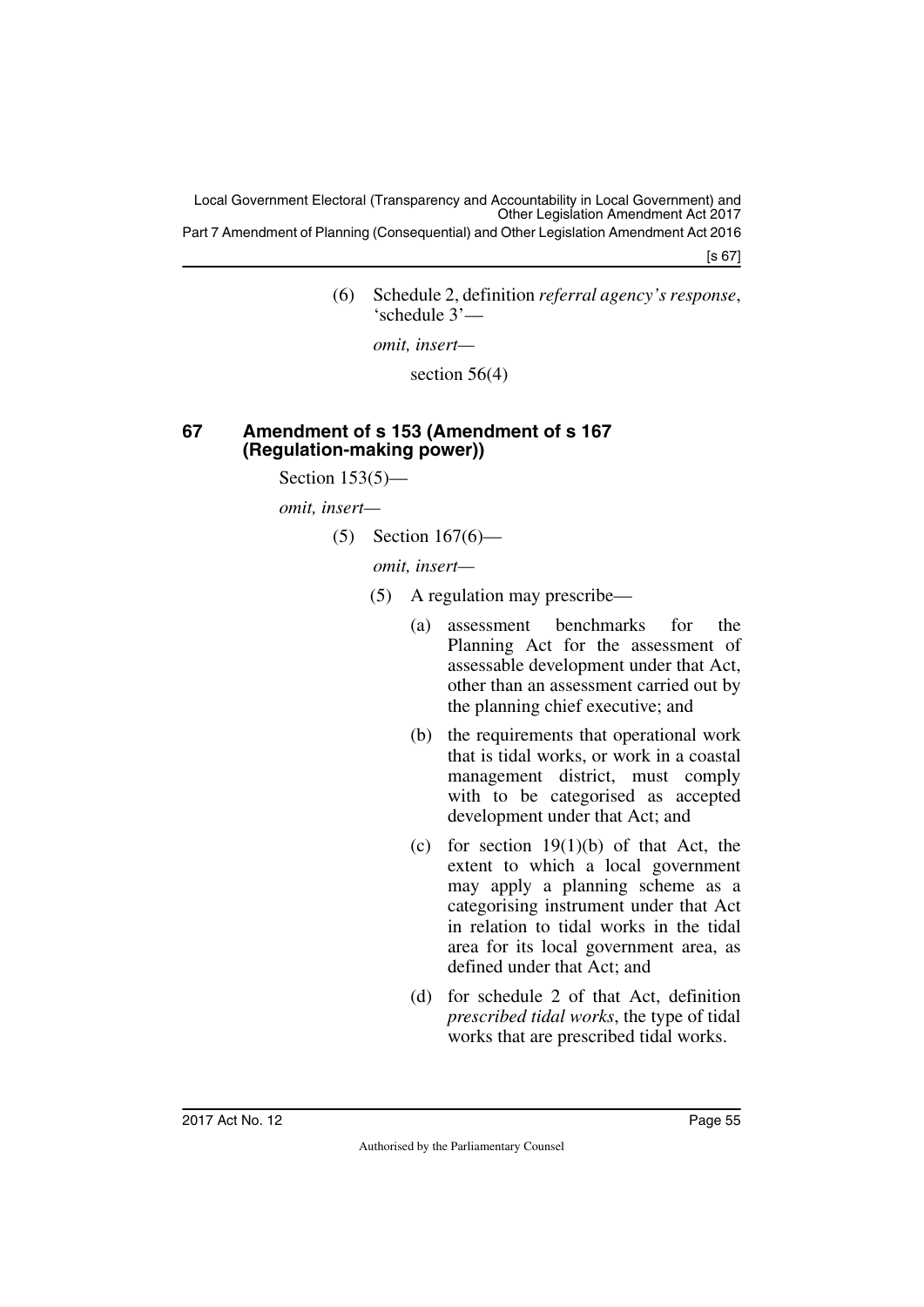Part 8 Amendment of Sustainable Planning Act 2009

<span id="page-57-0"></span>[s 68]

# **Part 8 Amendment of Sustainable Planning Act 2009**

#### <span id="page-57-2"></span>**68 Act amended**

<span id="page-57-5"></span><span id="page-57-3"></span><span id="page-57-1"></span>This part amends the *Sustainable Planning Act 2009*.

#### <span id="page-57-4"></span>**69 Amendment of s 120 (When planning scheme, temporary local planning instrument and amendments have effect)**

Section 120—

*insert—*

- (1A) Subsection (1B) applies if—
	- (a) a local government resolves at a public meeting—
		- (i) to give a temporary local planning instrument to the Minister; and
		- (ii) to ask the Minister to approve the instrument taking effect on and from the day the resolution was made; and
	- (b) the Minister, by notice to the local government, approves the request.
- (1B) The temporary local planning instrument has effect on and from the day the local government resolution was made.

### <span id="page-57-6"></span>**70 Amendment of s 241 (Preliminary approvals)**

<span id="page-57-7"></span>Section 241(2), note—

*omit, insert—*

*Note—*

See also section 245A.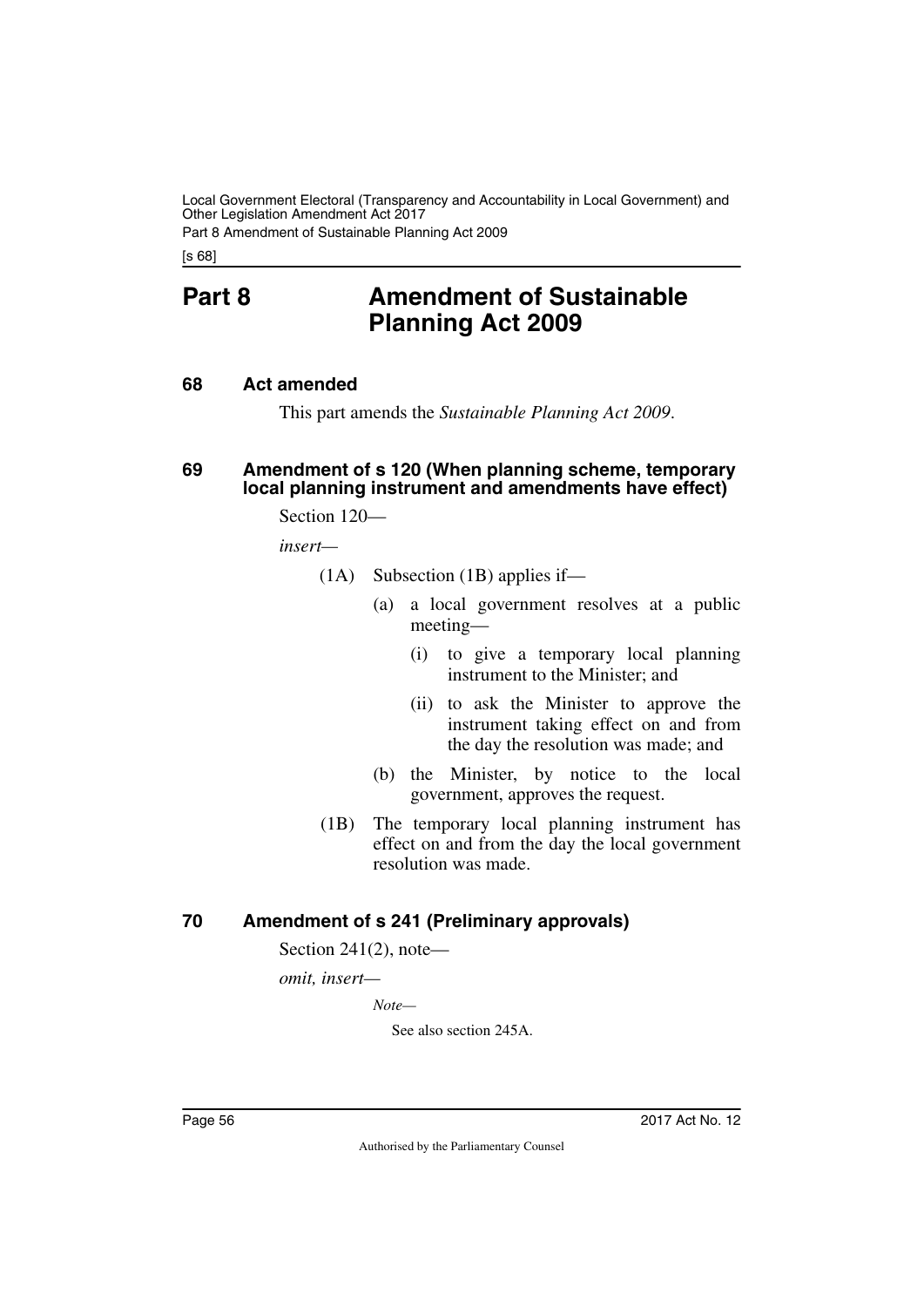[s 71]

### <span id="page-58-0"></span>**71 Amendment of s 243 (Development permits)**

<span id="page-58-1"></span>Section 243—

*insert—*

*Note—*

See also section 245A.

### <span id="page-58-2"></span>**72 Insertion of new s 245A**

<span id="page-58-3"></span>Chapter 6, part 1, division 3, subdivision 4—

*insert—*

### <span id="page-58-5"></span><span id="page-58-4"></span>**245ADevelopment permits for building work given by private certifiers**

- (1) This section applies to a development application for a development permit that—
	- (a) is for building work; and
	- (b) is made to a private certifier as assessment manager.
- (2) Subsection (3) applies to the development application if any part of the building work requires impact assessment.
- (3) A development permit given by the private certifier for the building work does not authorise the carrying out of the part requiring impact assessment, unless a relevant preliminary approval is in effect for the part.
- (4) Subsection (5) applies to the development application if—
	- (a) any part of the building work must be assessed against a matter that is not a building assessment provision; and
	- (b) the matter is not within the jurisdiction of a referral agency.
- (5) A development permit given by the private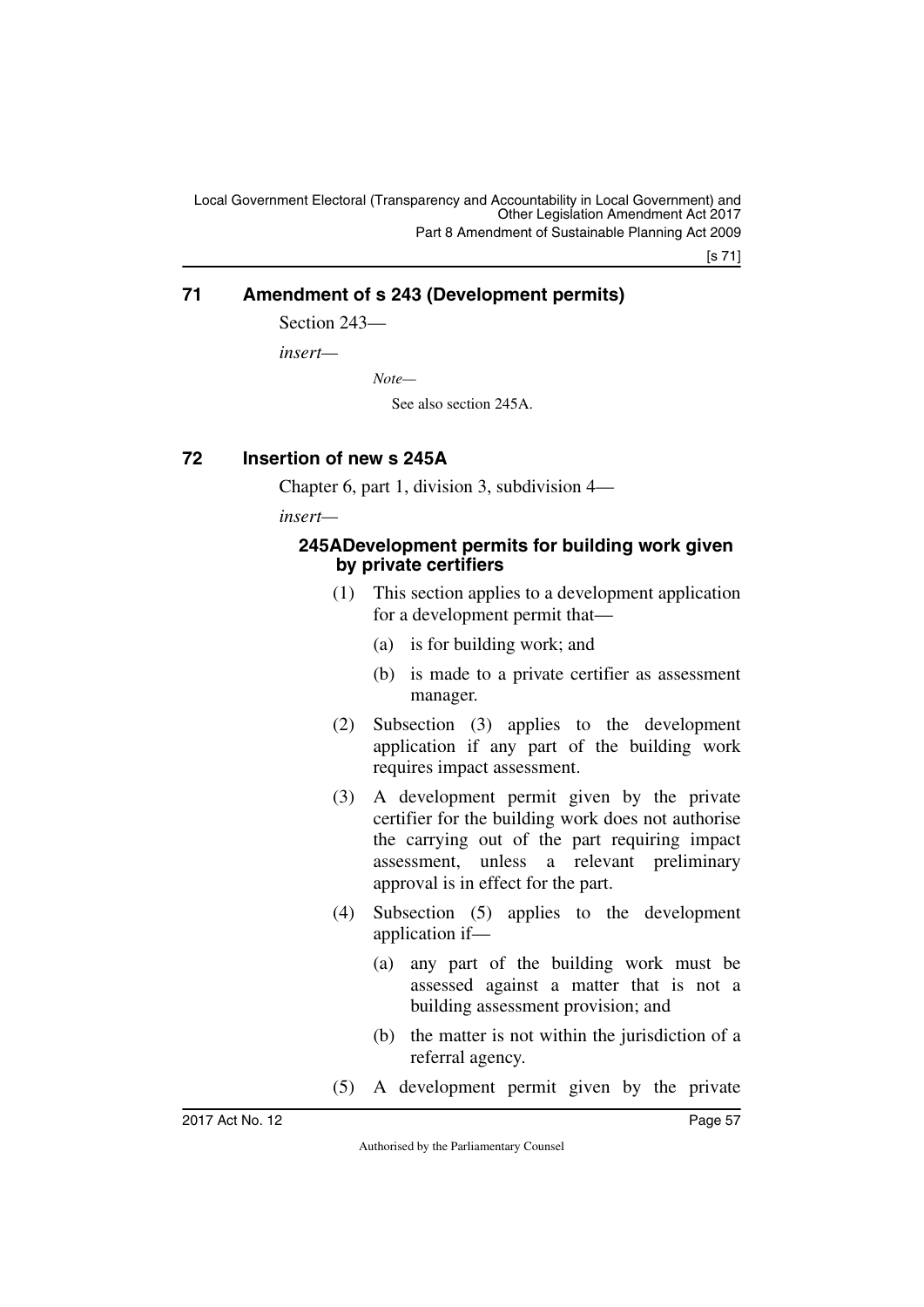Part 8 Amendment of Sustainable Planning Act 2009

[s 73]

certifier for the building work does not authorise the carrying out of the part requiring assessment against the matter, unless a relevant preliminary approval is in effect for the part.

- (6) This section applies despite sections 241(2) and 243.
- (7) In this section—

*relevant preliminary approval* means a preliminary approval given by an entity other than a private certifier.

### <span id="page-59-1"></span><span id="page-59-0"></span>**73 Amendment of s 456 (Court may make declarations and orders)**

Section 456—

*insert—*

(10) Despite any other Act or rules of court to the contrary, notice of a proceeding under this section may be given to the chief executive by emailing the notice to the chief executive at the email address stated on the department's website for this purpose.

### <span id="page-59-2"></span>**74 Replacement of s 457 (Costs)**

<span id="page-59-3"></span>Section 457—

*omit, insert—*

### <span id="page-59-5"></span><span id="page-59-4"></span>**457 Costs generally**

- (1) Subject to sections 457A and 457B, each party to a proceeding must bear the party's own costs for the proceeding.
- (2) If the court makes an order for costs under section 457A or 457B, the amount of the costs is to be decided under the appropriate procedure and scale of costs for proceedings in the District Court.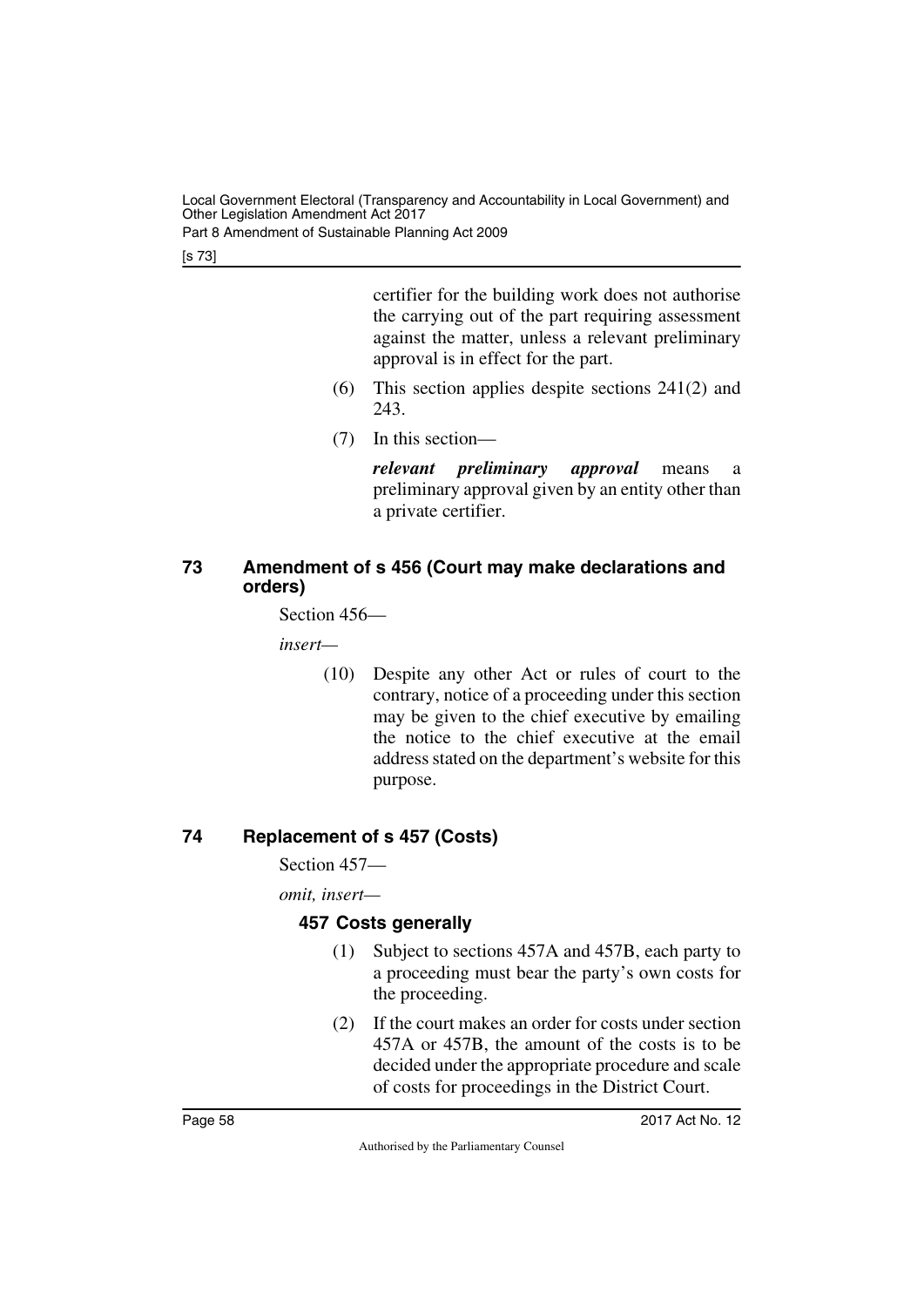(3) An order for costs may be enforced as if the order were an order of the District Court.

### <span id="page-60-0"></span>**457A Orders for costs in particular circumstances**

<span id="page-60-1"></span>The court may make an order for costs as the court considers appropriate if a party has incurred costs in 1 or more of the following circumstances—

(a) the court considers the proceeding was started or conducted primarily for an improper purpose, including, for example, to delay or obstruct;

*Example—*

A party (the *first party*) with similar commercial interests to another party started a proceeding. The court considers the proceeding was started primarily to advance the first party's commercial interests by delaying or obstructing the other party's development approval from taking effect.

(b) the court considers the proceeding to be frivolous or vexatious;

*Example—*

The court considers a proceeding was started or conducted without reasonable prospects of success.

- (c) a party has not been given reasonable notice of intention to apply for an adjournment of the proceeding;
- (d) a party is required to apply for an adjournment because of the conduct of another party;
- (e) without limiting paragraph (d), a party has introduced, or sought to introduce, new material;
- (f) a party has defaulted in the court's procedural requirements;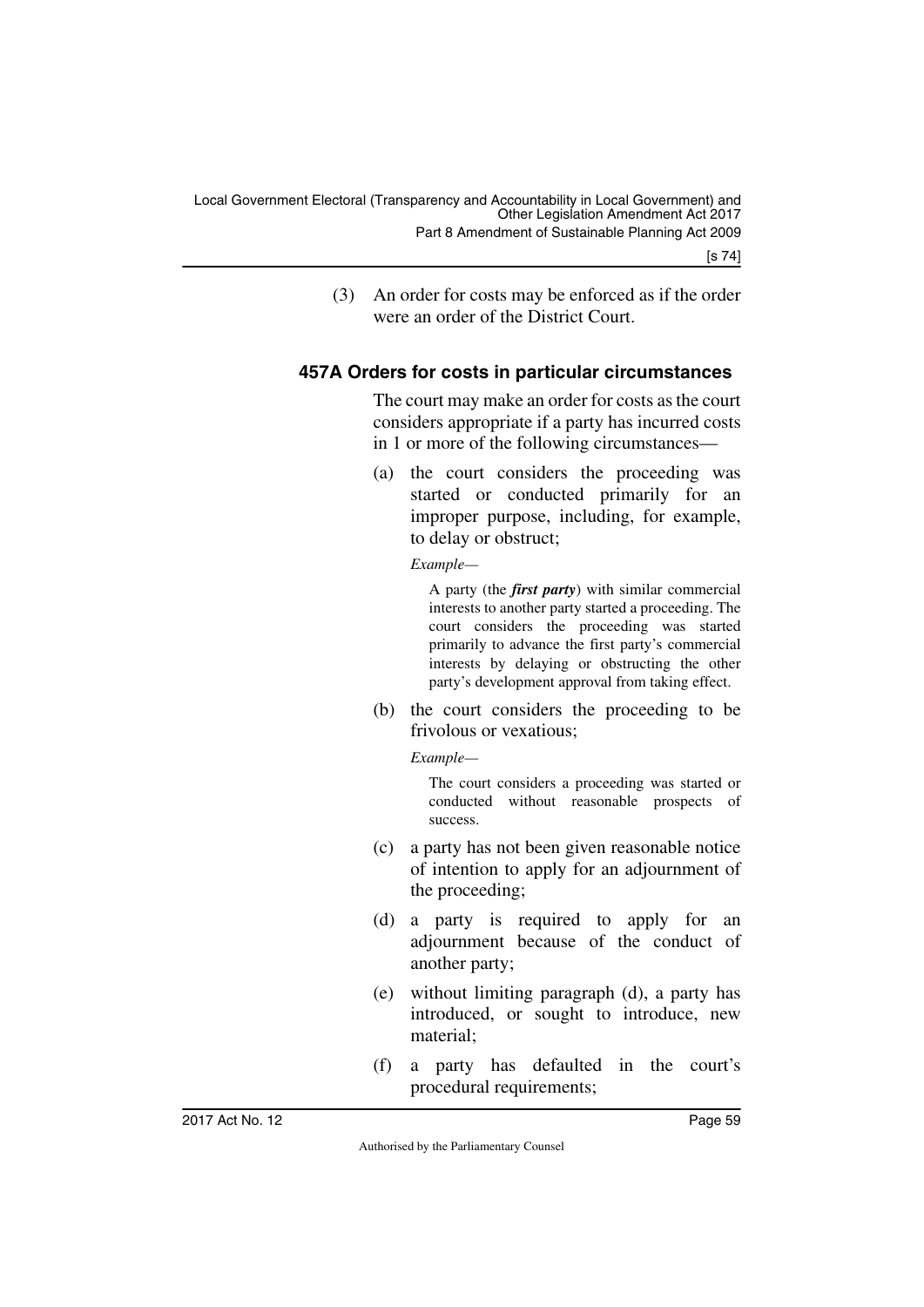Part 8 Amendment of Sustainable Planning Act 2009

[s 75]

- (g) the court considers an applicant for a development application did not give all the information reasonably required to assess the development application;
- (h) the court considers an assessment manager, referral agency or local government should have taken an active part in a proceeding and did not do so;
- (i) an applicant, submitter, assessment manager, referral agency or local government does not properly discharge its responsibilities in the proceeding.

### <span id="page-61-0"></span>**457B Orders for costs for particular proceedings**

- <span id="page-61-1"></span>(1) If the court makes an enforcement order or interim enforcement order against a person, the court may award costs against the person.
- (2) If the court declares that an owner wrongly sought the cancellation of a development approval in contravention of a requirement to obtain the consent of another person or entity to the cancellation, the court must award costs against the owner.
- (3) If the court allows an assessment manager to withdraw from an appeal, the court must not award costs against the assessment manager.

### <span id="page-61-3"></span><span id="page-61-2"></span>**75 Amendment of s 482 (Notice of appeal to other parties—development applications and approvals)**

Section 482—

*insert—*

(4) Despite any other Act or rules of court to the contrary, the notice may be given to the chief executive by emailing the notice to the chief executive at the email address stated on the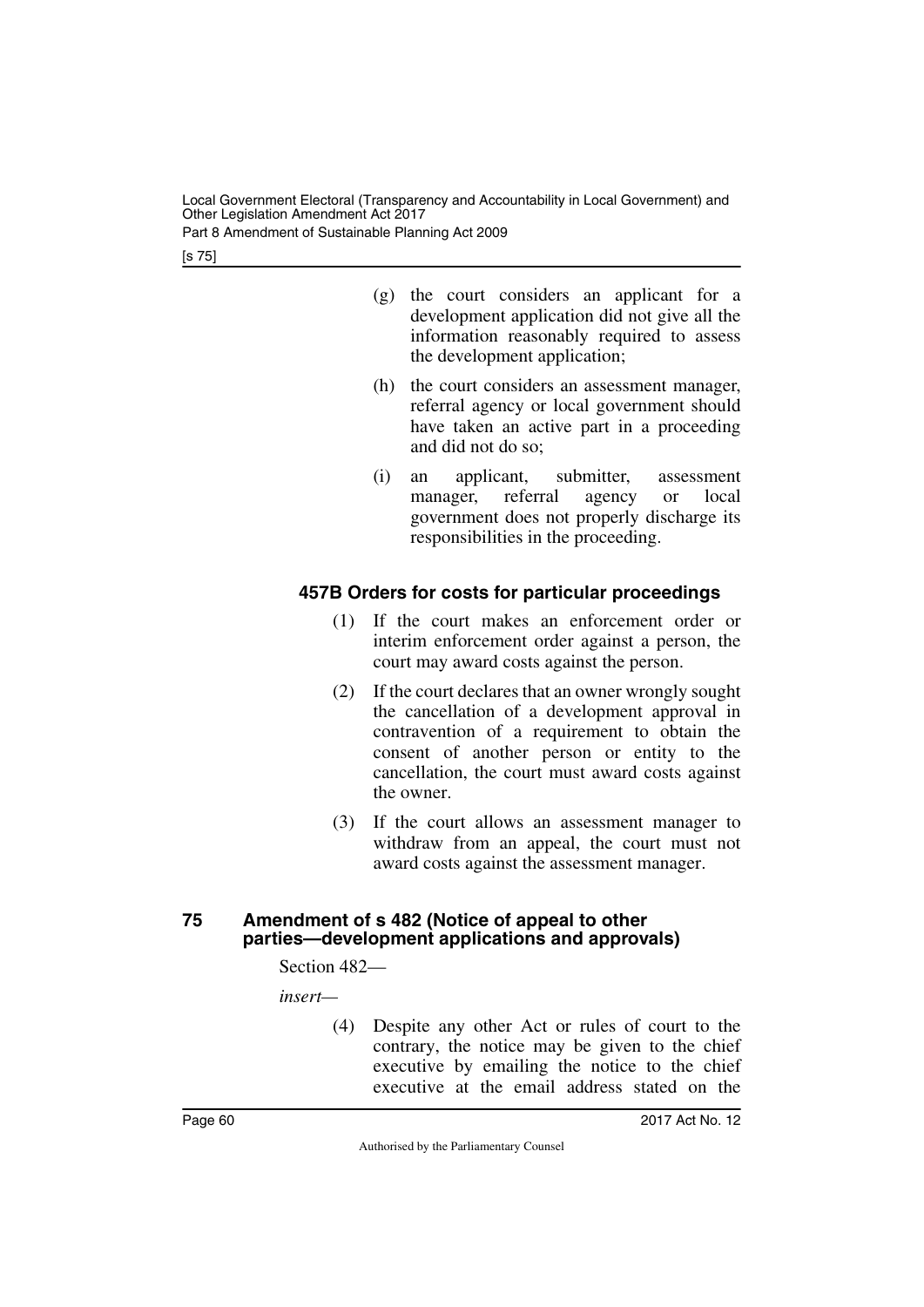[s 76]

department's website for this purpose.

### <span id="page-62-0"></span>**76 Amendment of s 491B (Power of ADR registrar)**

<span id="page-62-1"></span>Section 491B(3), 'section 457(1), (4) and (9) to  $(14)$ '—

*omit, insert—*

sections 457A and 457B

#### <span id="page-62-3"></span><span id="page-62-2"></span>**77 Amendment of s 575 (Carrying out development without compliance permit)**

Section 575(1), penalty, '1665 penalty units'—

*omit, insert—*

4500 penalty units

#### <span id="page-62-5"></span><span id="page-62-4"></span>**78 Amendment of s 578 (Carrying out assessable development without permit)**

(1) Section 578(1), penalty, '1665 penalty units'—

*omit, insert—*

4500 penalty units

(2) Section 578—

*insert—*

- (4) Subsection (5) applies to a development permit for assessable development that is building work if, under section  $245A(3)$  or  $(5)$ , the permit does not authorise the carrying out of a part of the building work.
- (5) For subsection (1), the development permit is not an effective development permit for the part.

### <span id="page-62-7"></span><span id="page-62-6"></span>**79 Amendment of s 580 (Compliance with development approval)**

Section 580(1), penalty, '1665 penalty units'—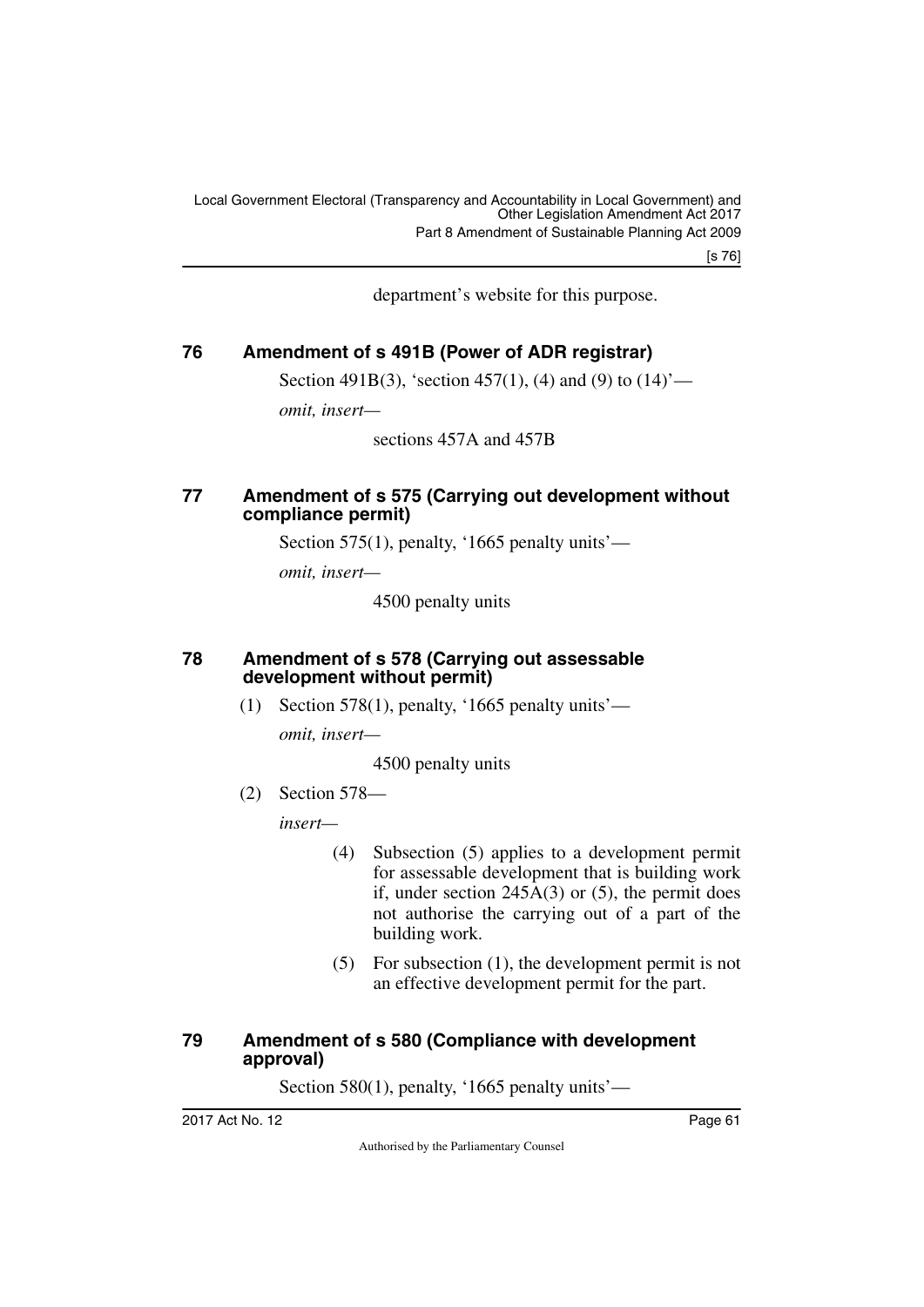Local Government Electoral (Transparency and Accountability in Local Government) and Other Legislation Amendment Act 2017 Part 8 Amendment of Sustainable Planning Act 2009

[s 80]

*omit, insert—*

4500 penalty units

### <span id="page-63-1"></span><span id="page-63-0"></span>**80 Amendment of s 581 (Offence to carry out prohibited development)**

Section 581(1), penalty, '1665 penalty units'—

*omit, insert—*

4500 penalty units

#### <span id="page-63-3"></span><span id="page-63-2"></span>**81 Amendment of s 582 (Offences about the use of premises)**

Section 582, penalty, '1665 penalty units'—

*omit, insert—*

4500 penalty units

#### <span id="page-63-5"></span><span id="page-63-4"></span>**82 Amendment of s 585 (Coastal emergency exemption for operational work that is tidal works)**

Section 585(5), penalty, '1665 penalty units'—

*omit, insert—*

4500 penalty units

#### <span id="page-63-7"></span><span id="page-63-6"></span>**83 Amendment of s 586 (Exemption for building work on Queensland heritage place or local heritage place)**

Section 586(5), penalty, '1665 penalty units'—

*omit, insert—*

4500 penalty units

### <span id="page-63-9"></span><span id="page-63-8"></span>**84 Amendment of s 587 (False or misleading document or declaration)**

Section 587(1), (2) and (3), penalty, '1665 penalty units'—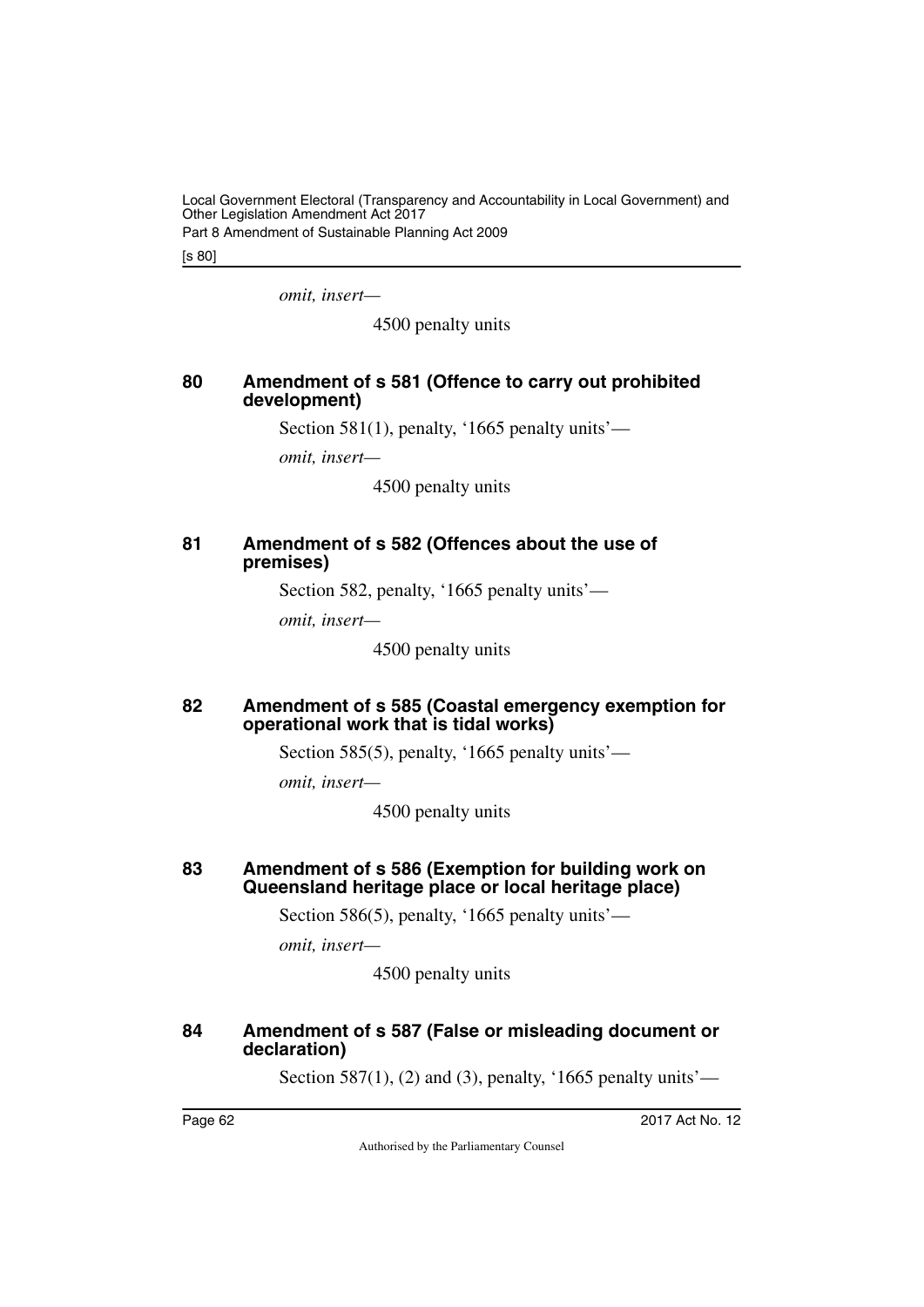[s 85]

*omit, insert—*

4500 penalty units

### <span id="page-64-1"></span><span id="page-64-0"></span>**85 Amendment of s 594 (Offences relating to enforcement notices)**

Section 594(1) and (2), penalty, '1665 penalty units'—

*omit, insert—*

4500 penalty units

### <span id="page-64-3"></span><span id="page-64-2"></span>**86 Amendment of s 595 (Processing application or request required by enforcement notice or show cause notice)**

Section 595, penalty, '1665 penalty units'—

*omit, insert—*

4500 penalty units

### <span id="page-64-5"></span><span id="page-64-4"></span>**87 Amendment of s 599 (Magistrates Court may make orders)**

Section 599(5), penalty, '1665 penalty units'—

*omit, insert—*

4500 penalty units

### <span id="page-64-6"></span>**88 Amendment of s 921 (Compliance with master plans)**

<span id="page-64-7"></span>Section 921(4) and (5), penalty, '1665 penalty units' *omit, insert—*

4500 penalty units

### <span id="page-64-8"></span>**89 Insertion of new ch 10, pt 15**

<span id="page-64-9"></span>Chapter 10—

*insert—*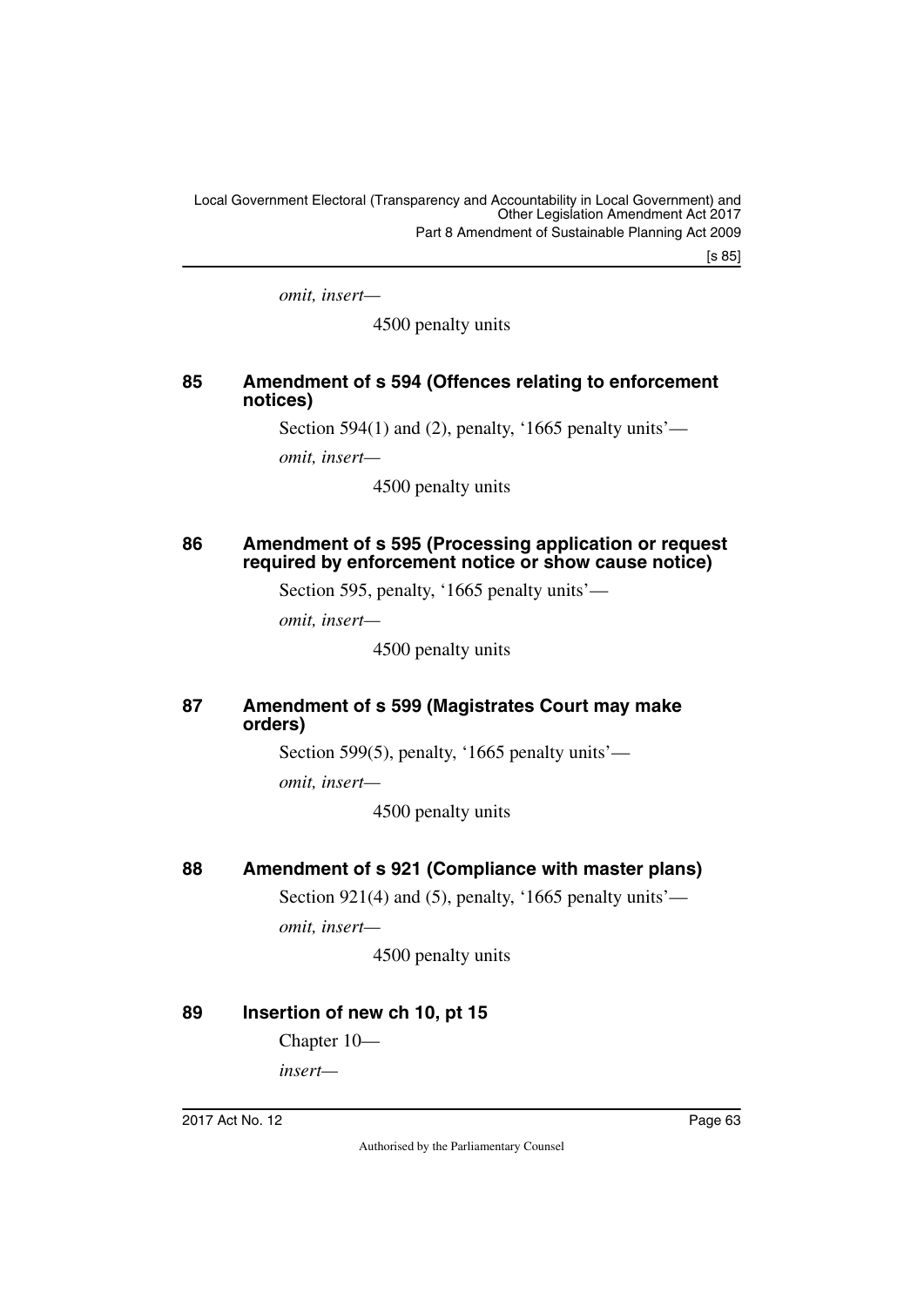Part 8 Amendment of Sustainable Planning Act 2009

[s 90]

<span id="page-65-1"></span><span id="page-65-0"></span>**Part 15 Transitional provision for Local Government Electoral (Transparency and Accountability in Local Government) and Other Legislation Amendment Act 2017**

### <span id="page-65-3"></span><span id="page-65-2"></span>**999 Costs for existing court proceedings**

- (1) This section applies to—
	- (a) a proceeding in the court (an *originating proceeding*) that has been brought before the commencement; or
	- (b) an interlocutory proceeding relating to an originating proceeding that is brought after the commencement.
- (2) Section 457 as in force immediately before the commencement continues to apply to the proceeding.
- (3) Sections 457A and 457B do not apply to the proceeding.

### <span id="page-65-4"></span>**90 Amendment of sch 3 (Dictionary)**

<span id="page-65-5"></span>Schedule 3—

*insert—*

*costs*, for chapter 7, part 1, division 7—

(a) for a proceeding of the following type, includes a party's costs to investigate, or gather evidence for, the proceeding that the court decides the party reasonably incurred—